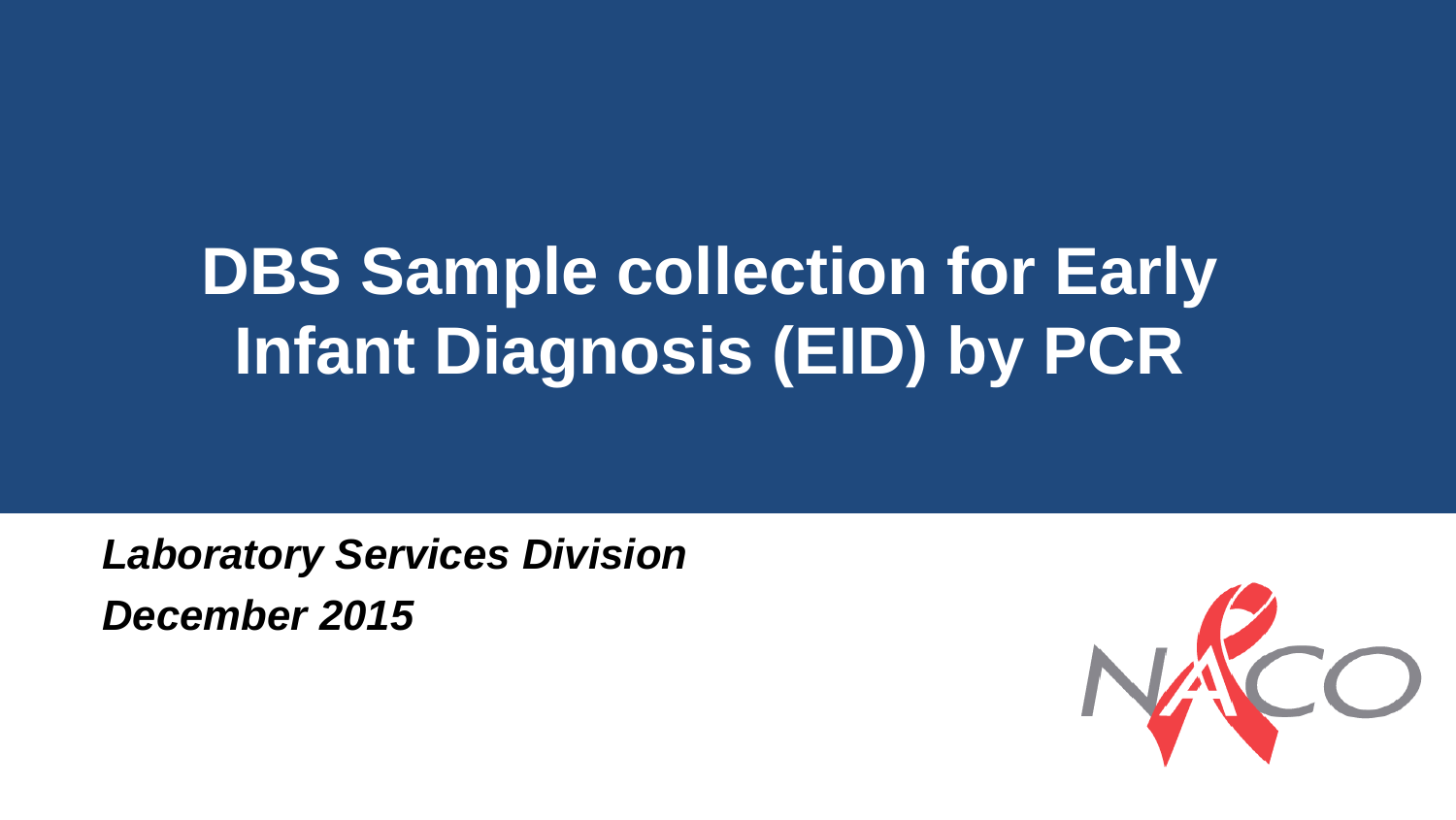### **I. Revised EID Algorithm**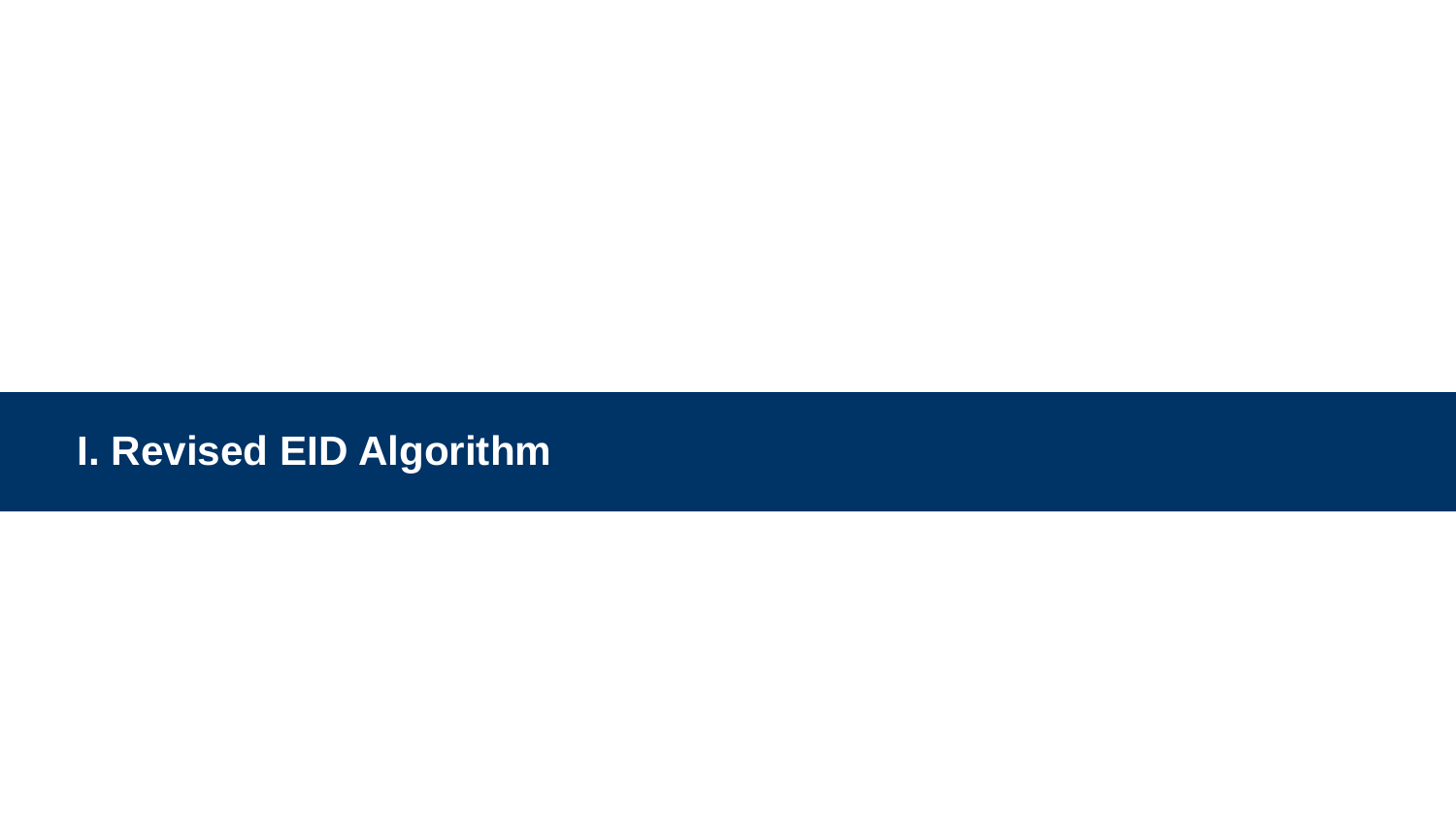### **Background**

- HIV-infected babies are the most vulnerable of all patients with  $\sim$  mortality  $>$  50% by age 2 in untreated patients
- These patients would benefit the most from ART, but diagnosis is difficult **due to the presence of maternal HIV antibodies transferred from mother to child** during pregnancy, childbirth and breastfeeding
- Most infants born to HIV+ mothers would test positive using standard HIV antibody tests such as ELISA or rapid tests until the level of maternal antibody falls below limit of detection at 18 months
- Thus, in infants below 18 months of age, direct detection tests for the virus have to be conducted, and the current test of choice is the HIV-1 PCR which detects HIV pro-viral DNA & RNA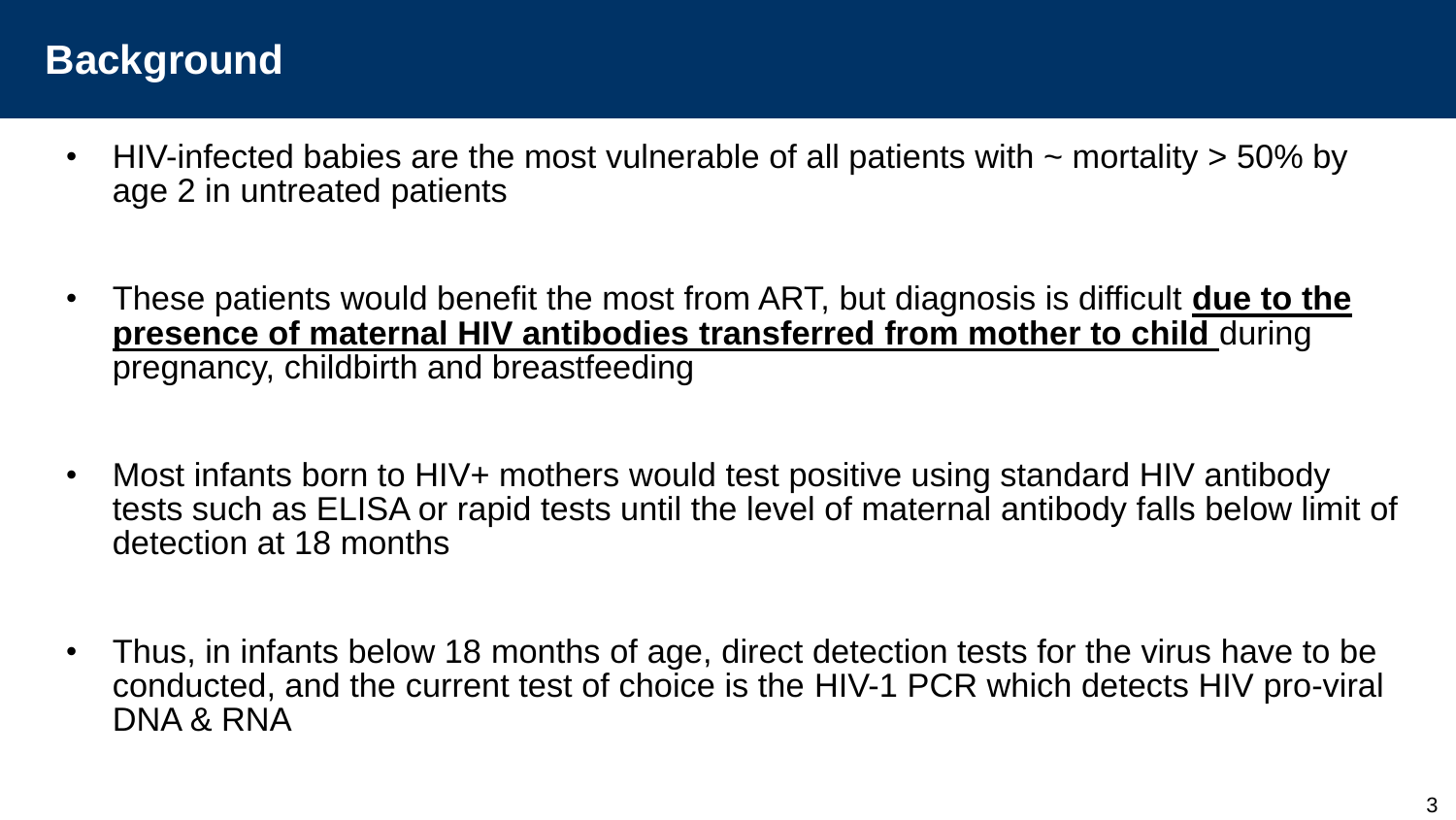### **Background (cont.)**

- HIV-1 PCR testing involves amplification of **target viral nucleic acid**
- The HIV-1 PCR test is:
	- Sensitive: 99.0%
	- Specific: 98%

which means that a confirmatory test is critical to eliminate the rare cases of false positives

- **Window period** for HIV-1 PCR is typically **6 weeks** after last exposure
- Dried Blood Spots (DBS)/ Plasma are the **specimens** that can be used to perform HIV-1 PCR testing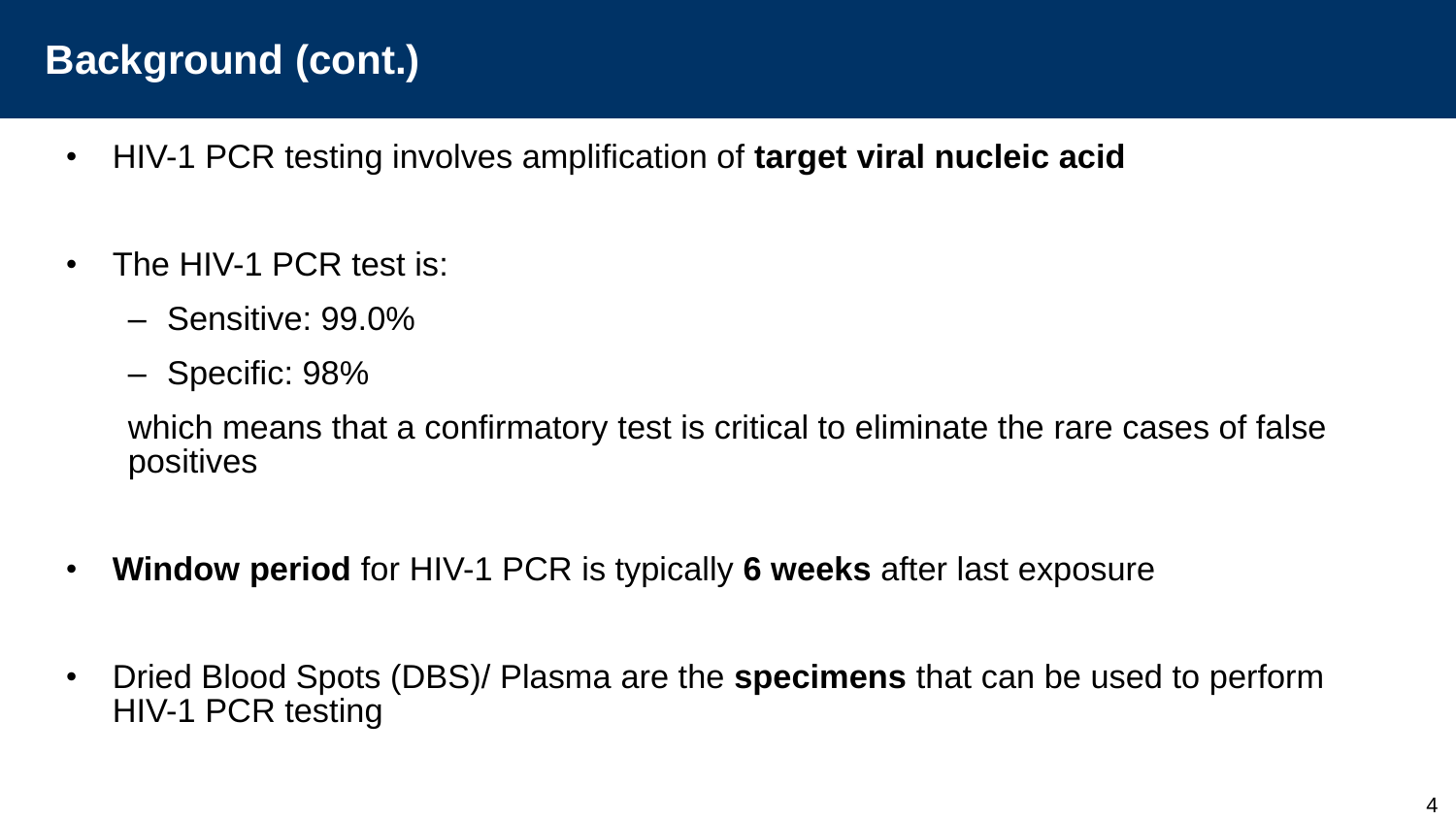### **Background (cont.)**

- Two types of infants who will need HIV diagnostic testing
	- Infants who are **HIV- exposed** (mother known HIV positive from ICTC)
	- Infants who are **sick with signs and symptoms of HIV,** even if unknown HIV exposure status (referred by MO / Paediatrician)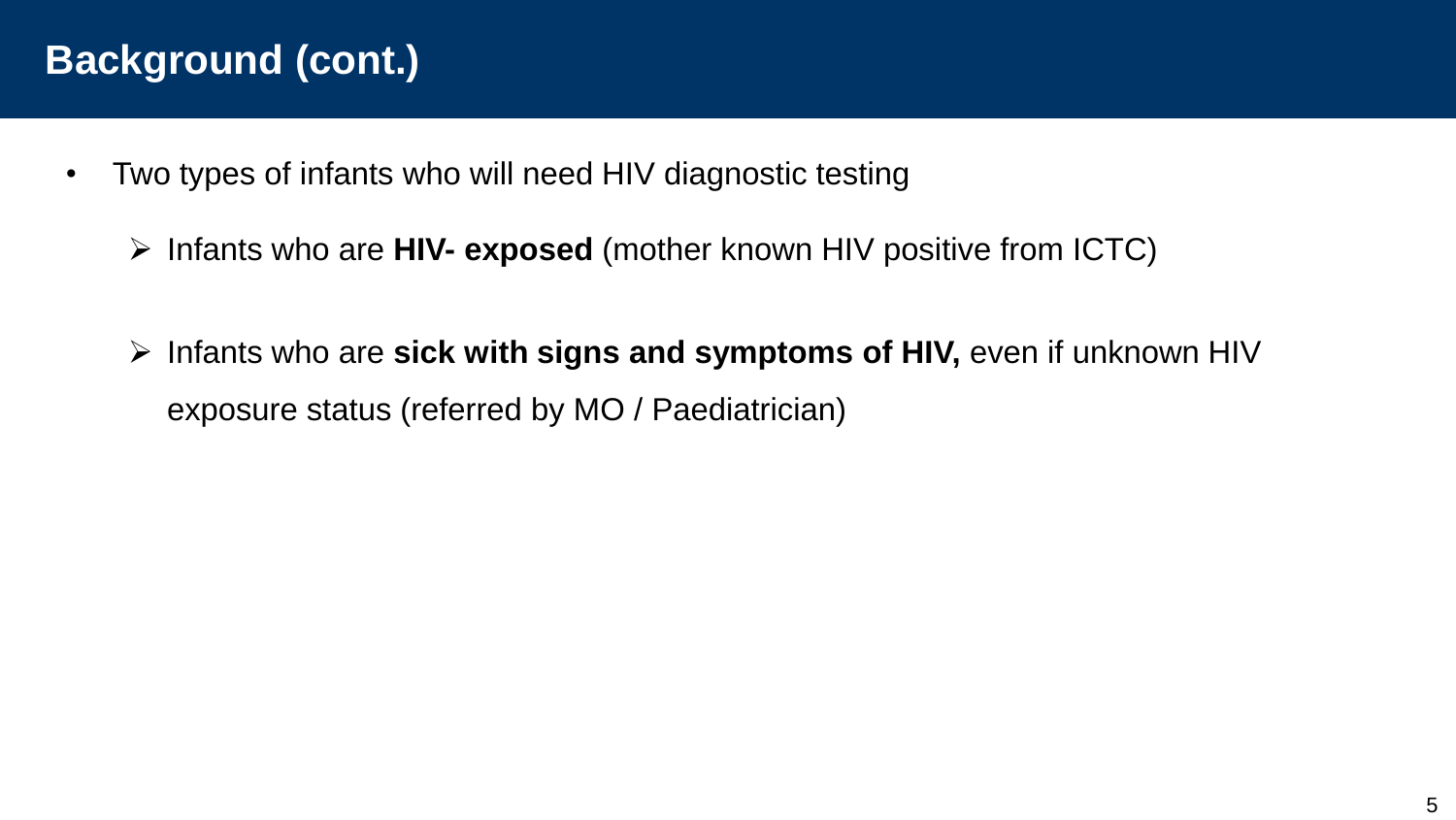### **Objectives**

- 1. Infant HIV testing algorithm to be universally followed and implemented on every HIV exposed infant to ensure equal and routine access
- 2. Linkage of the Exposed and infected infants to appropriate referral and care and treatment services to ensure timely intervention to reduce infant morbidity and mortality due to HIV infection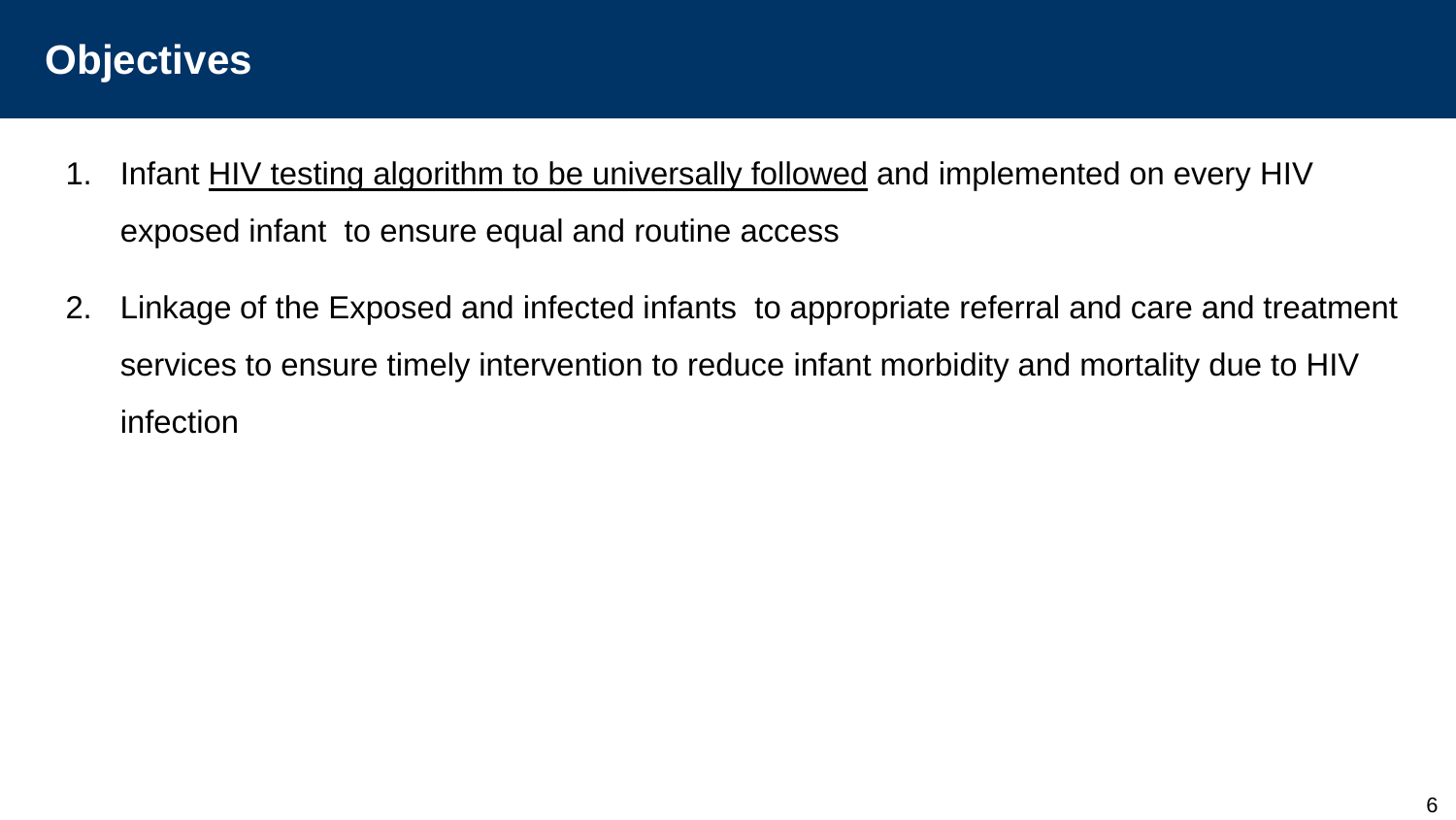#### **NATIONAL TESTING ALGORITHM FOR HIV- 1 EXPOSED INFANTS AND CHILDREN <18 MONTHS: 2015**

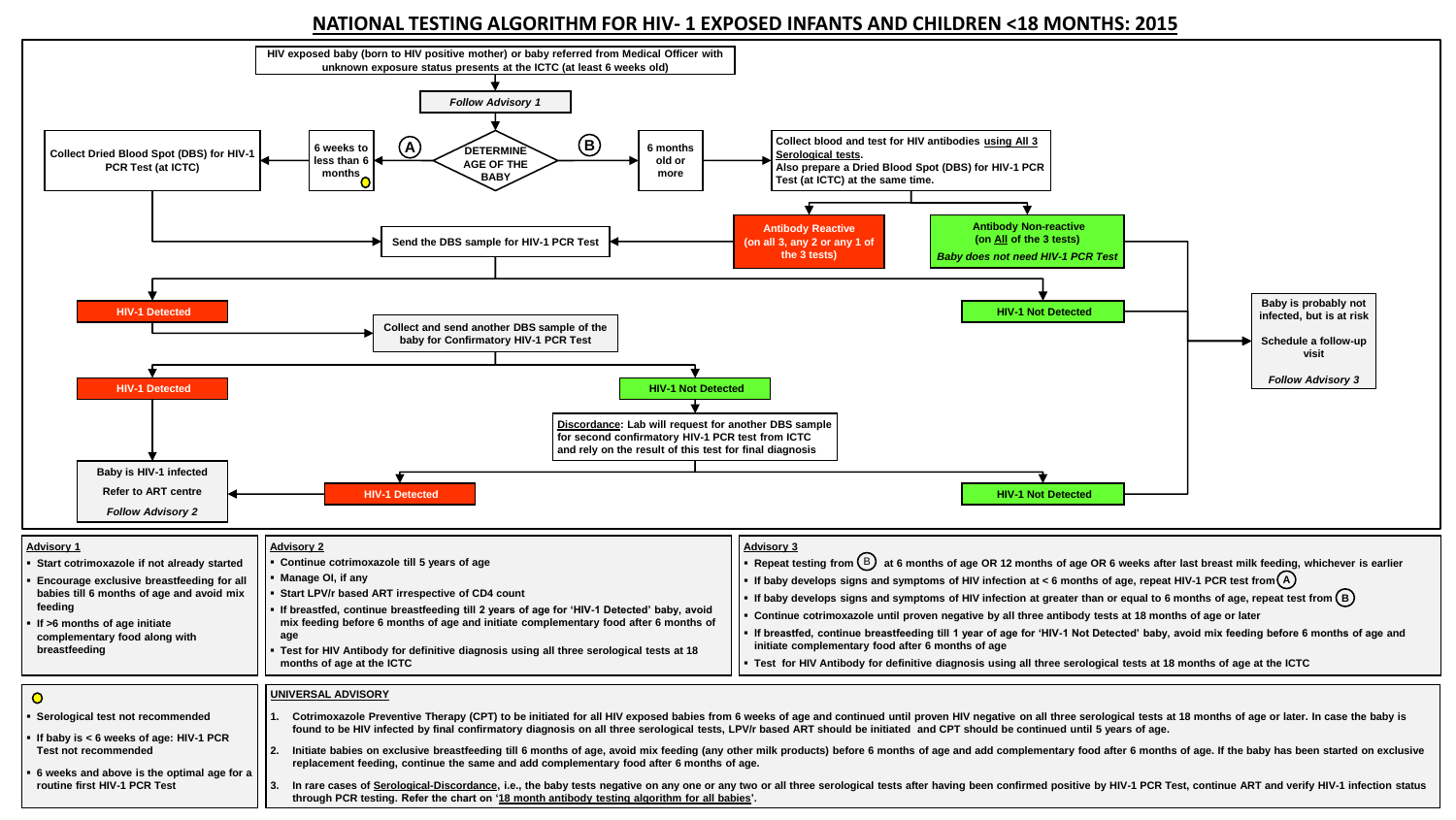#### **18 MONTH ANTIBODY TESTING ALGORITHM FOR ALL BABIES: 2015**

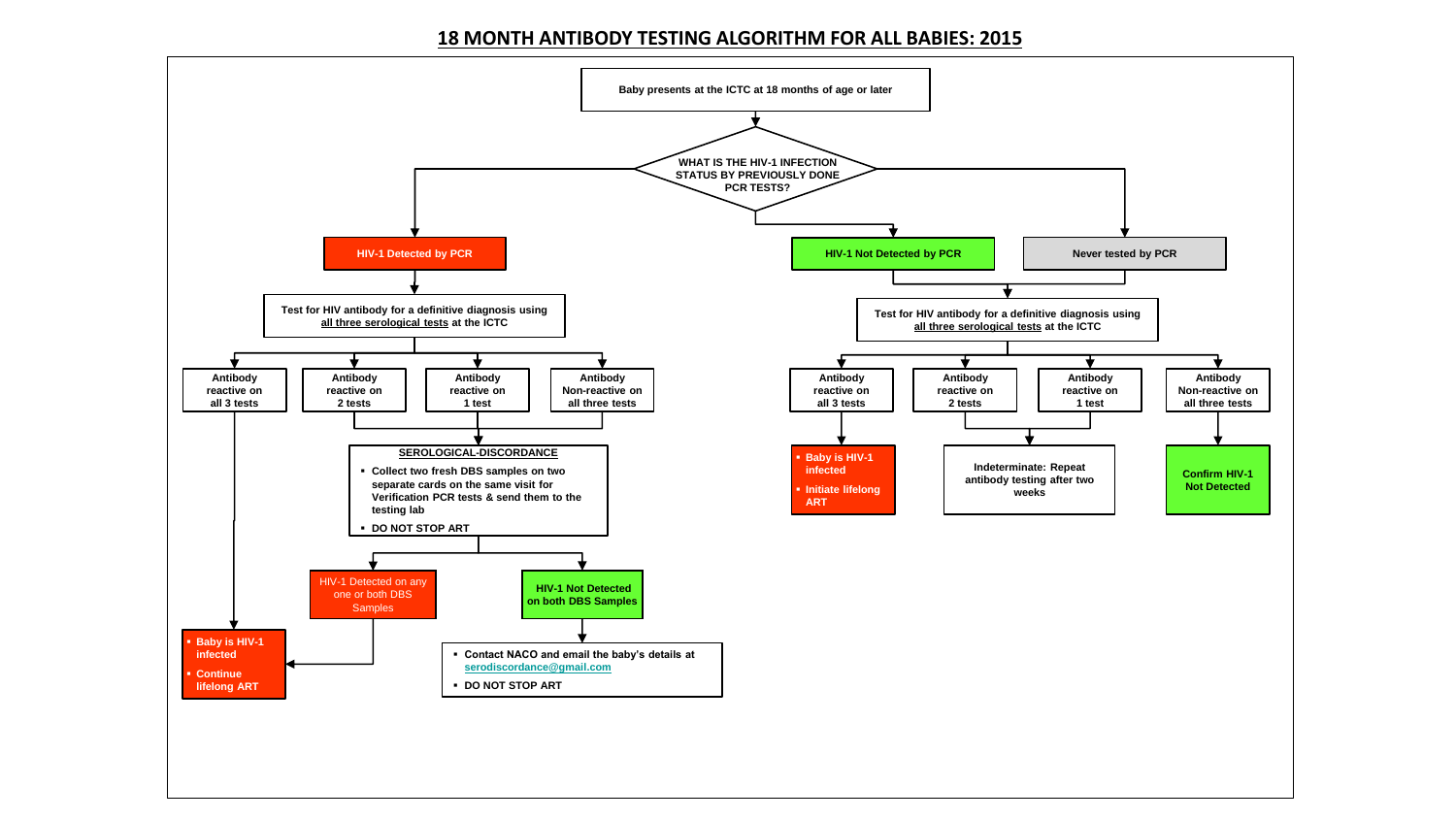### **Algorithm for diagnosis of HIV infection at < 6 months of age**

- At ICTC level: Collect & send Dried Blood Spot (DBS) of babies between 6 weeks to < 6 months of age for HIV-1 PCR test to the PCR testing laboratory
	- **HIV-1 Detected**: Infant is probably HIV-1 infected. Lab will ask for another DBS sample.
		- If repeat sample is positive then baby is infected. Refer baby to ARTC for treatment.
		- If repeat sample is negative, then the lab will ask for another DBS sample and will rely on the result of this sample for establishing diagnosis.
	- **HIV-1 Not Detected**: Ask baby to visit at 6 months age for testing again or if the baby develops signs and symptoms of HIV (whichever is earlier).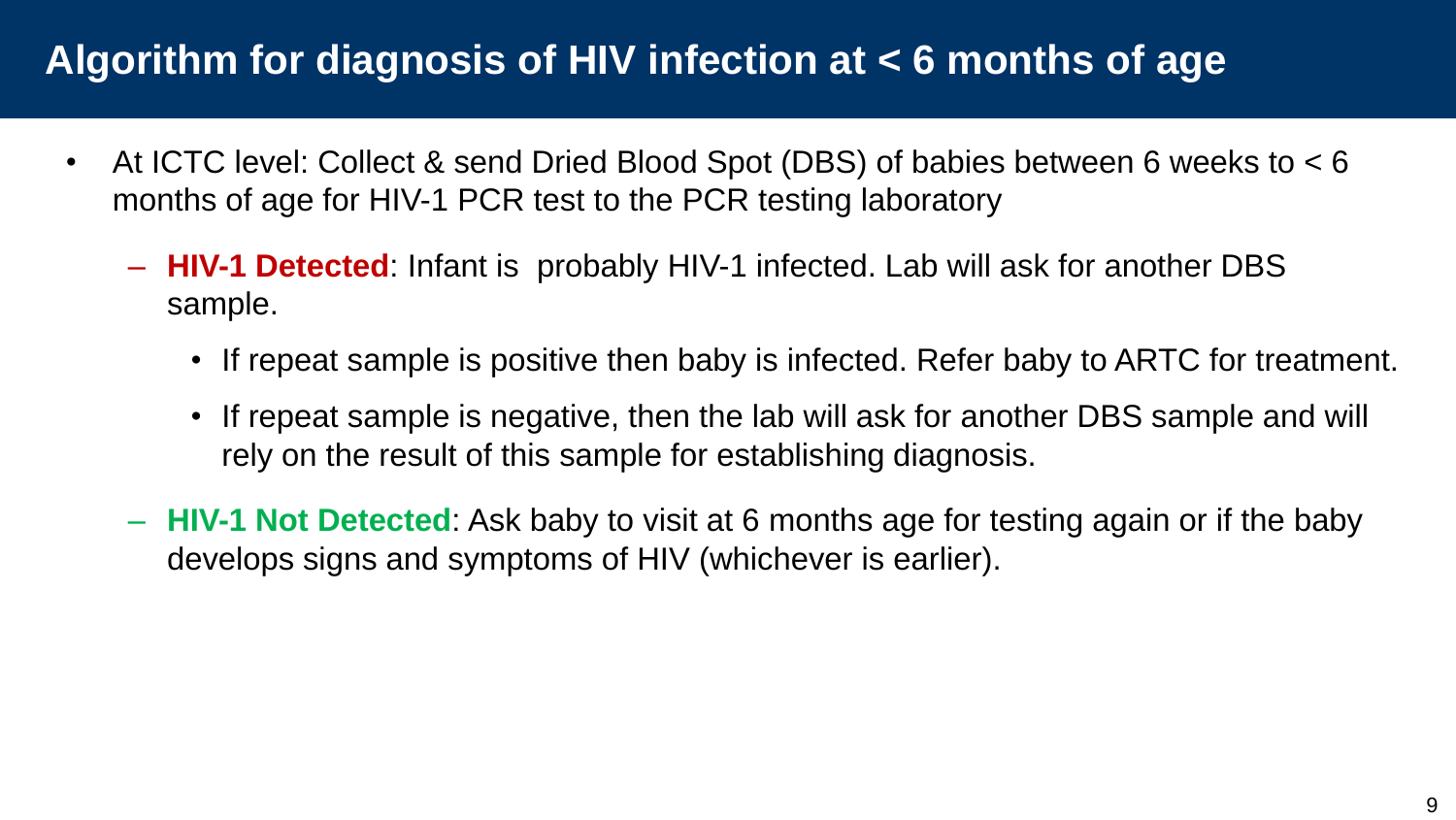### **Algorithm for diagnosis of HIV infection at < 6 months of age (cont.)**

- **NOTE:**
	- − Rapid antibody test is not recommended
	- − If baby is < 6 weeks old then PCR test is not recommended; 6 weeks and above is the optimal age for a routine first PCR test
	- − If a DBS tests positive then another sample collected at a different time (not two samples spotted at same time) should be sent for confirming diagnosis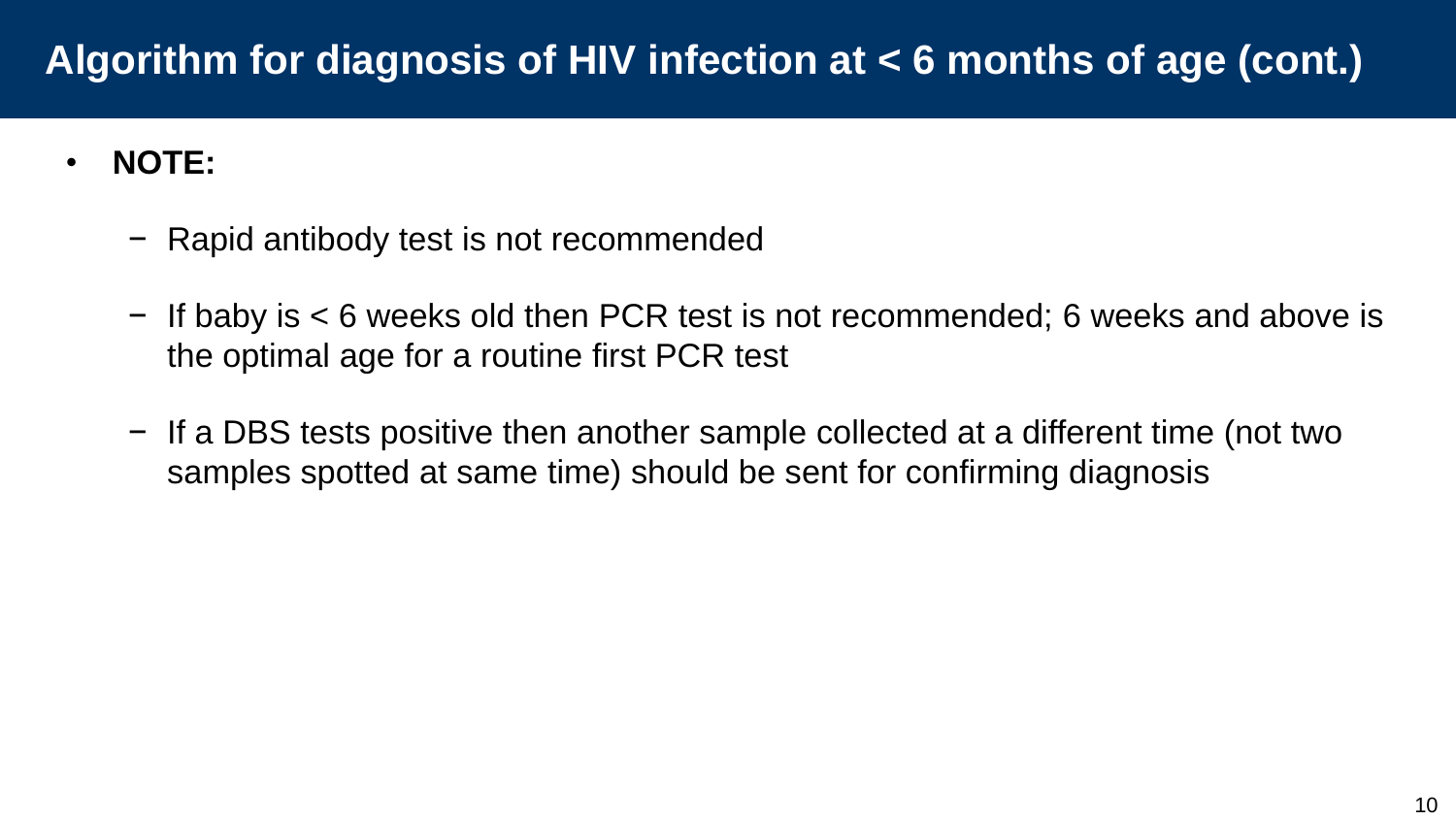### **Algorithm for diagnosis of HIV infection at 6-18 months of age**

- At ICTC level: Collect blood and test for HIV antibodies using **all three** serological tests. Also prepare a Dried blood spot (DBS) for HIV-1 PCR test simultaneously.
- If all three or any 2 or any one serological test is **positive**
	- Send Dried Blood Spot (DBS) of child for HIV-1 PCR test and follow the EID testing algorithm
- If **all three** rapid serological tests are **negative**
	- Baby does not need HIV-1 PCR test at this point
	- Ask baby to come back for testing at 6 weeks after last breast milk feeding OR at 12 months OR if baby develops symptoms of HIV infection, whichever is earlier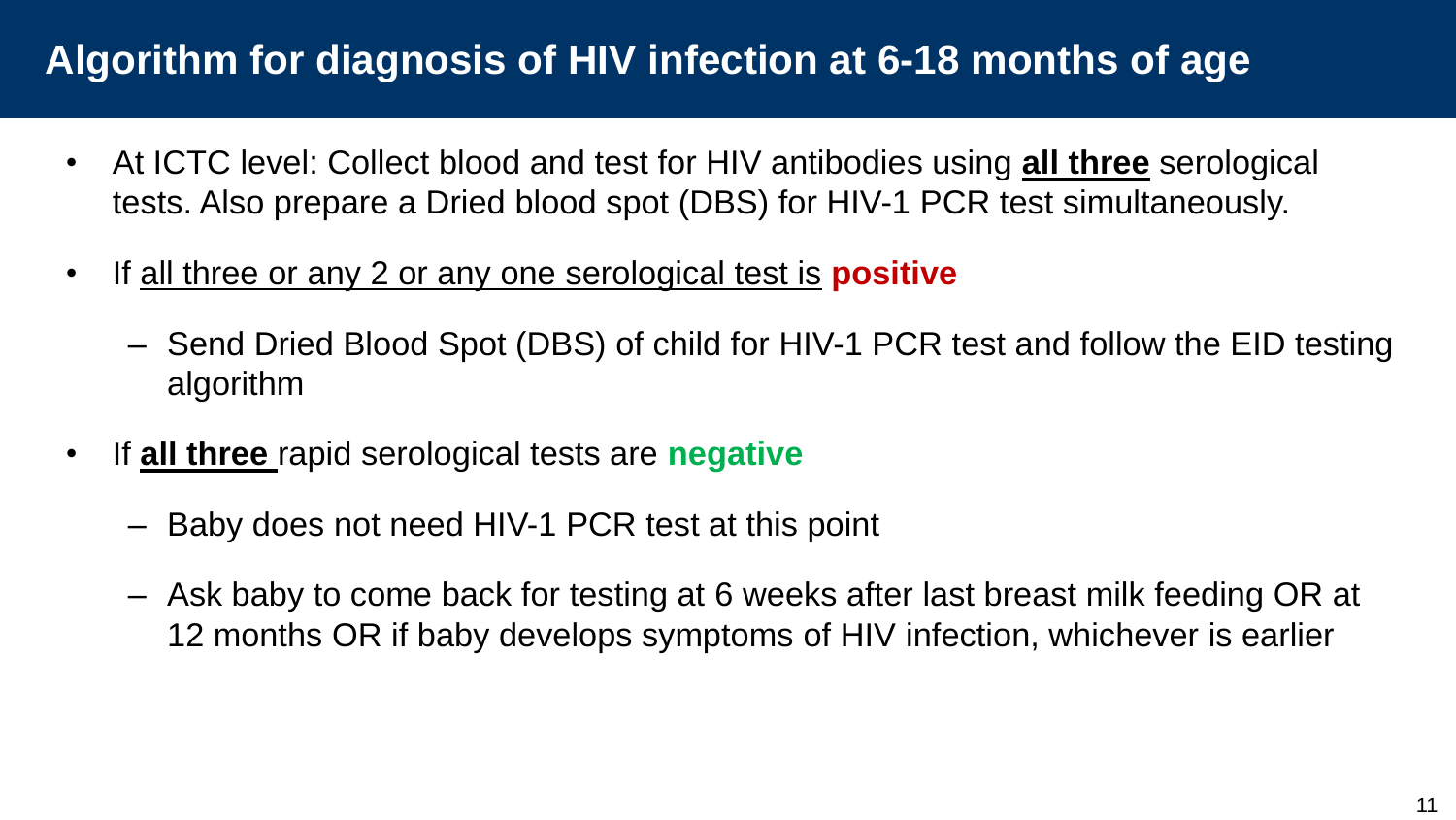### **II. Overview of EID tests**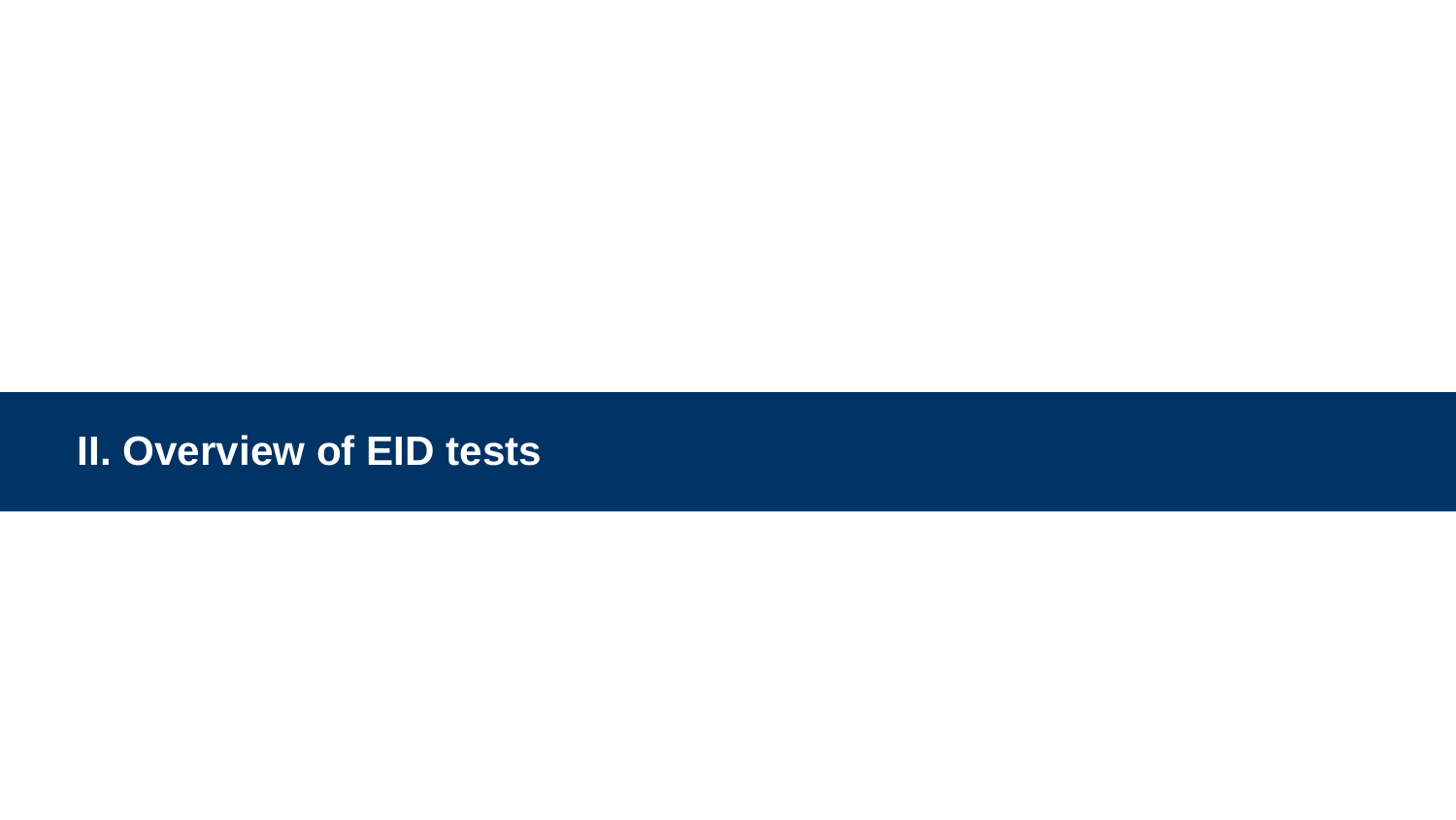### **Benefits of Early ART in Children**

- Could mitigate negative effect of HIV on growth and development
- May help in immune recovery and reduce effects of HIV-induced chronic immune activation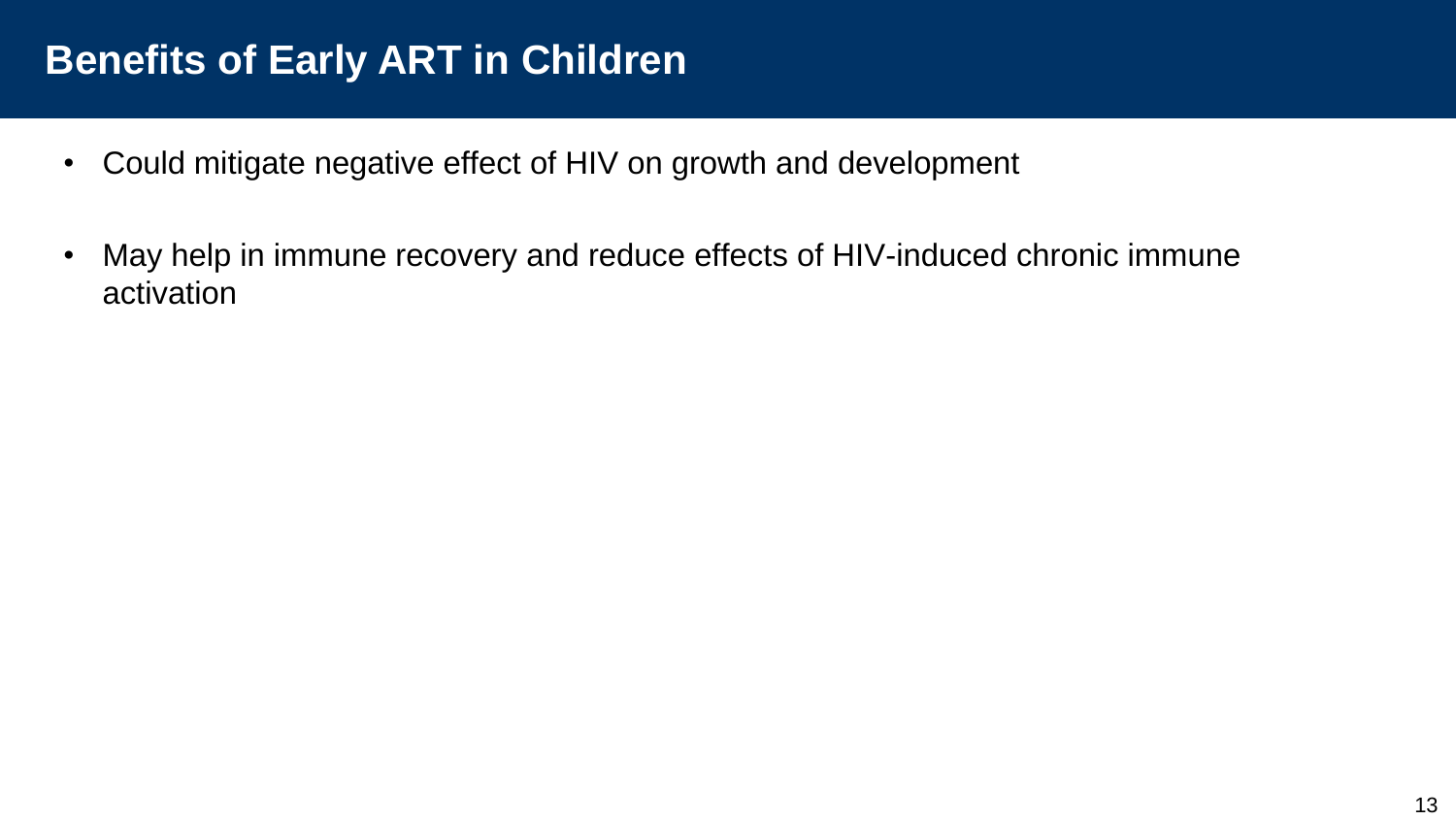### **Tests for Early Infant Diagnosis (EID) of HIV Infection**

- Serology unreliable in infants (maternal antibodies cross placenta; can give a positive HIV antibody test in baby)
- Testing for EID is by a qualitative nucleic acid test (NAT)
- NACO EID referral laboratories tested with the Roche Amplicor HIV-1 DNA test (*version 1.5*) based on conventional PCR and hybridization for proviral DNA, until it was phased out by the manufacturer this year
- New tests detect total nucleic acid (TNA). The instrument can also be used for quantitative testing (viral load assay)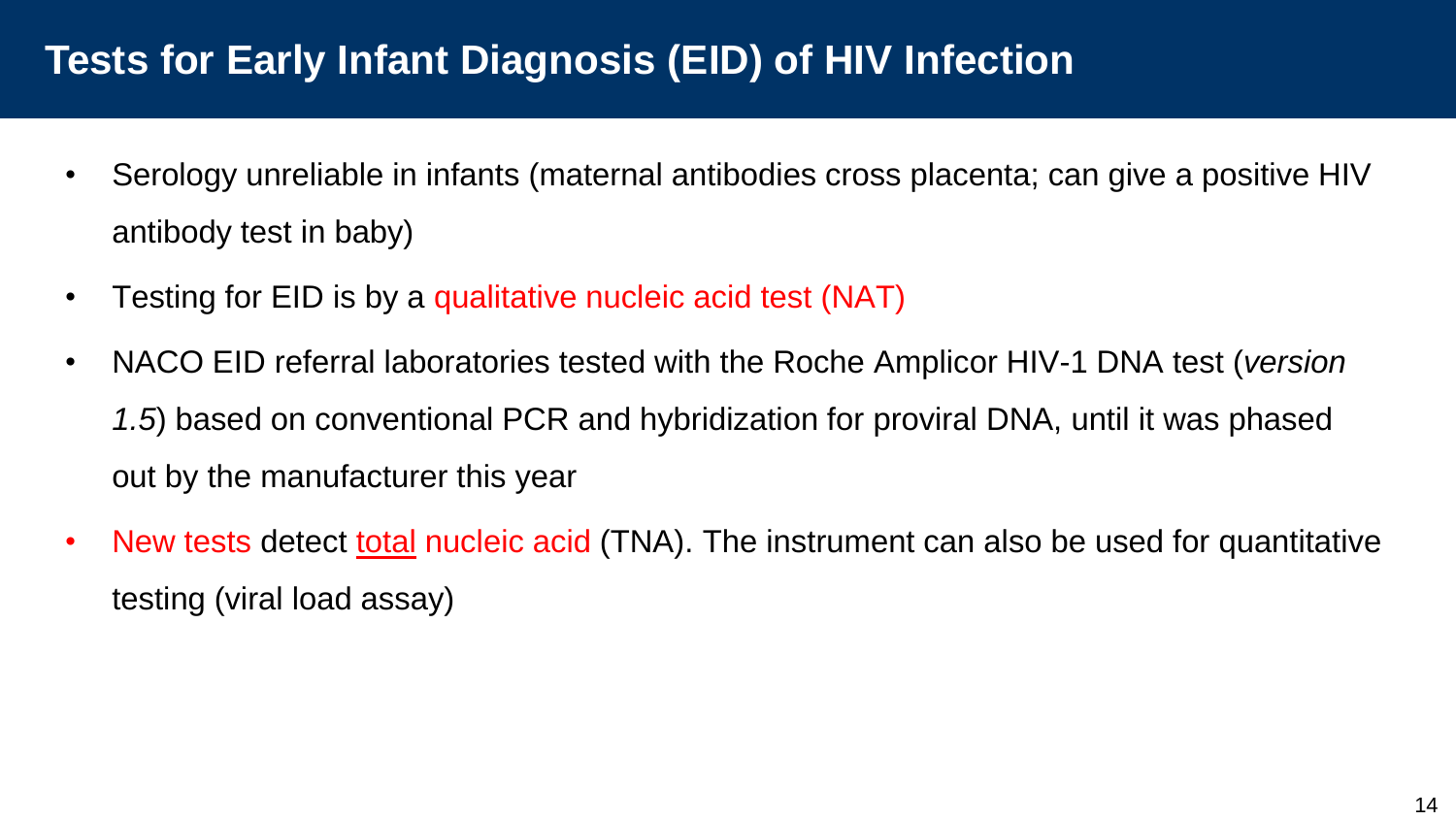### **Tests for HIV Total Nucleic Acid**

- Detect both RNA and DNA
- Examples
	- Abbott Real Time HIV-1
	- Roche COBAS AmpliPrep/COBAS TaqMan HIV-1 (ver. 2)
- Real-time PCR
	- Quantitative test is FDA approved for determination of viral load on plasma
	- Qualitative test has CE-mark and is WHO pre-qualified for testing DBS samples
- Limit of RNA detection in DBS (claimed by manufacturer)
	- Roche: 300 copies/ml, Abbott: 2500 copies/ml (for hit-rate  $\geq$ 95%); excellent correlation between the two tests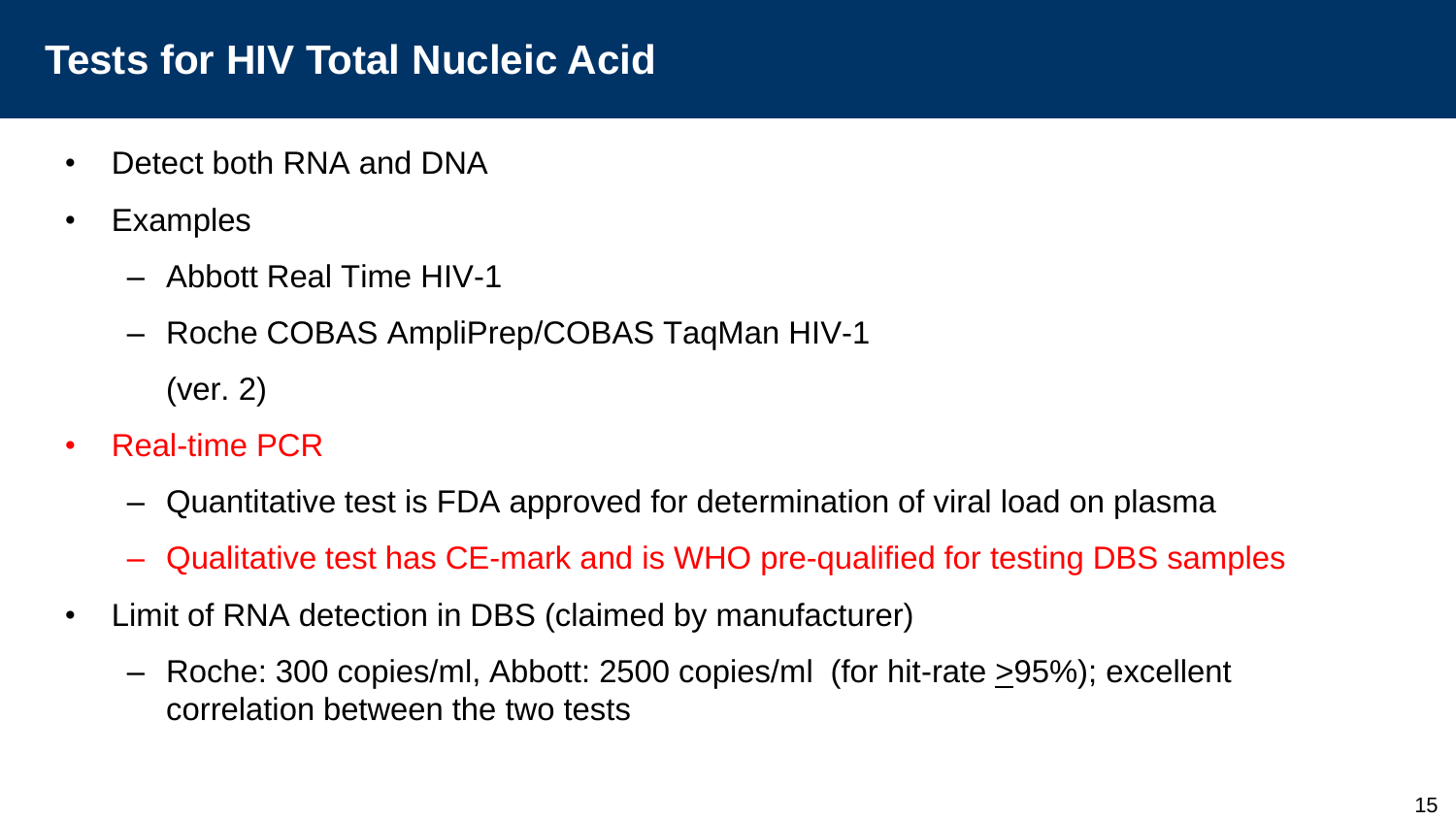### **Abbott Real Time HIV-1**

- **Fully automated** (sample preparation and RNA extraction on *m*2000sp, test on *m*2000rt) and manual extraction options
- **Target**: Highly conserved 172 nucleotide region of *pol*  (*integrase*) gene
- **Internal control (IC)**
	- Unrelated to HIV-1 target; incorporated for each assay
- Qualitative detection of HIV nucleic acid in DBS

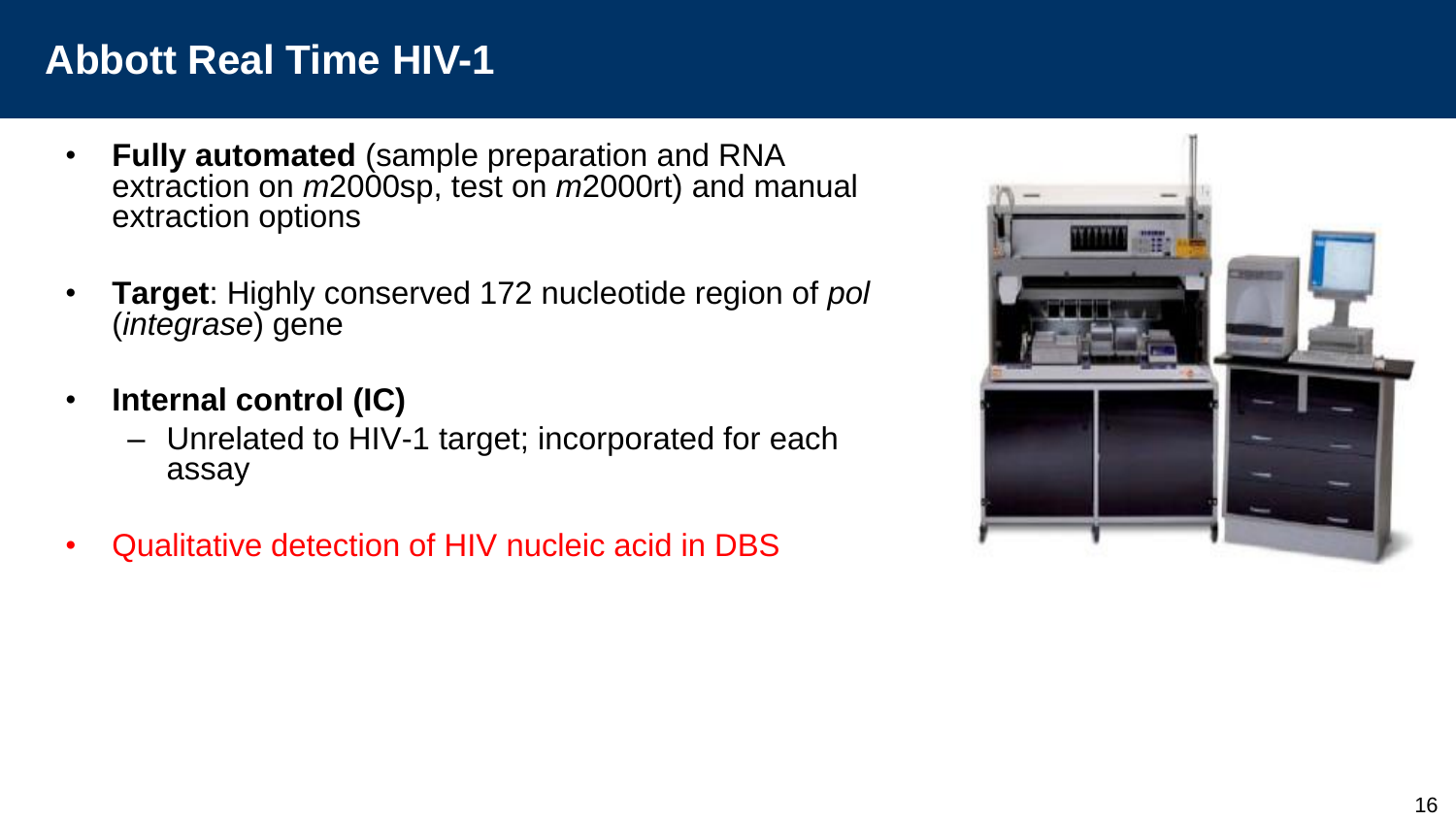### **Target 2020: UNAIDS**

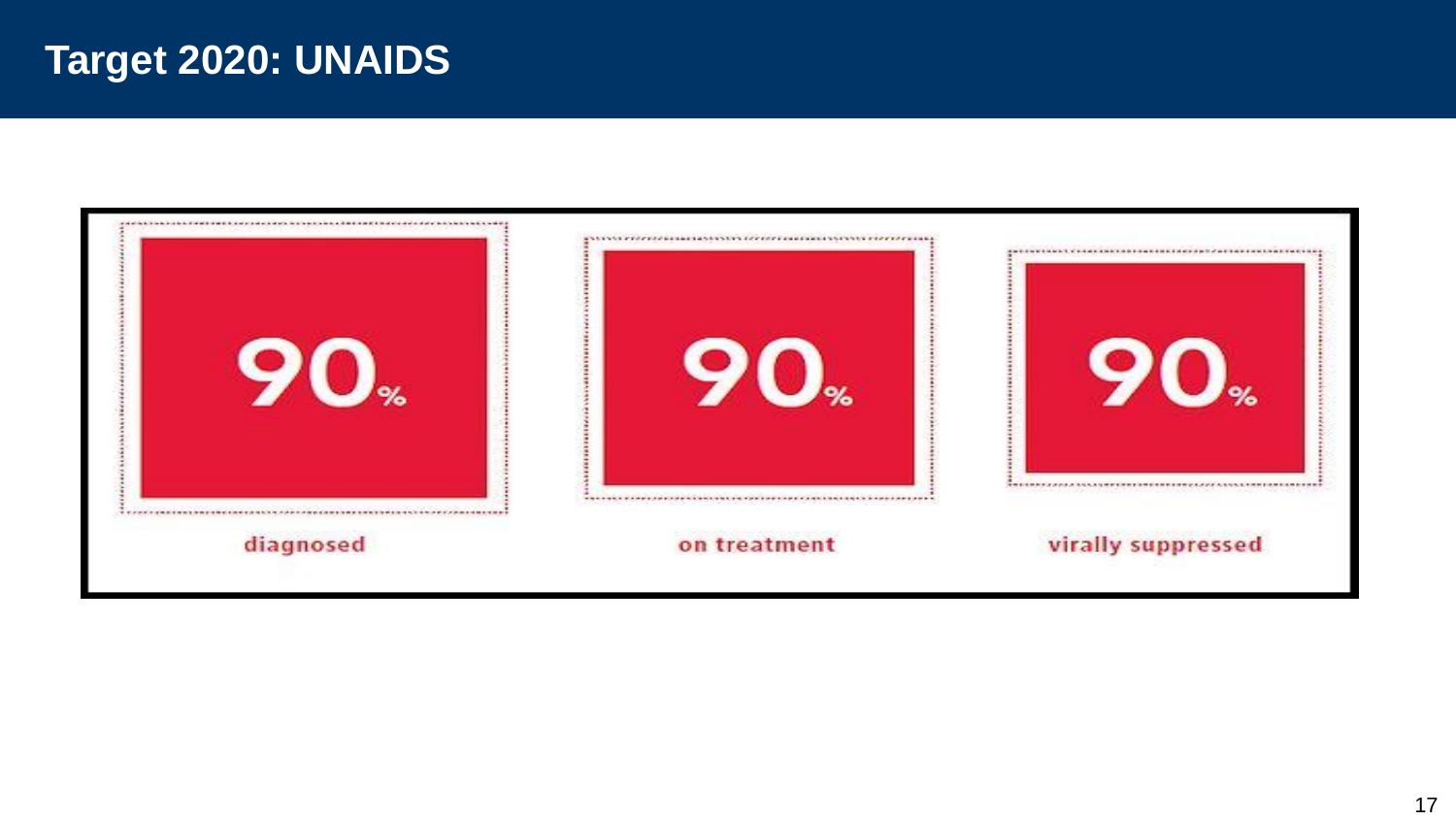### **III. Dried Blood Spot (DBS) Sample collection at ICTC**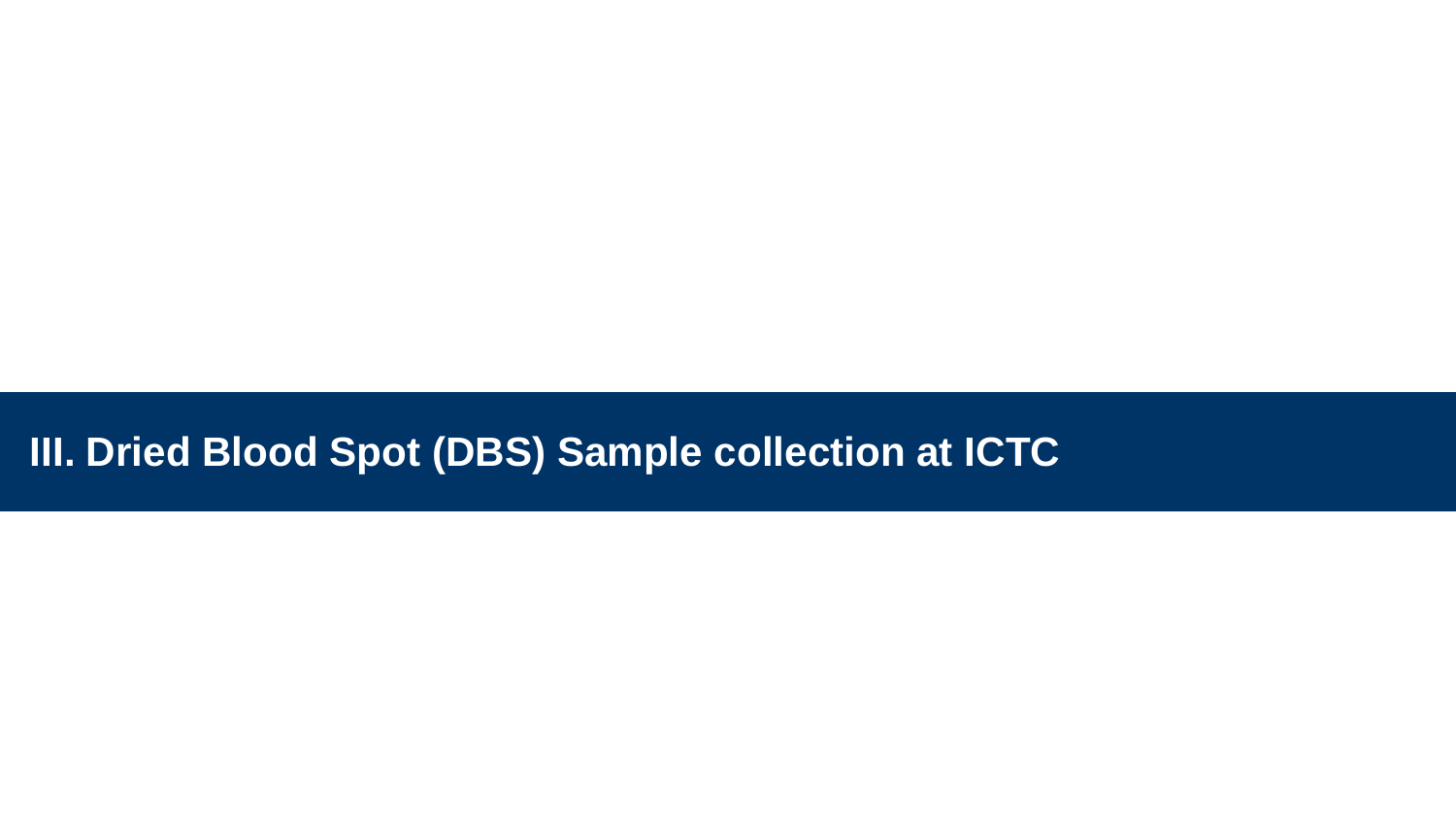### **Introduction**

- This presentation describes a procedure for collection of a dried blood spot (DBS) specimen from an infant below 18 months of age for the purpose of performing HIV-1 PCR testing
- Correct performance of the DBS collection using the aseptic technique is critical to ensure the safety of the procedure and to assure the quality of the test results obtained thereof
- Optimal specimen collections contribute significantly to the comfort and satisfaction of the donors thus encouraging retesting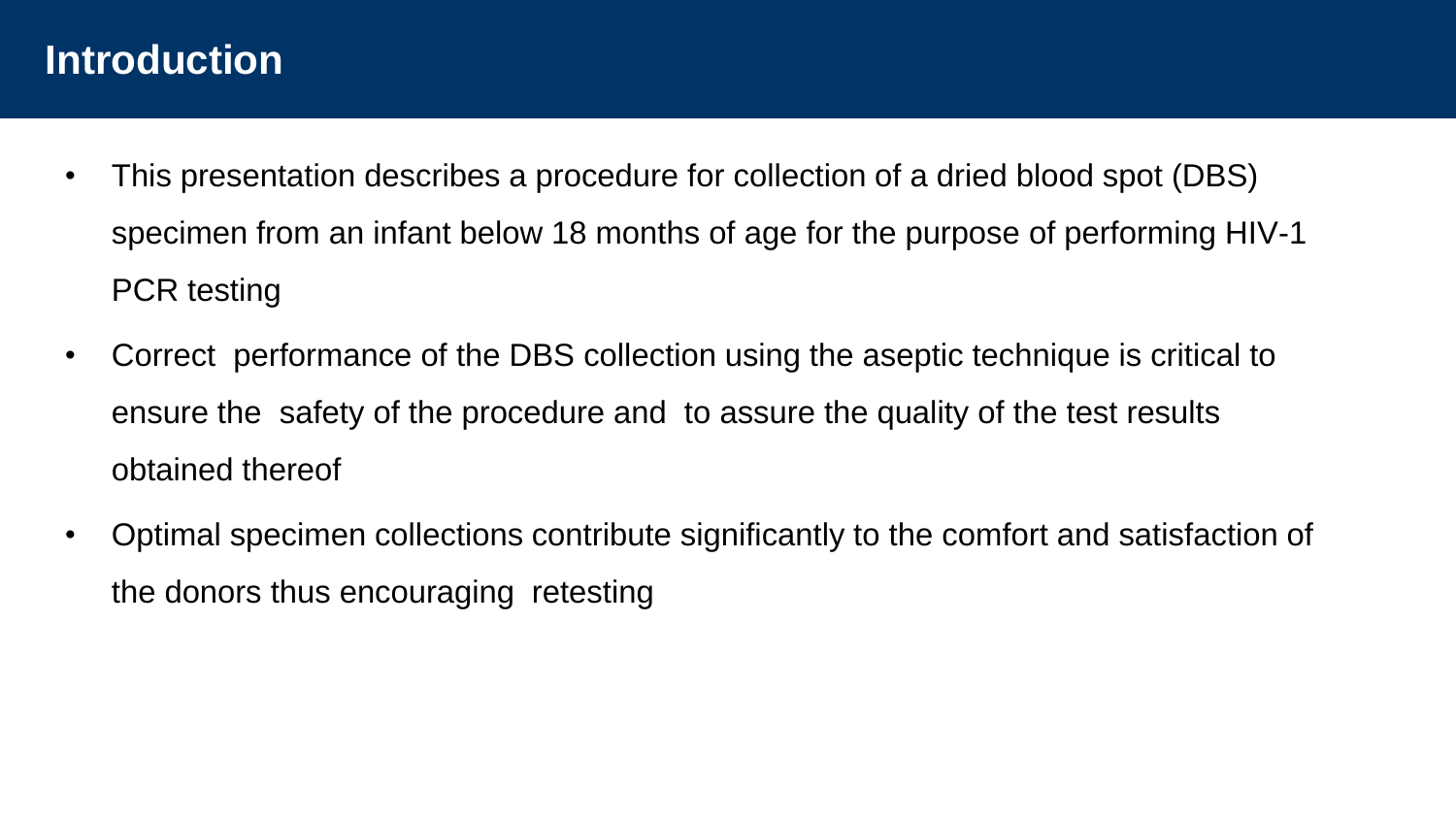### **What is a dried blood spot (DBS)?**

- Whole blood dried on filter paper provided (do not use ordinary filter paper)
- Usually obtained from pricking skin, not from phlebotomy
- Requires only a small amount of blood
- Easy to store
- Easy to transport
- Low biohazard
- A widely used method of specimen collection for HIV-1 PCR testing
- Performs comparably with whole blood collection methods in terms of sensitivity and specificity for HIV using PCR assay
- Facilitate wider accessibility to the testing service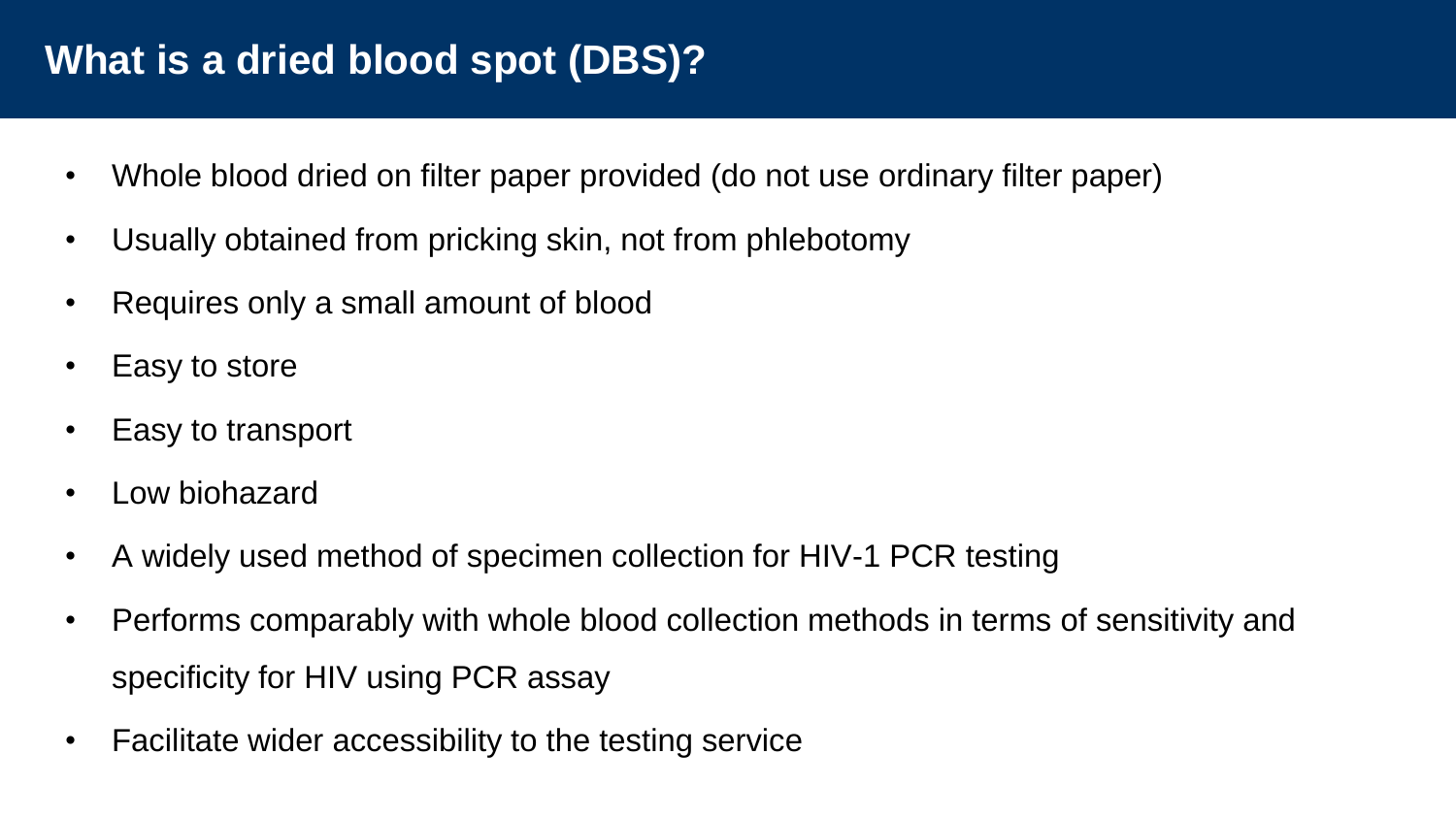### **Responsibility**

Dried blood spots (DBS) should be made only by persons who have been appropriately trained in both the making of dried blood spots and in standard work precautions:

- *MO/Pediatrician*
- *Nurse on duty*
- *Lab technician*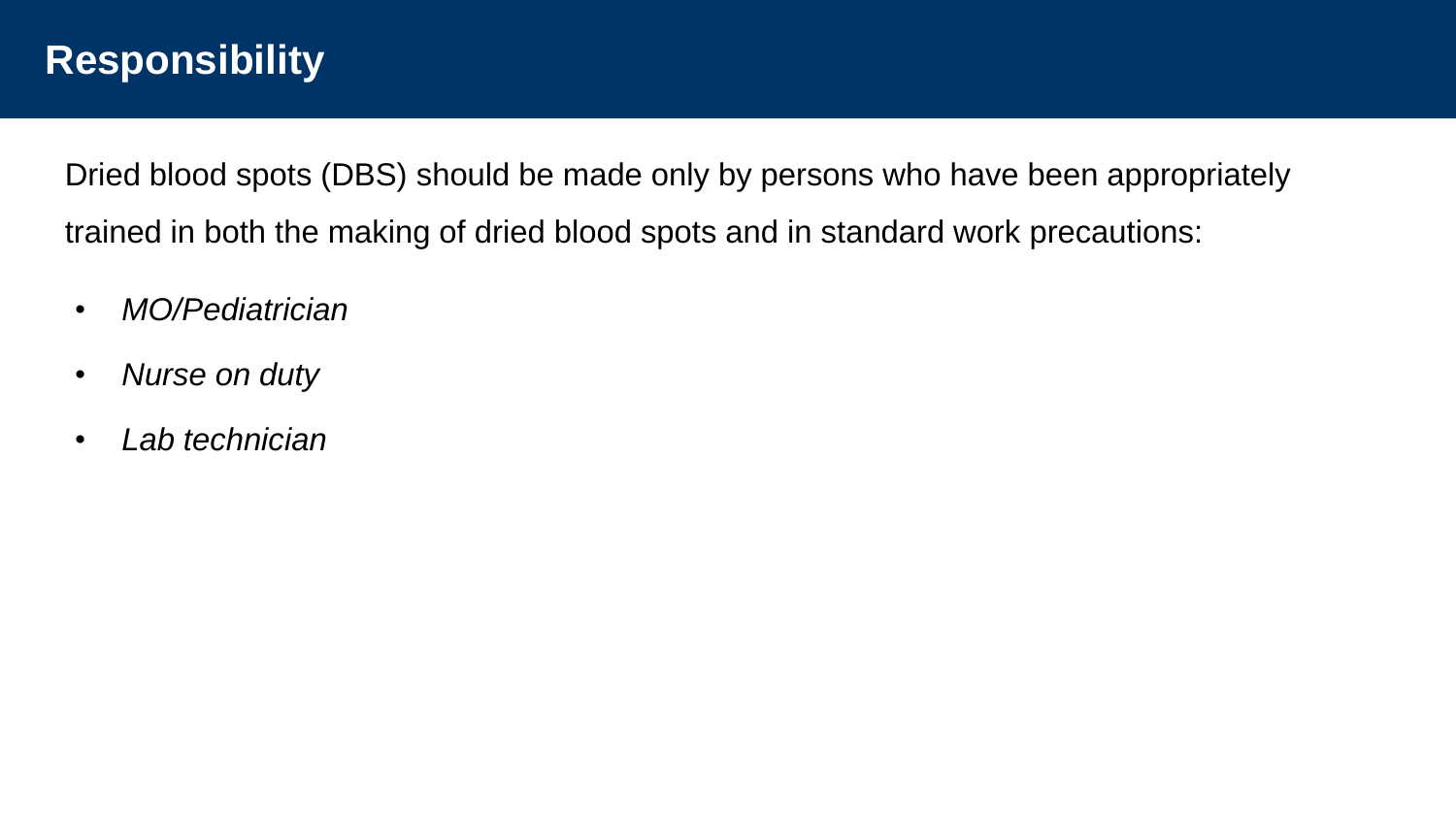### **Responsibilities: ICTC Technicians**

- **Attend to exposed infants on a priority** for collection of Dried Blood Spot (DBS) specimens everyday between 10 am and 1 pm
- Check if the baby is born to an HIV positive mother or is carrying the referral for HIV-1 PCR testing from MO/Paediatrician
- Obtain **consent** from the parent/guardian after pre-test counselling
- Ensure availability of materials for dried blood spot collection
- Label DBS card and fill TRRF just before taking the specimen
- Store DBS samples at 2-8°C until transported and package appropriately
- Ensure packaging appropriate specimens after verifying the TRRF and delivery checklist
- Ensure all required documents (TRRF, delivery checklist, self addressed envelopes) are present
- Ensure transportation of samples to the PCR testing laboratory through post / registered mail / courier on **every Tuesday of the month**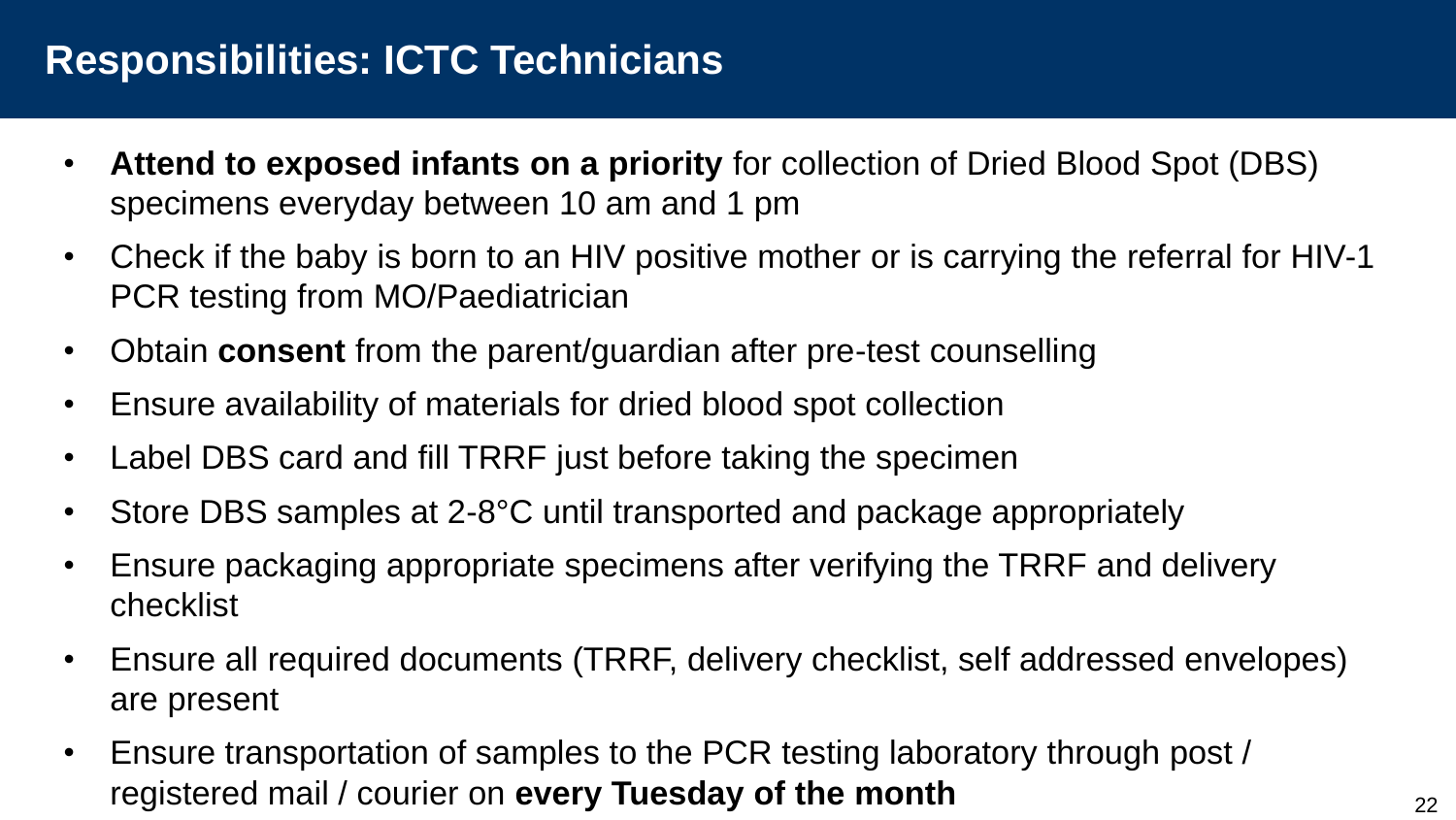### **Responsibilities: ICTC Technicians (cont.) – Unique Infant Code**

- Every Infant will be allocated a **15 digit Unique Infant code**, to be allocated on the following basis:
	- *First 3 digits: DNA*
	- *Next 2 digits: State code*
	- *Next 3 digits: district code*
	- *Next 2 digits: ICTC centre number*
	- *Next 2 digits: Year*
	- *Next 3 digits: Serial number of the Infant at the ICTC (001 onwards)*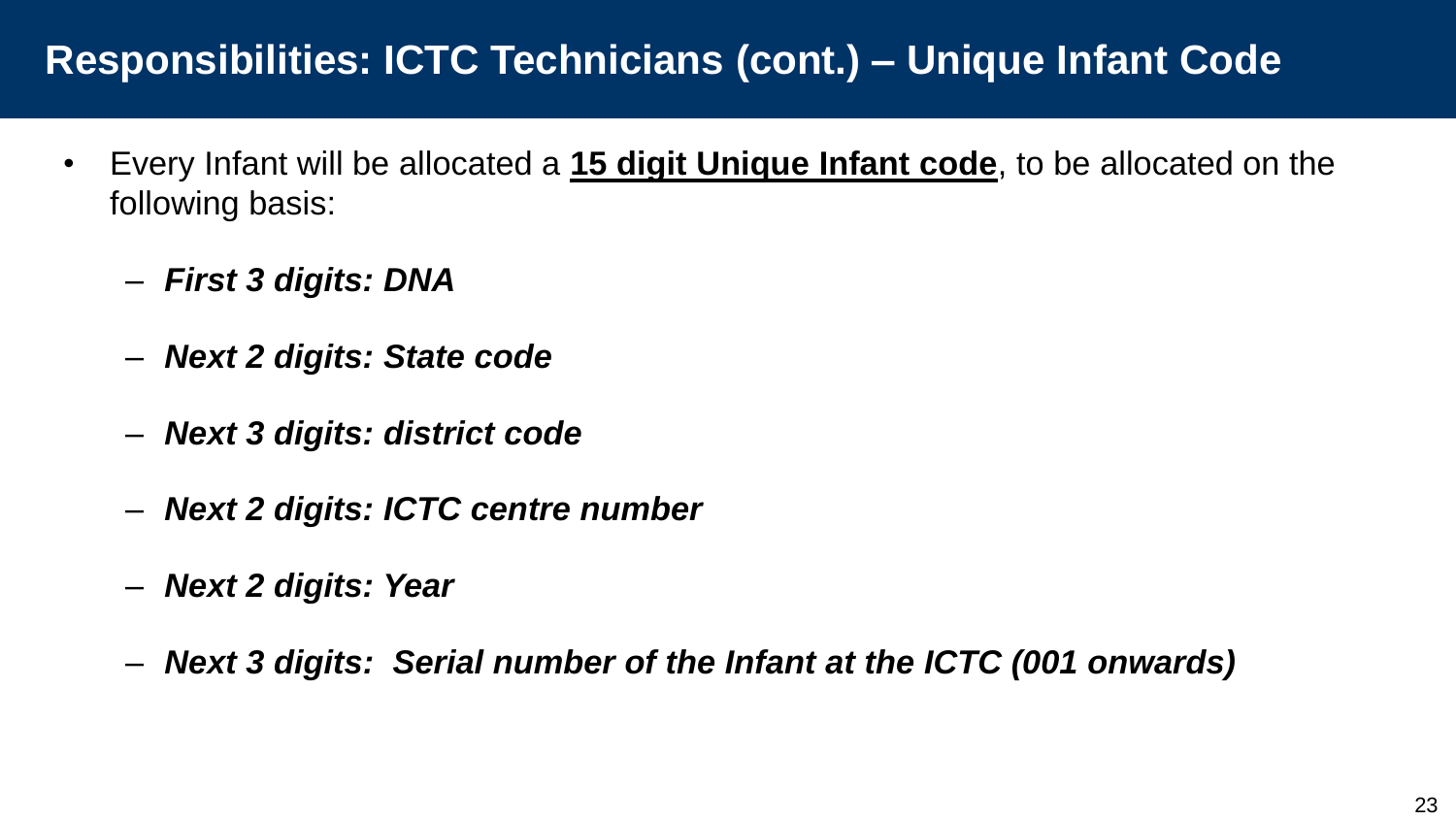### **Material for ICTCs**

- Guidelines
- Chart for testing algorithm
- TRRF (Test Requisition and Result Form) pads
- Delivery checklist pads
- Consent form pad
- Algorithm poster
- Labels
- Envelopes for mailing DBS cards to respective linkage lab
- Stickers of respective linkage laboratory address
- Dried blood spot collection kit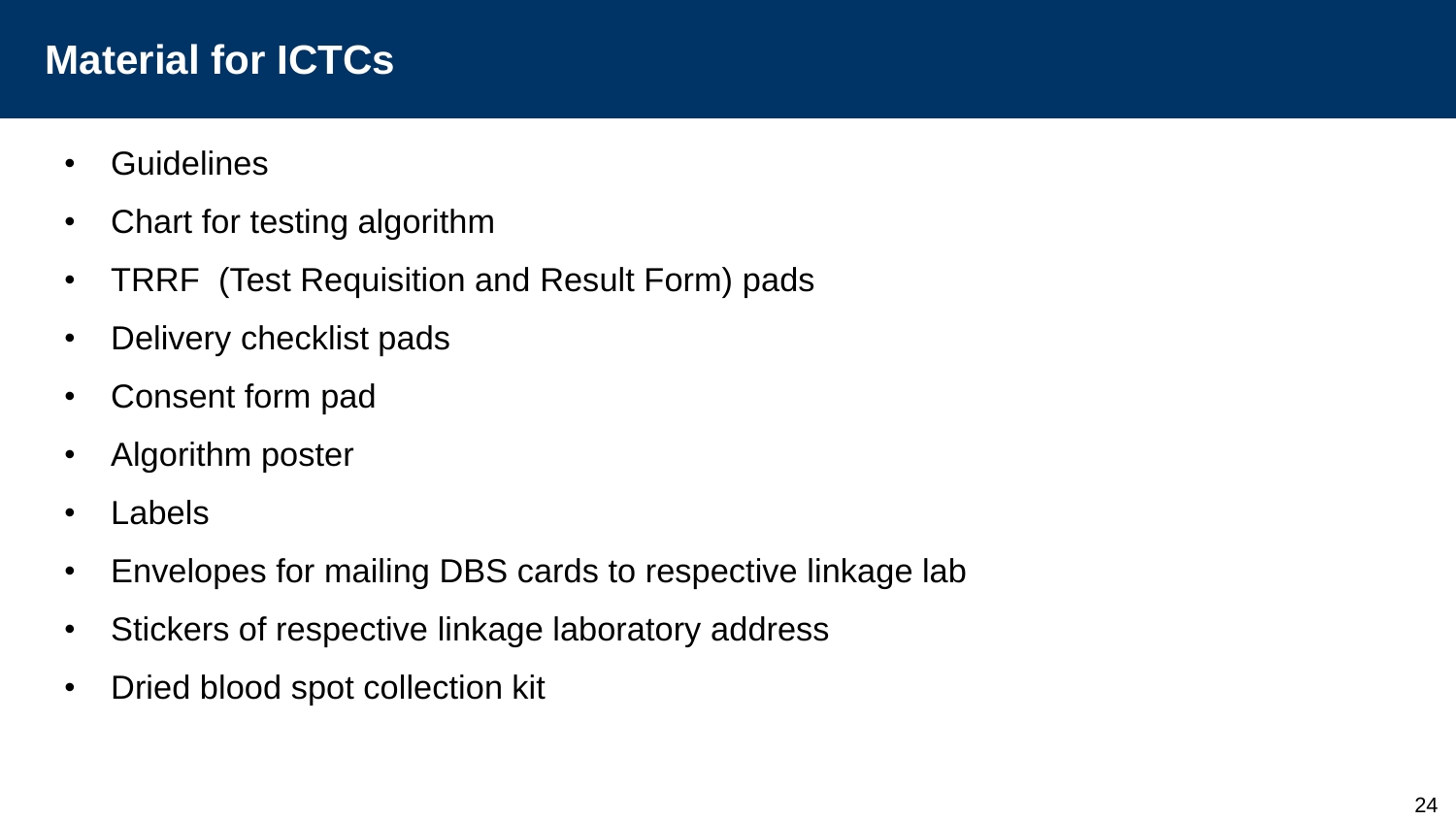### **Materials required for DBS collection**

- Sterile disposable lancet
- Sterile gauze and clean water
- Sterile alcohol preparation (70% isopropanolol)
- Gloves (powderless)
- Test requisition cum result form (TRRF)
- DBS card [specially formulated commercially available absorbent filter paper]
- Discard jar with 1% Sodium hypochlorite
- Drying rack

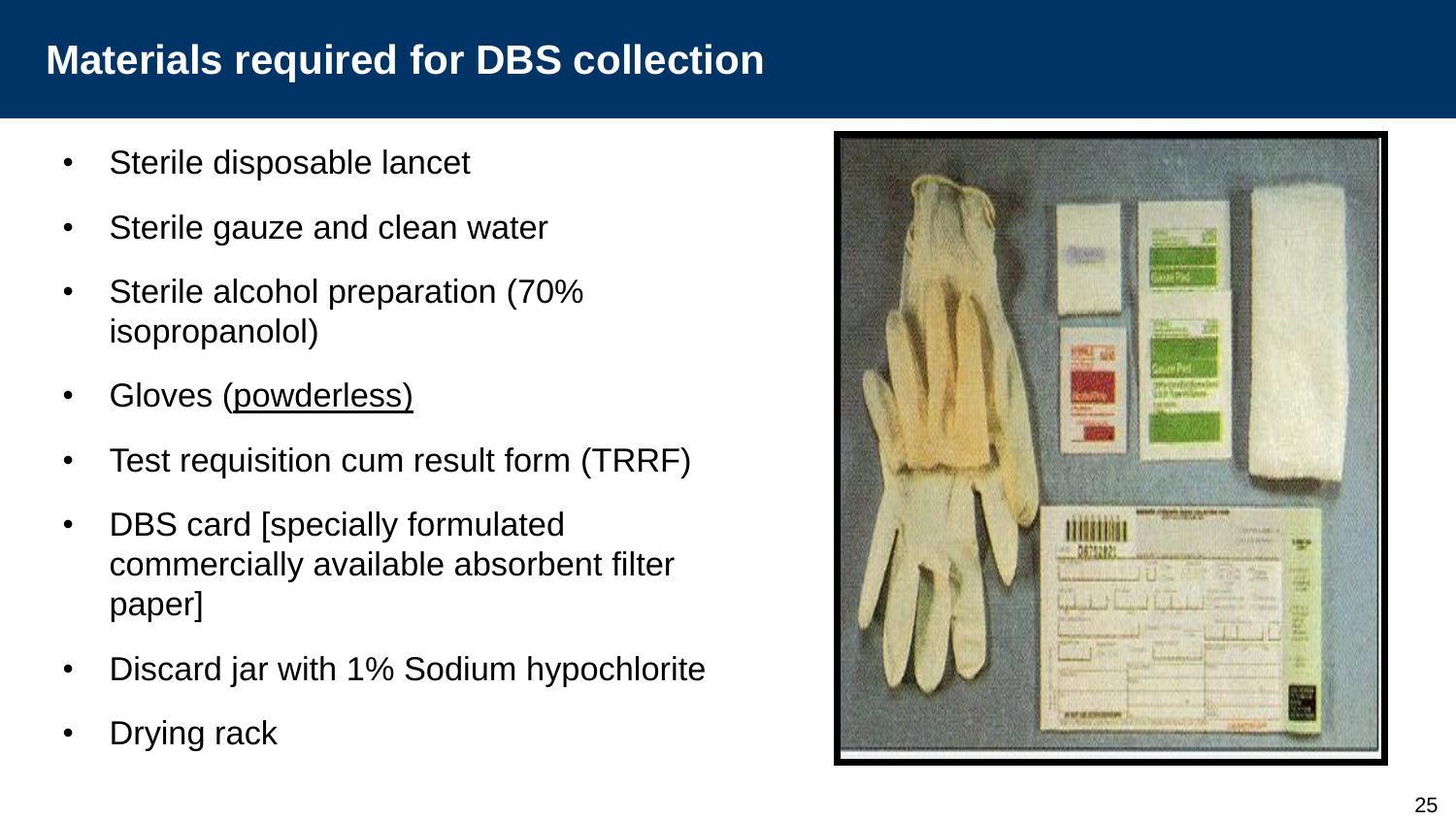### **How to use the lancets provided**





1. After cleaning the puncture site, TWIST OR PULL protective tab and place in disposal.



2. Position the puncture site facing downwards towards the card.



3. Gently squeeze and release the area to be pricked until it is ready to be bled, then prick the infant in the selected spot with the 2mm lancet.



4. After the first drop of blood is formed, wipe it away with sterile gauze and discard the gauze into the discard jar containing 1% sodium hypochlorite solution.

**Please note that the pictures are for illustration and are in no way indicative of endorsement by NACO of any particular company or product. The same holds true for any commonly used terminology which is/are company specific**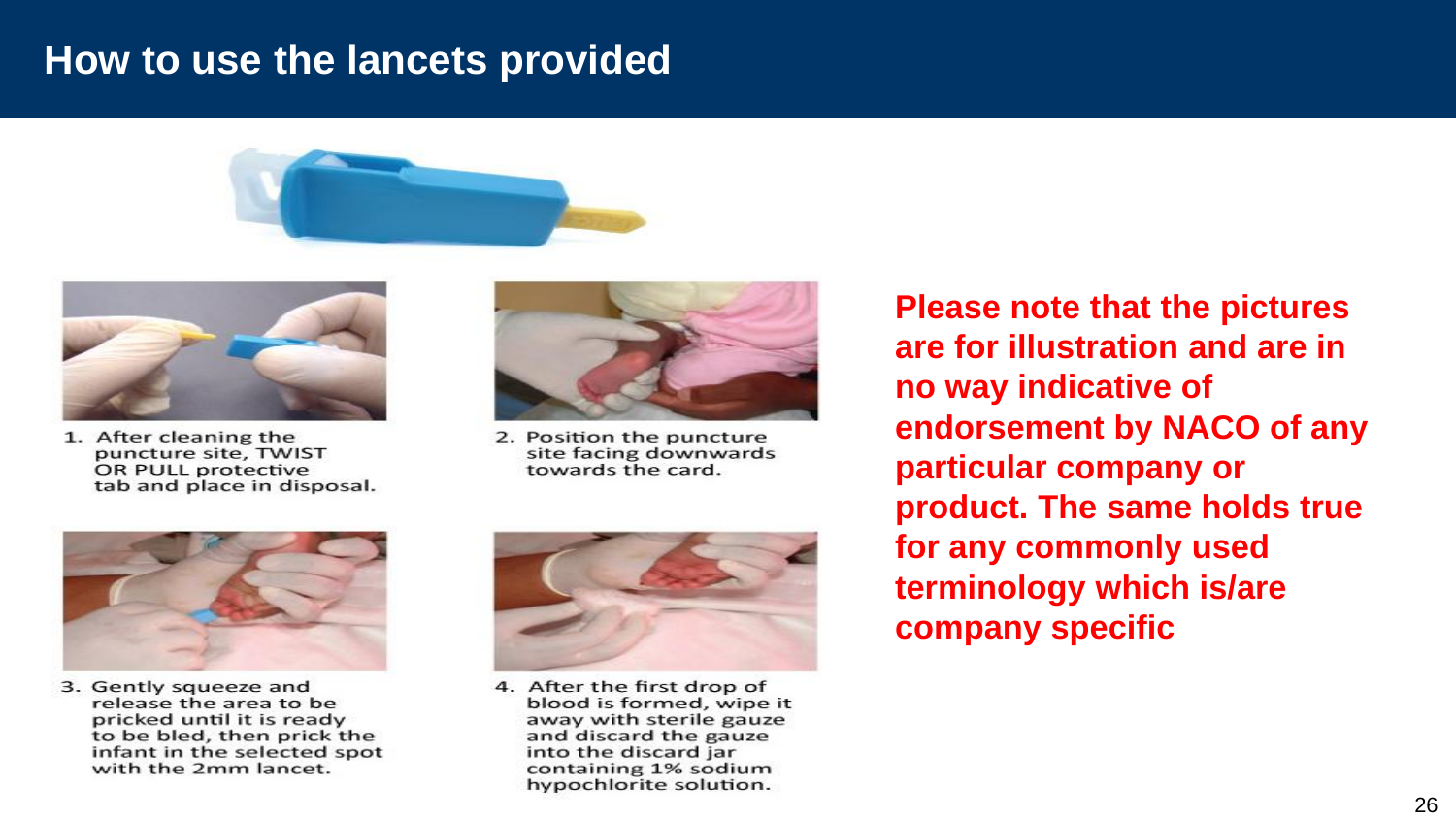### **Labeling the DBS Card**



Clearly label the DBS card with:

- •The patient's name and ID number
- •The date and time of specimen collection
- •Other information such as age, center name

6248806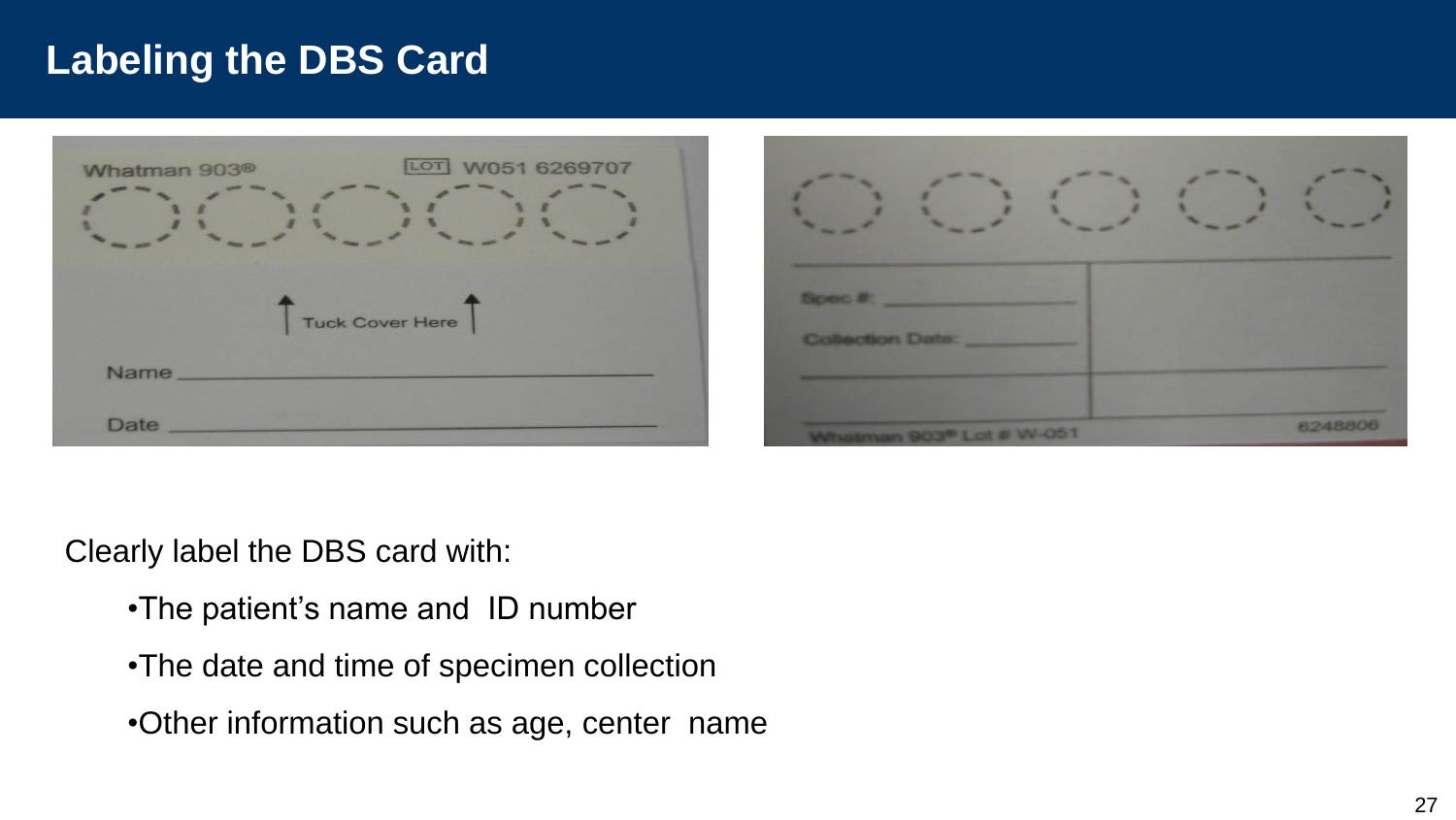### **Choosing the area to prick**

- There are age specific recommendations for sites from where specimens are to be collected:
	- Children aged 6 weeks to 4 months: heel
	- Children aged  $4+$  to 10 months: big toe
	- Children aged 10+ to 18 months: finger prick- 3rd or 4th finger
- Use 2mm lancets
- Take care not to hit the bone of the child when pricking

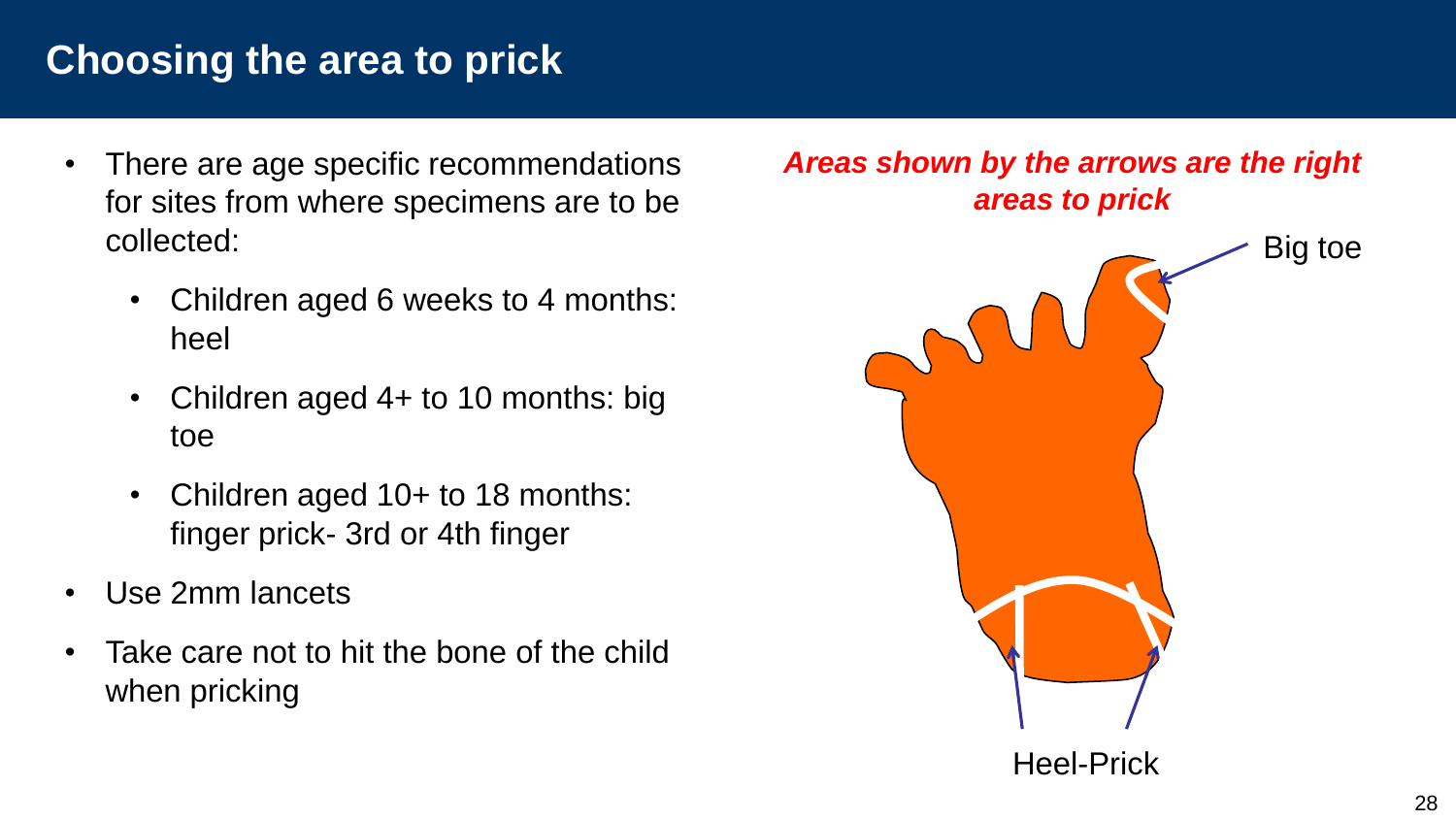### **Preparation for collection**

- Ensure that the baby has been born to an HIV positive mother/referred by MO/Pediatrician with strong suspicion of HIV infection
- Ensure completion of all lab records and proceed as below
- Introduce yourself and identify the patient (this is a critical step in specimen collection). Be warm and reassuring though honesty in your manner
- Explain the procedure and obtain proper written informed consent from the parent/ guardian with appropriate pre test counseling. Explain that if the child holds still, you are more likely to be successful
- Encourage parent involvement
- Obtain proper written informed consent from the parent/ guardian with appropriate pre test counseling
- Observe Standard work precautions at all times by wearing gloves and laboratory coat
- Put down a clean paper towel and lay out all the material you will need
- Complete the test requisition form with the details of the patient
- Label the DBS card (Patient Name / ID, date and time of specimen collection)
- Warm the area
- Position the baby
- Put on gloves, wash hands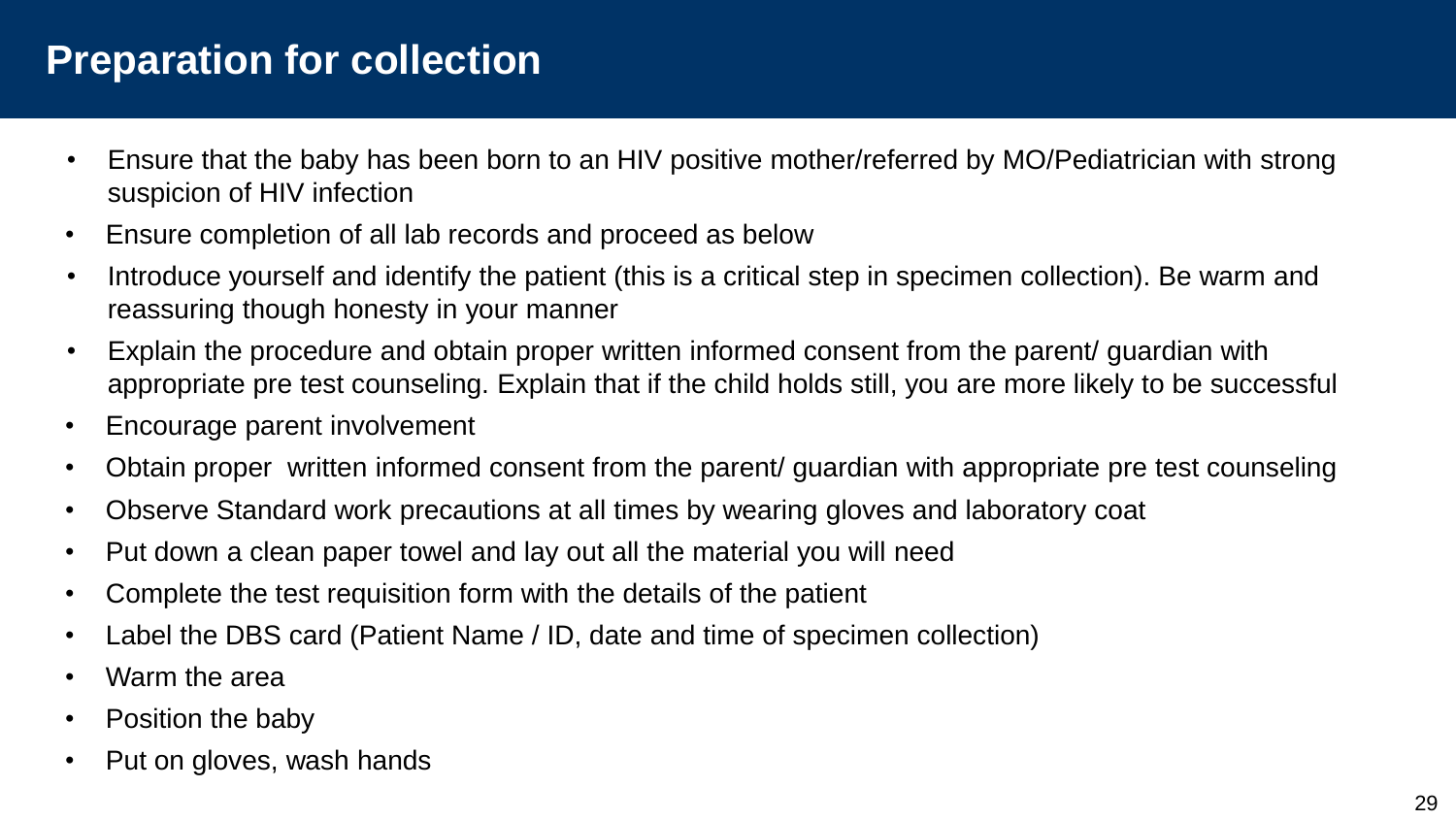### **Common DBS sample collection steps**

- After pricking discard the lancet safely into the discard jar for sharps containing 1% freshly prepared Sodium hypochlorite solution.
- Wipe away first blood drop with sterile gauze pad
- Allow another LARGE blood drop to form.
- Lightly touch filter paper to LARGE blood drop. Apply blood to one side of filter paper only (the side with printing).
- Allow blood to soak through and completely fill circle with SINGLE application to LARGE blood drop. (To enhance blood flow, VERY GENTLE intermittent pressure may be applied to area surrounding puncture site).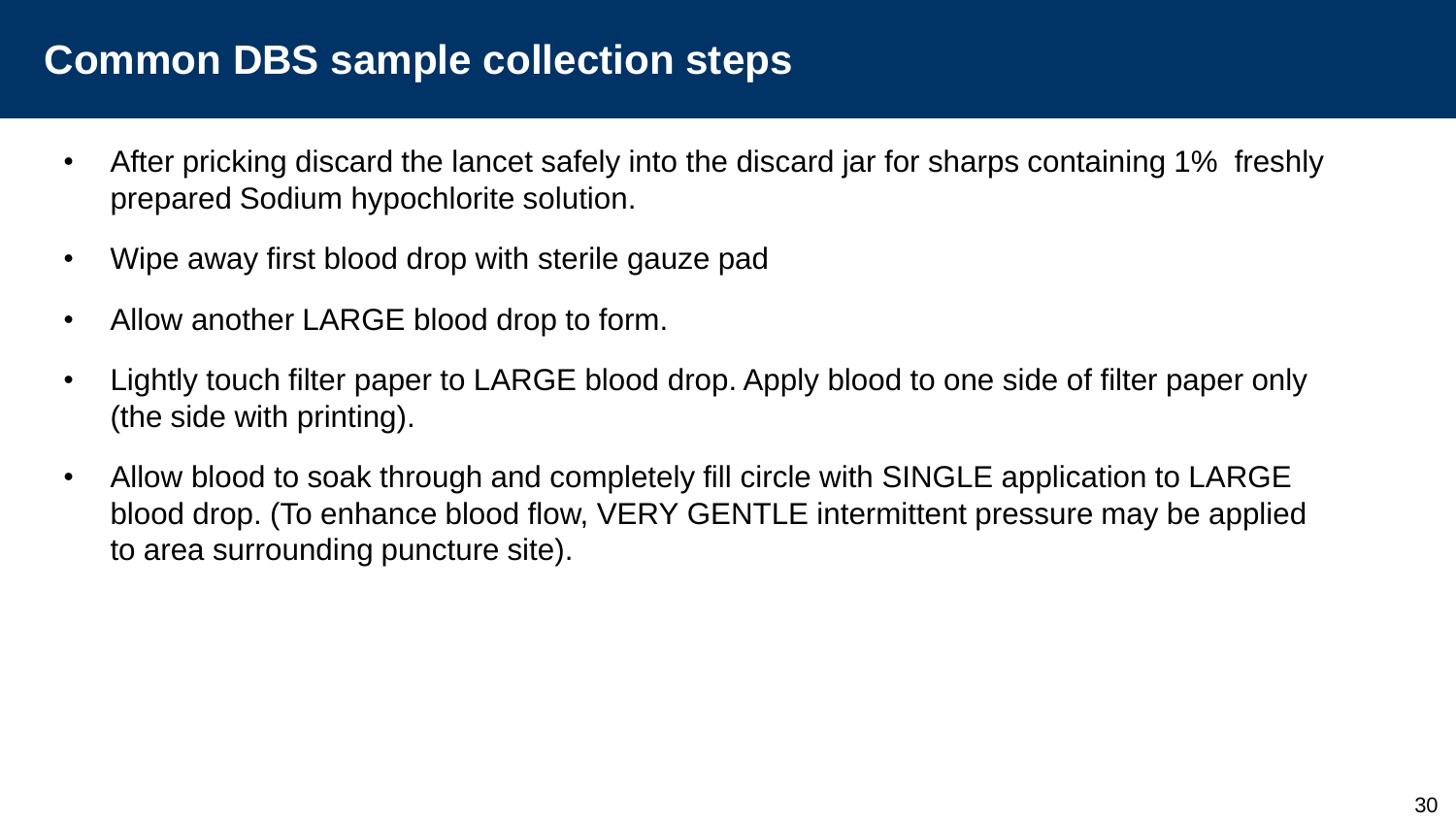### **Common collection steps after prick has been made - 2**

- Do not contaminate filter paper circles by allowing the circles to come in contact with the body part, spillage or by touching before or after blood collection
- Fill remaining circles in the same manner with successive blood drops.
- Take at least 3 to 4 good drops so that we have **3 to 4 complete circles filled** with the sample
- If blood flow is diminished, repeat from beginning with cleansing again
- Once the required amount of specimen has been collected, pressure must be applied gently at the puncture site with a gauze to ensure that there is no further bleeding from the site.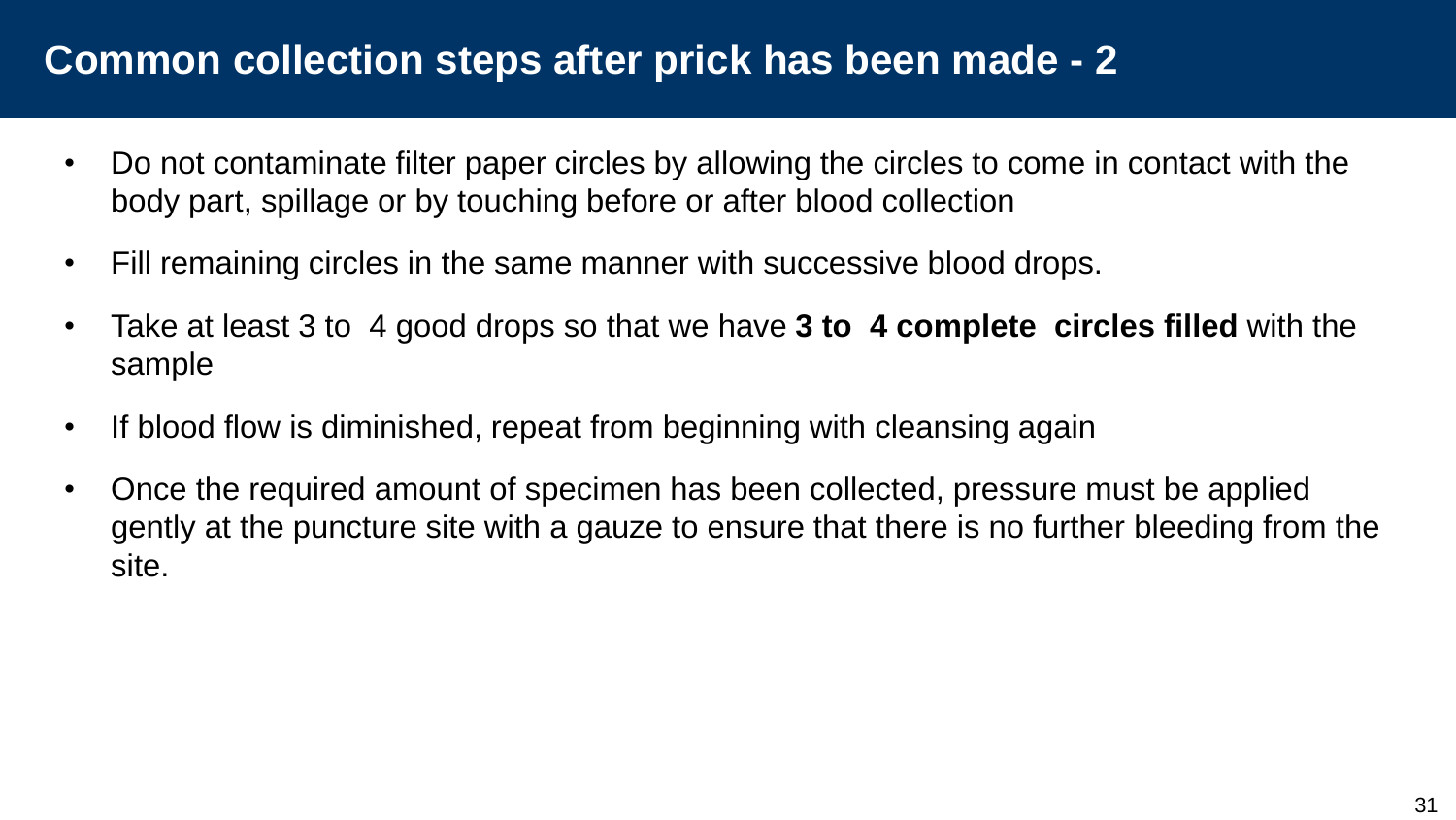### **The right way to hold the foot**





Hold the whole foot. If necessary, apply moderate pressure to help form large drops of blood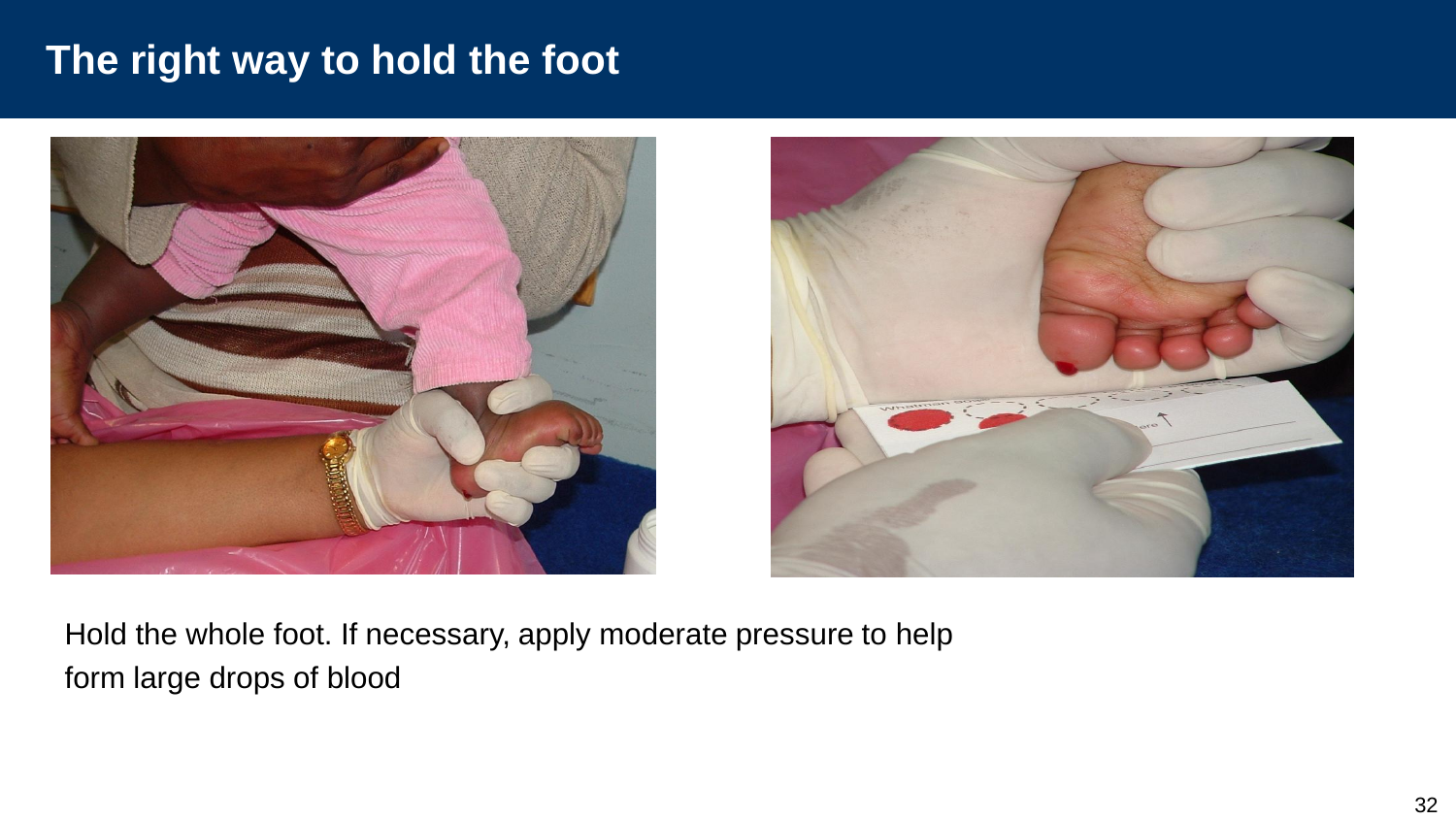### **Finger puncture**



*1. Position the hand palm side up. Select one of the 3rd or 4th fingers. Select the site on the - medial /lateral upper quadrant of the selected finger.*



*3. Clean the fingertip with alcohol. Work from the middle out to reduce contamination. Allow the area to dry.* 



*2. Massage finger to increase blood flow.* 



*4. Grasp the finger and place a new sterile lancet on the side of the fingertip.*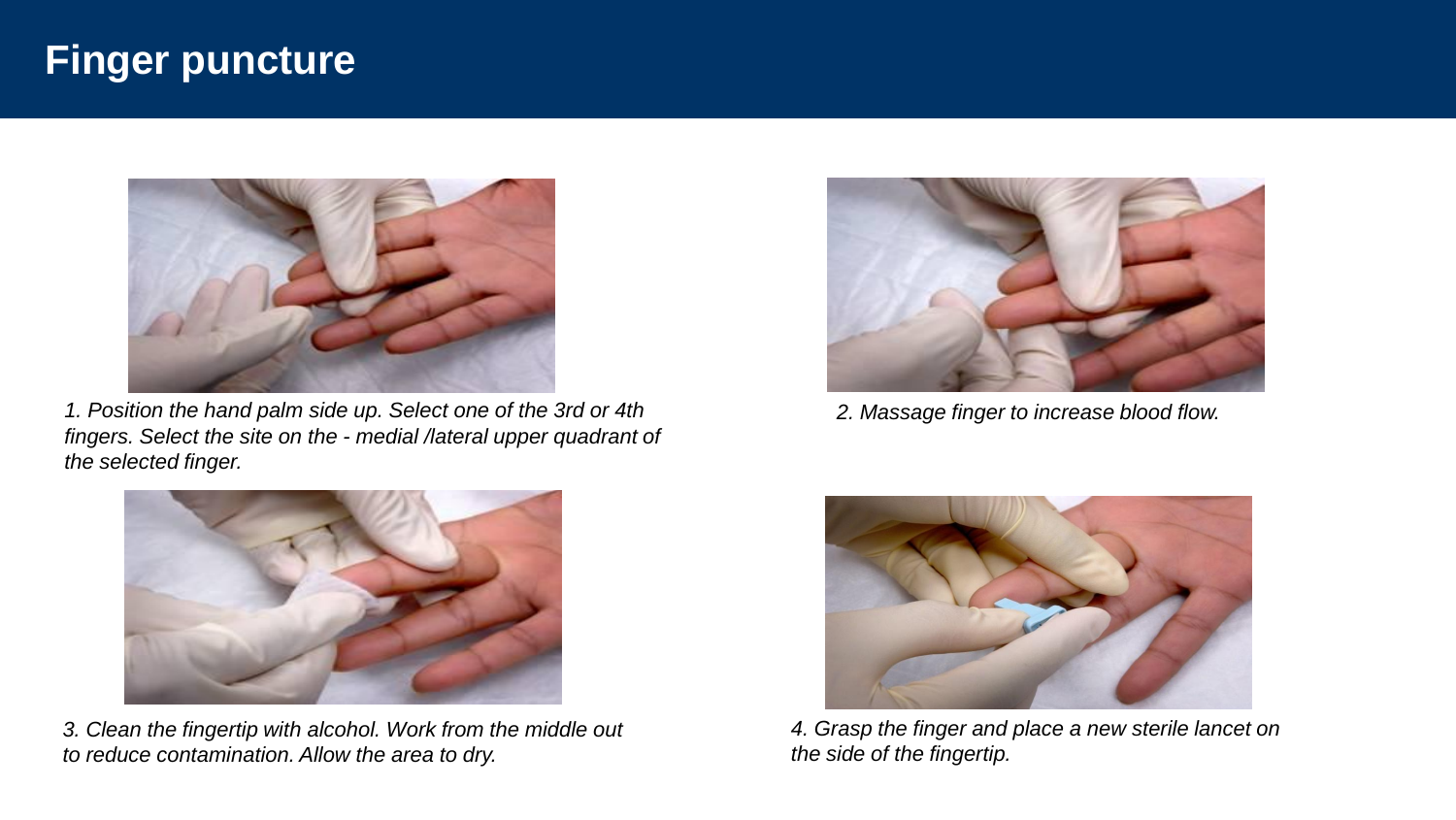### **Drying the DBS Cards**

- Dry blood spots on a drying rack if available or on a dry, clean, flat nonabsorbent surface for a minimum of four hours- the part of the card carrying the DBS should overhang the edge of the surface (as shown in the next slide)
- Do not touch the part of the card where blood has been applied to see if the blood has dried.
- As the blood dries on the filter paper it will change from a bright red color to a darker red-brown color, also the paper will buckle slightly.

#### **Acceptable Sample**:



**Unacceptable Sample:**



*NOTE: At least 3-4 printed circle should have been completely filled with blood – otherwise the sample will be rejected by the lab*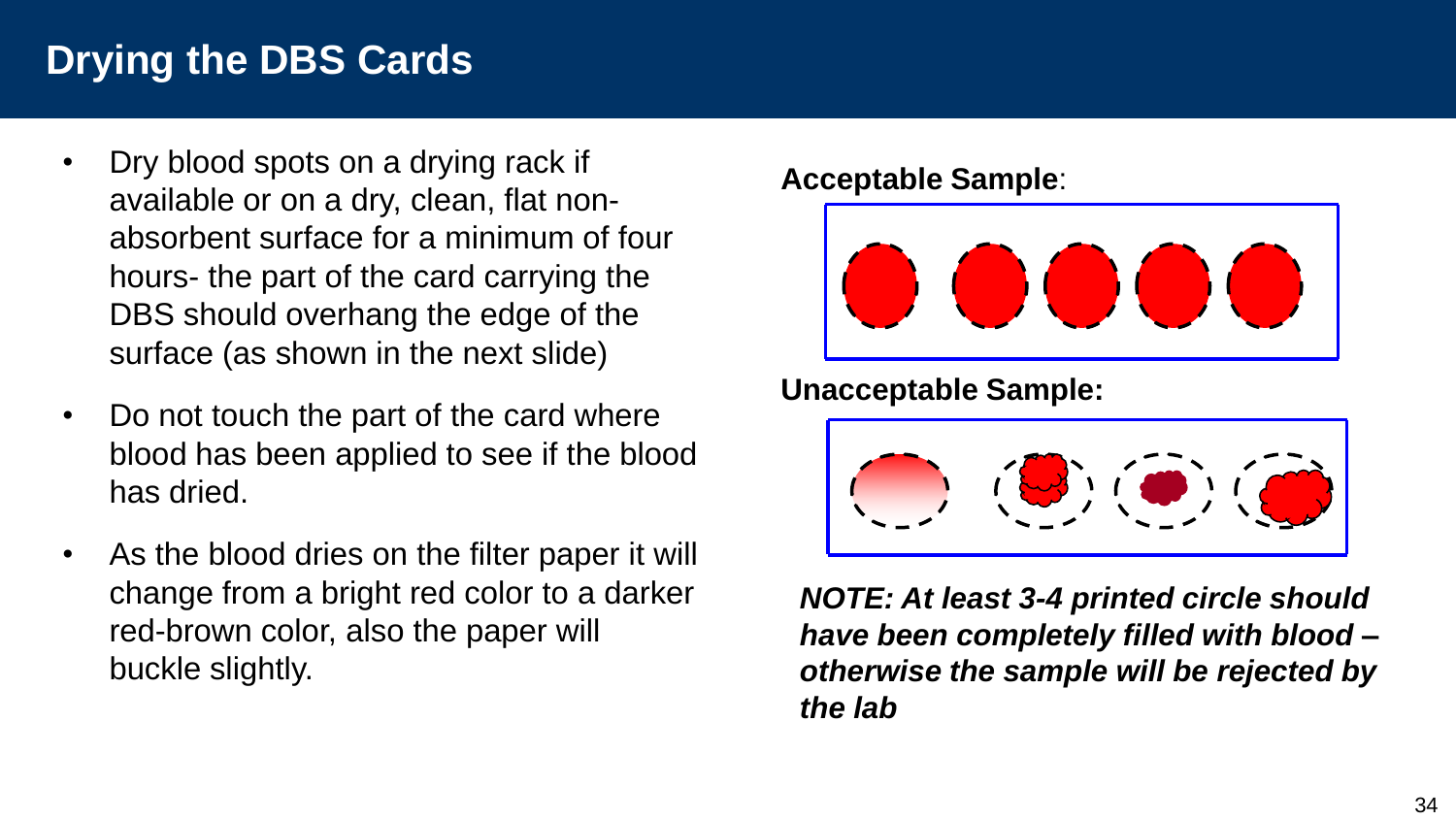### **Dry completely before packaging**



- Place the DBS cards in the rack with the blood spots oriented outwards
- Dry horizontally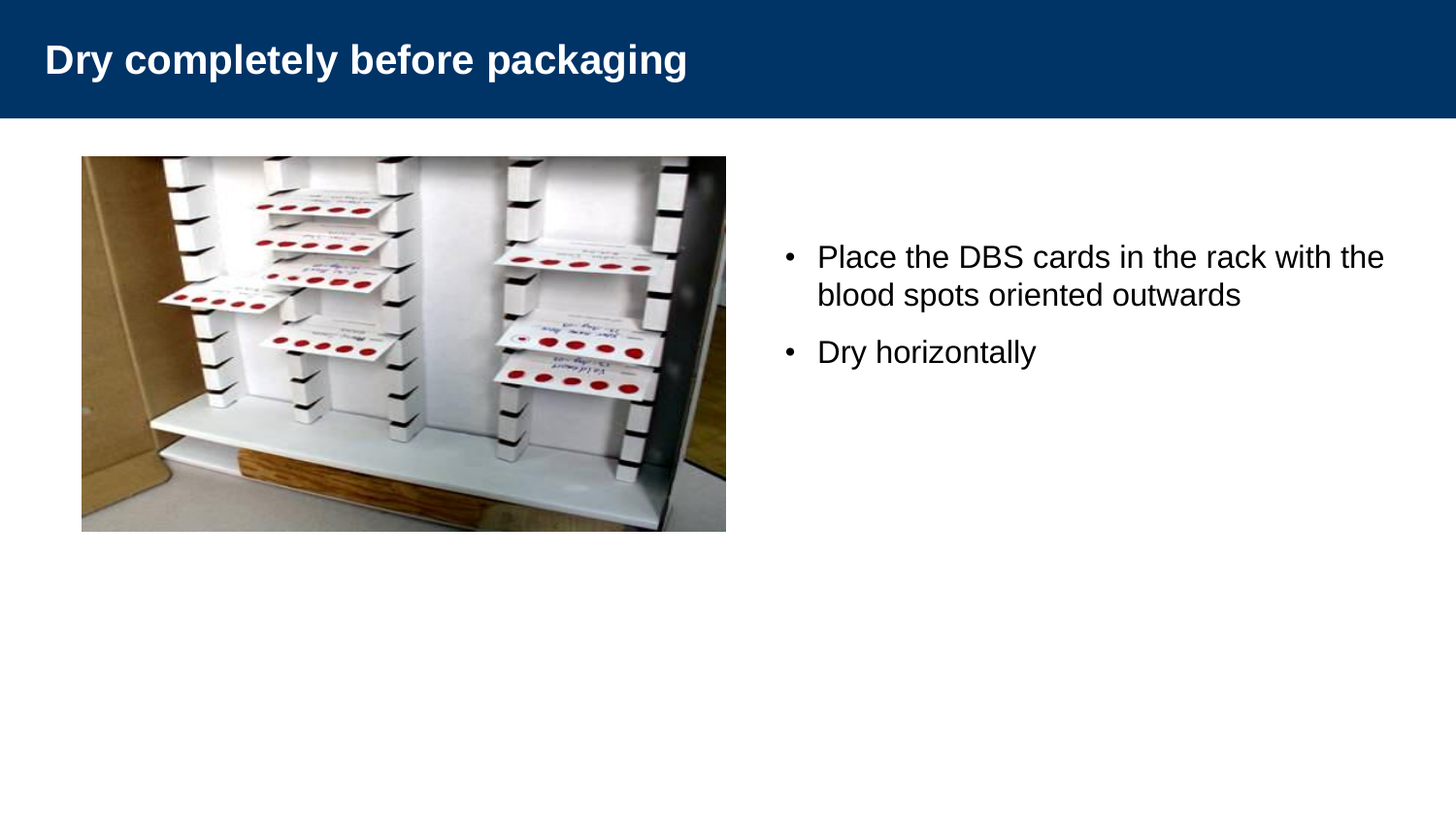### **Invalid DBS specimens**



Circles not filled well



Specimen not dry before mailing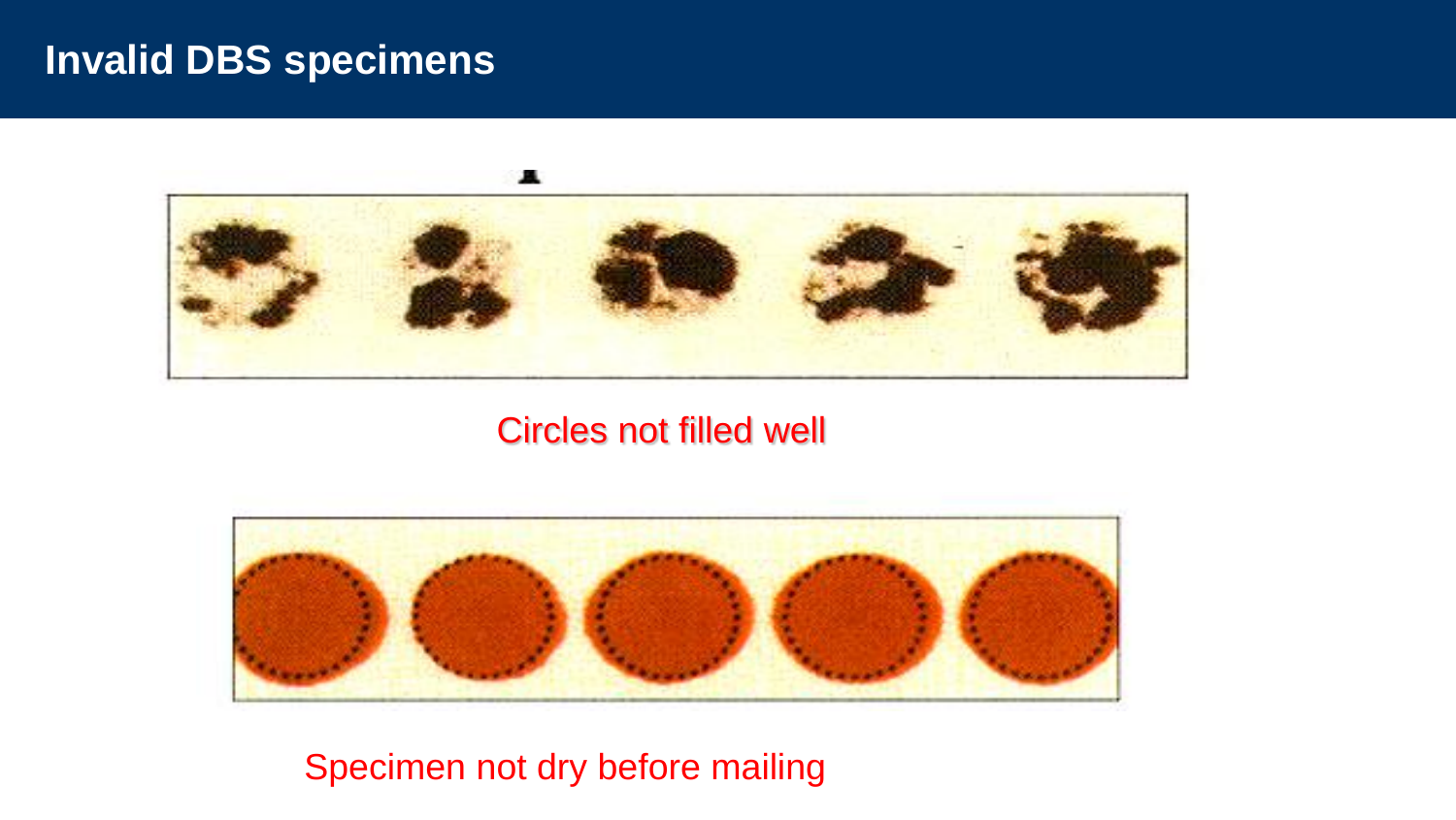### **Invalid DBS specimens (cont.)**



- **Specimen exhibits serum rings**
- Alcohol not allowed to dry completely before puncture to draw blood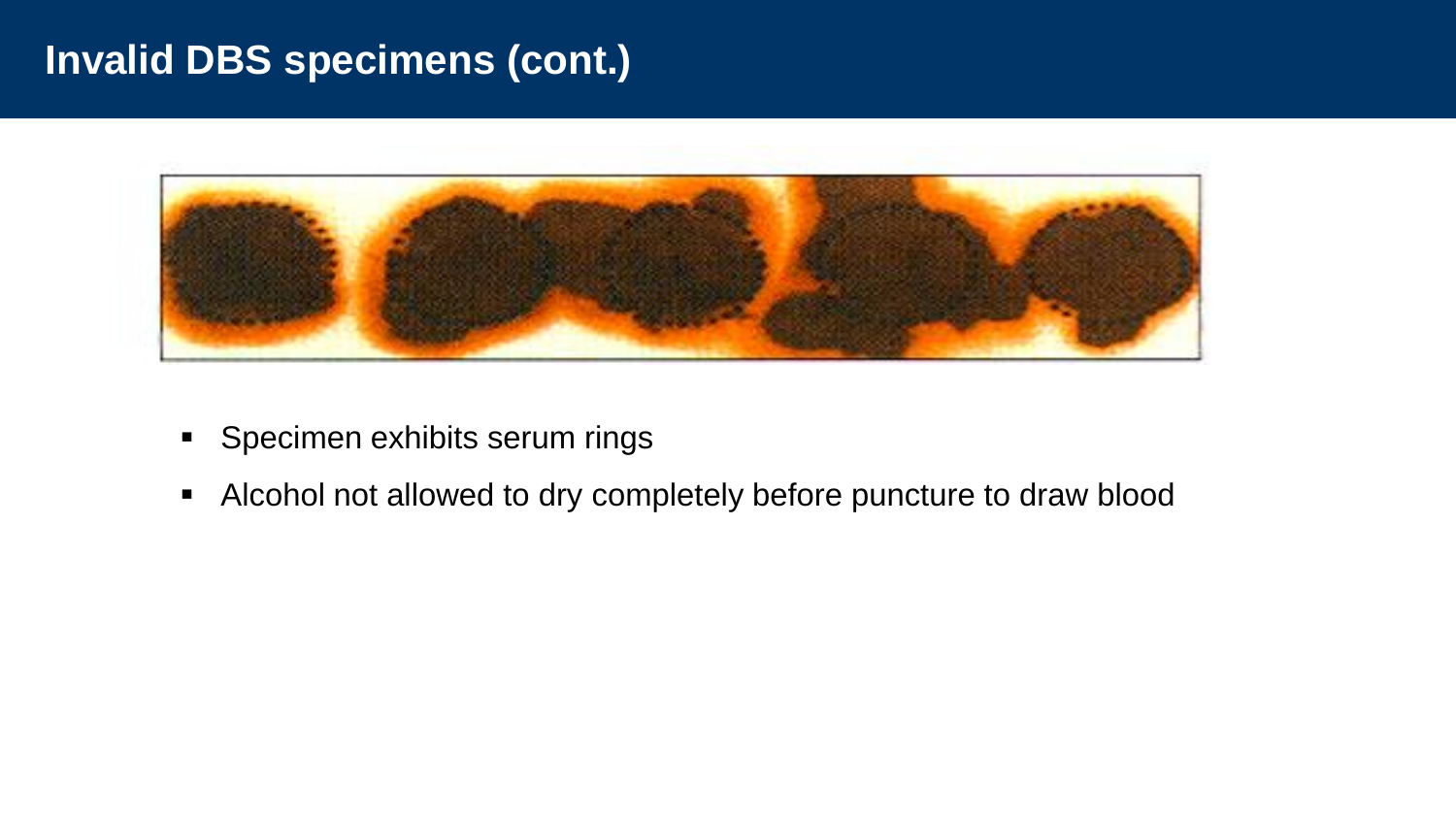### **Documentation**

- Document and maintain all requisition, delivery checklist and consent forms
- All necessary documentation and information of every specimen collected must be made in the designated register
- Record of failed attempts at taking a DBS specimen must be recorded.

Accountability of documentation, sample collection, storage, packaging, labeling and handing over to courier in time will lie with the MO/lab technician/nurse (person who collected the sample)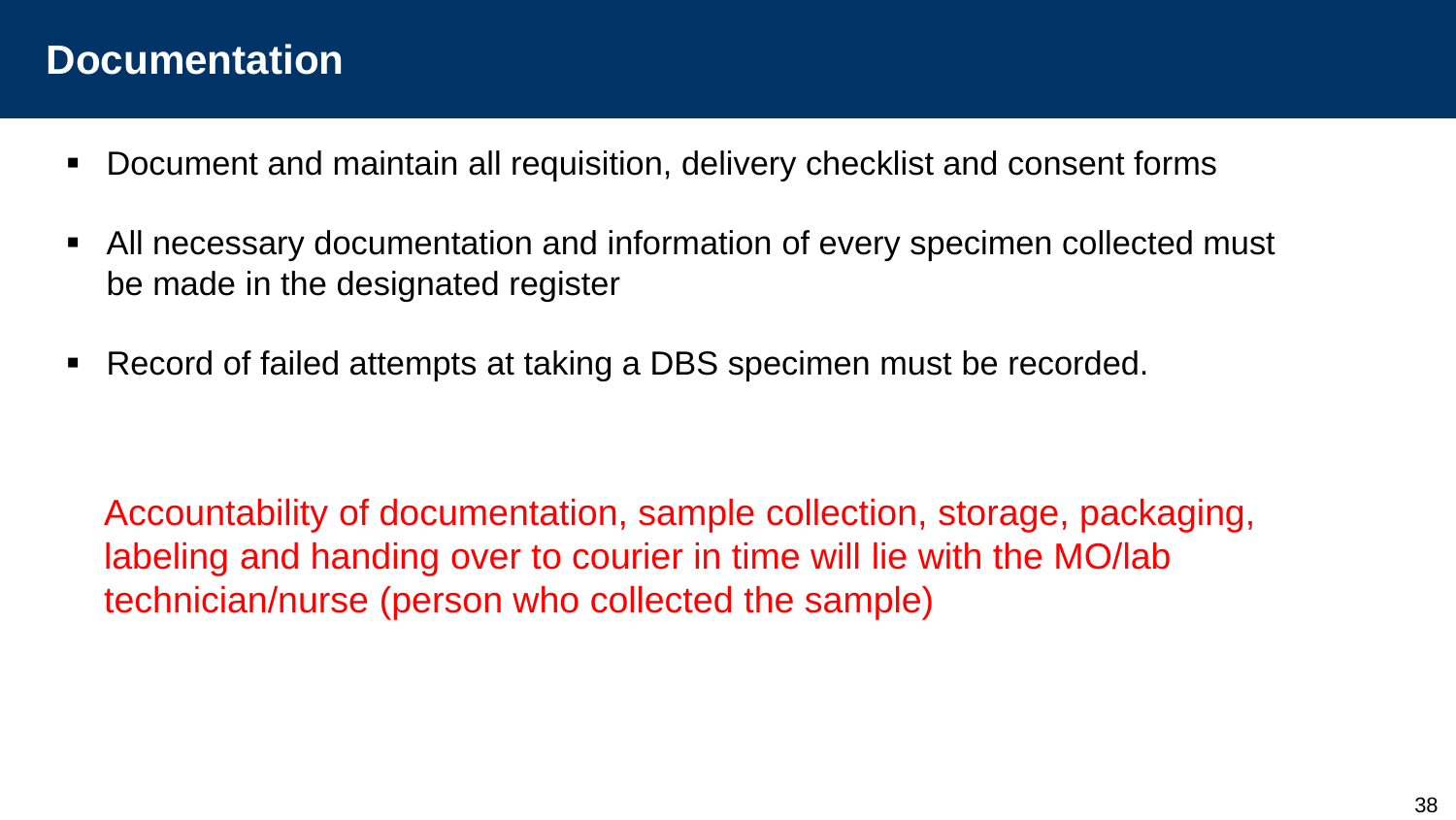### **IV. Packaging & Transportation of DBS Samples**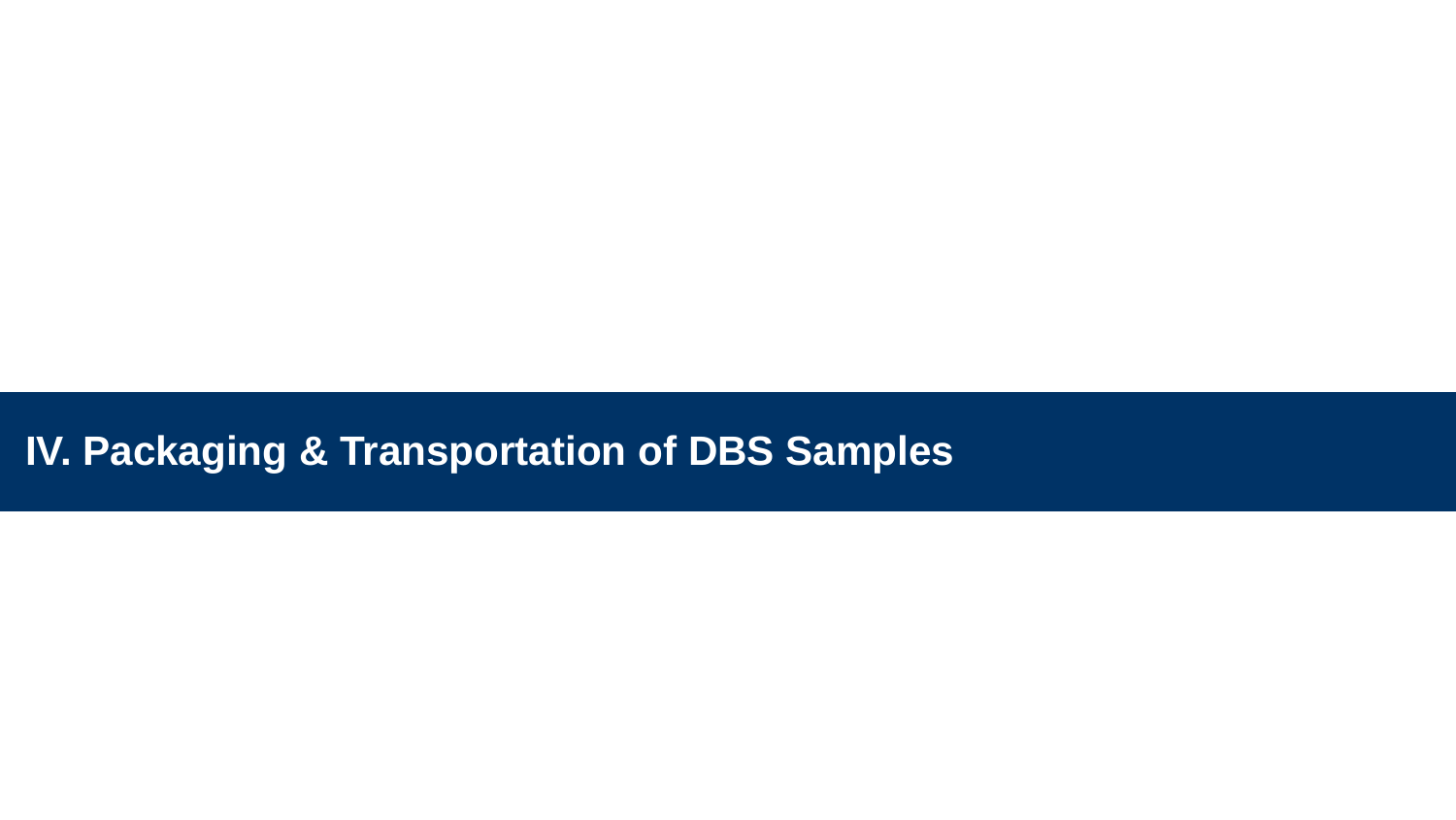### **Materials required for DBS packaging**

- Gloves (powderless)
- Glassine paper
- Plastic zip lock packets
- Desiccant sachets
- Humidity indicator cards
- Biohazard labels
- Blank label
- Plain paper envelopes
- Self addressed envelopes
- Padded paper envelopes
- Stapler
- Pen

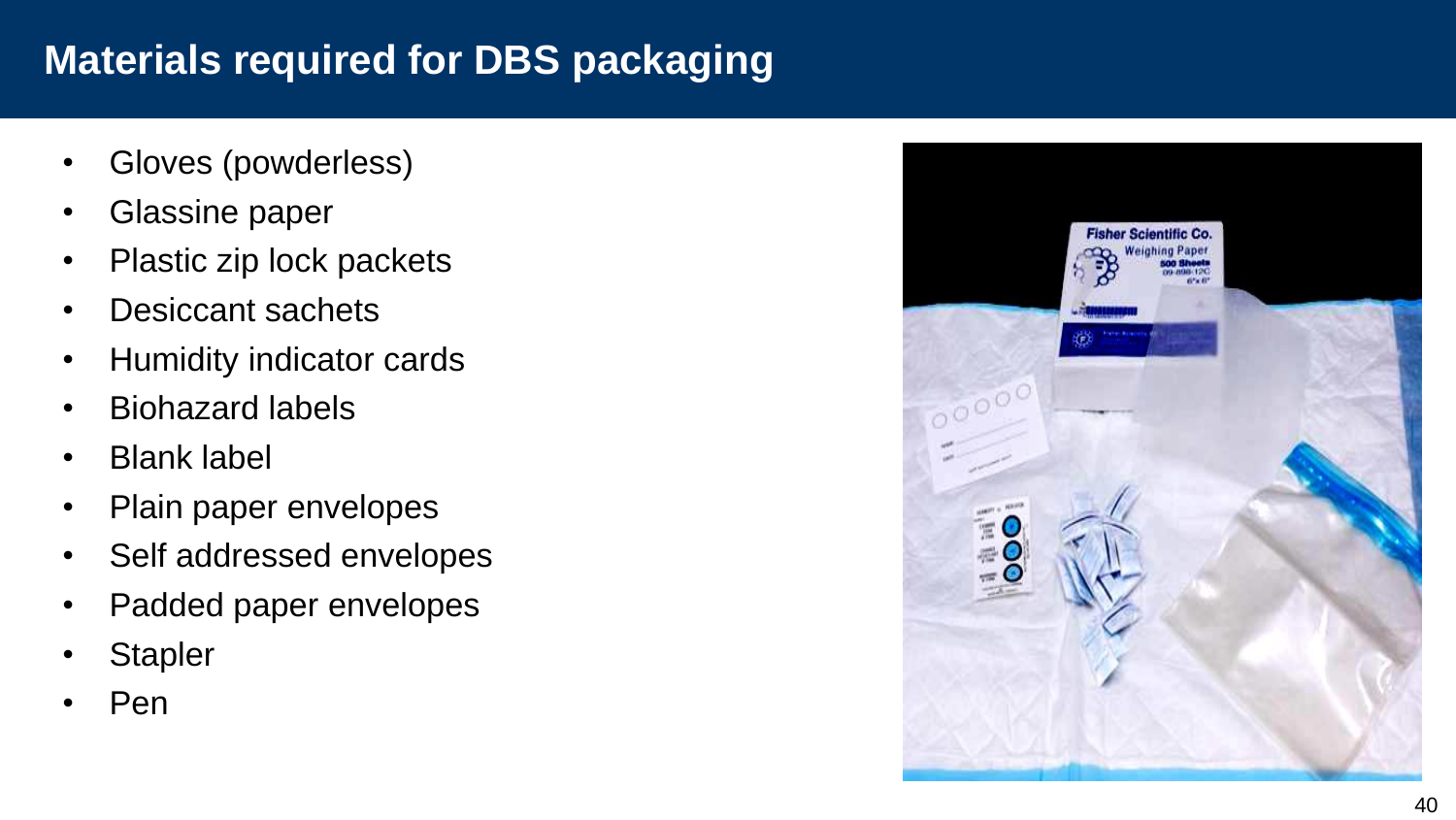### **DBS Packaging and Storage**

- If specimen is not to be immediately transported, keep DBS packaged in sealable plastic bags refrigerated at 2-8° C until transported to testing lab (sent on every Tuesday of the month). **Do not freeze.**
- Each such ziplock bag carrying the specimens must have pasted on it:
	- a **biohazard sticker**
	- a **sticker specifying the identity of the specimens enclosed in that ziplock bag -this information may be used to tally with the TRRF's at the time of packaging** before handing over to the courier. **This would also enable the compilation of the delivery checklist and ensure that no specimen/TRRF is missed out in final mailing/courier.**
- File the TRRF's (3 copies per specimen) separately until required to be packaged in an envelope to go along with the specimens at the time of handing over the specimens to the courier. **2 copies of the TRRF will accompany the specimens to the testing lab and one copy will be retained at the centre for records**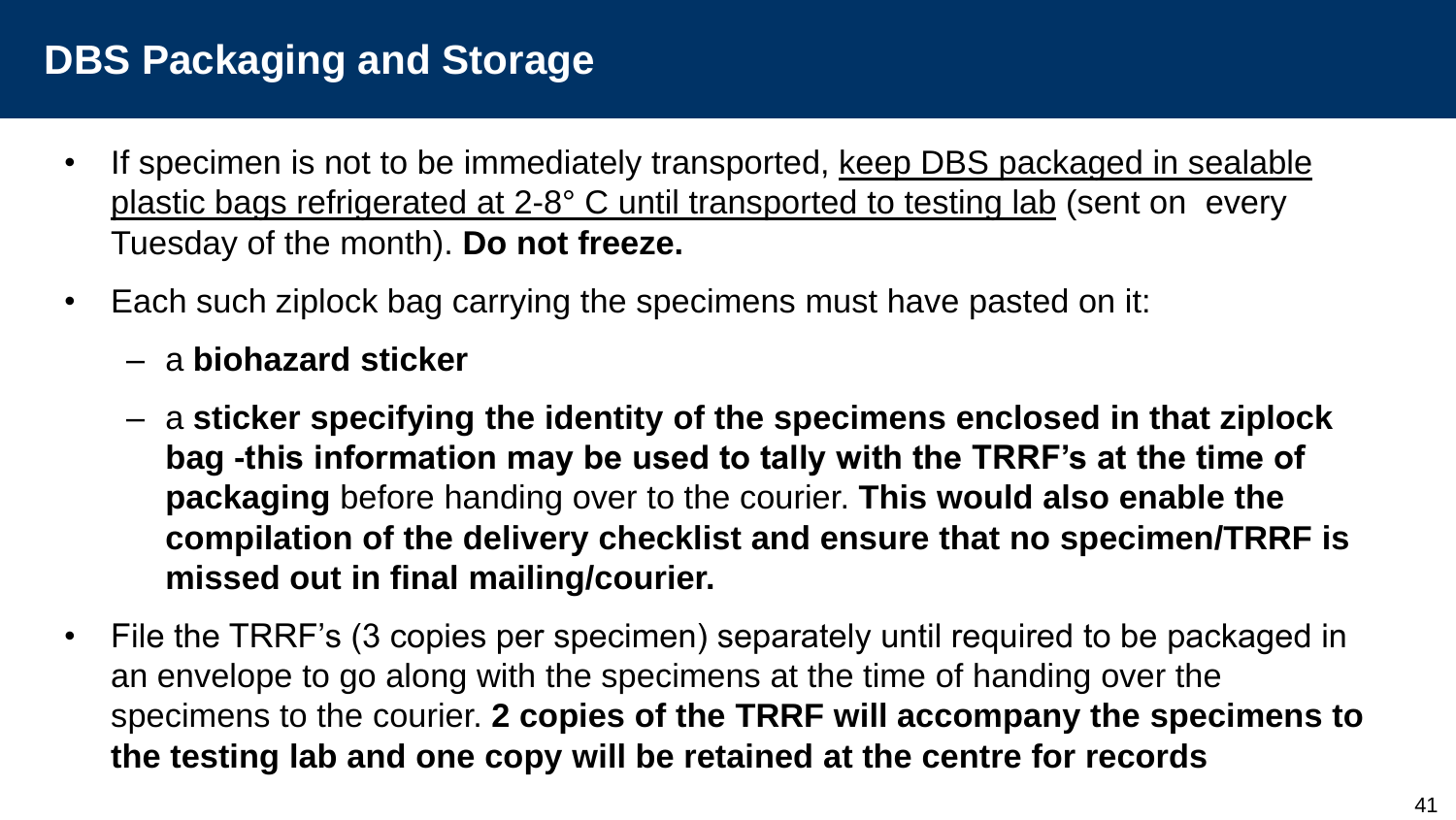### **DBS Packaging and Storage (cont.)**

• Check the color of the **humidity indicator** card twice a week. Anytime during storage or before packaging for handing over to the courier/mailing, if you notice a pinkish tinge in the blue circles on the humidity indicator card, change the card and replace the moist silica sachets with fresh dry silica sachets.

65<sup>o</sup>C (hot air oven )

**PINK** (High humidity) **CONSCRIPTION BLUE** (Dry)

- In case the specimen is to be handed over to the courier or mailed**, pull out the stored package from the refrigerator 1 hour before** the next steps of **final packaging**
- When contents have come to air conditioned room temp  $(20-25\degree C)$ , place the zip-lock bag containing the DBS inside an envelope.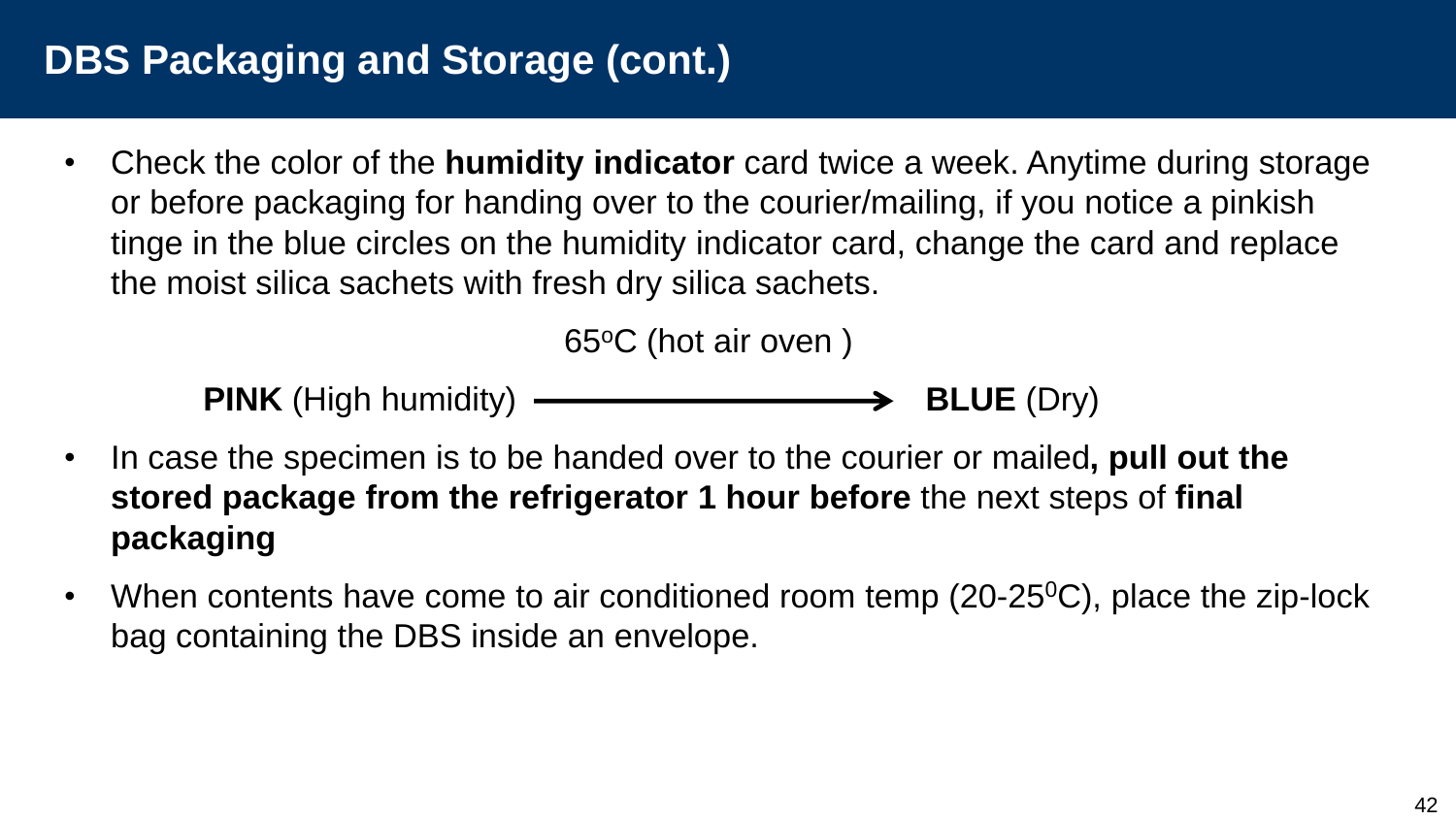### **Transport of DBS specimens**

- Use a reliable and tested courier/ mailing system for transportation of the specimen packages
- Centre must dispatch these collected specimens to the testing laboratory on every Tuesday of the month
- Take care to keep the DBS free from moisture and humidity.
- Postal and local transport regulations must be followed if using the postal or courier services.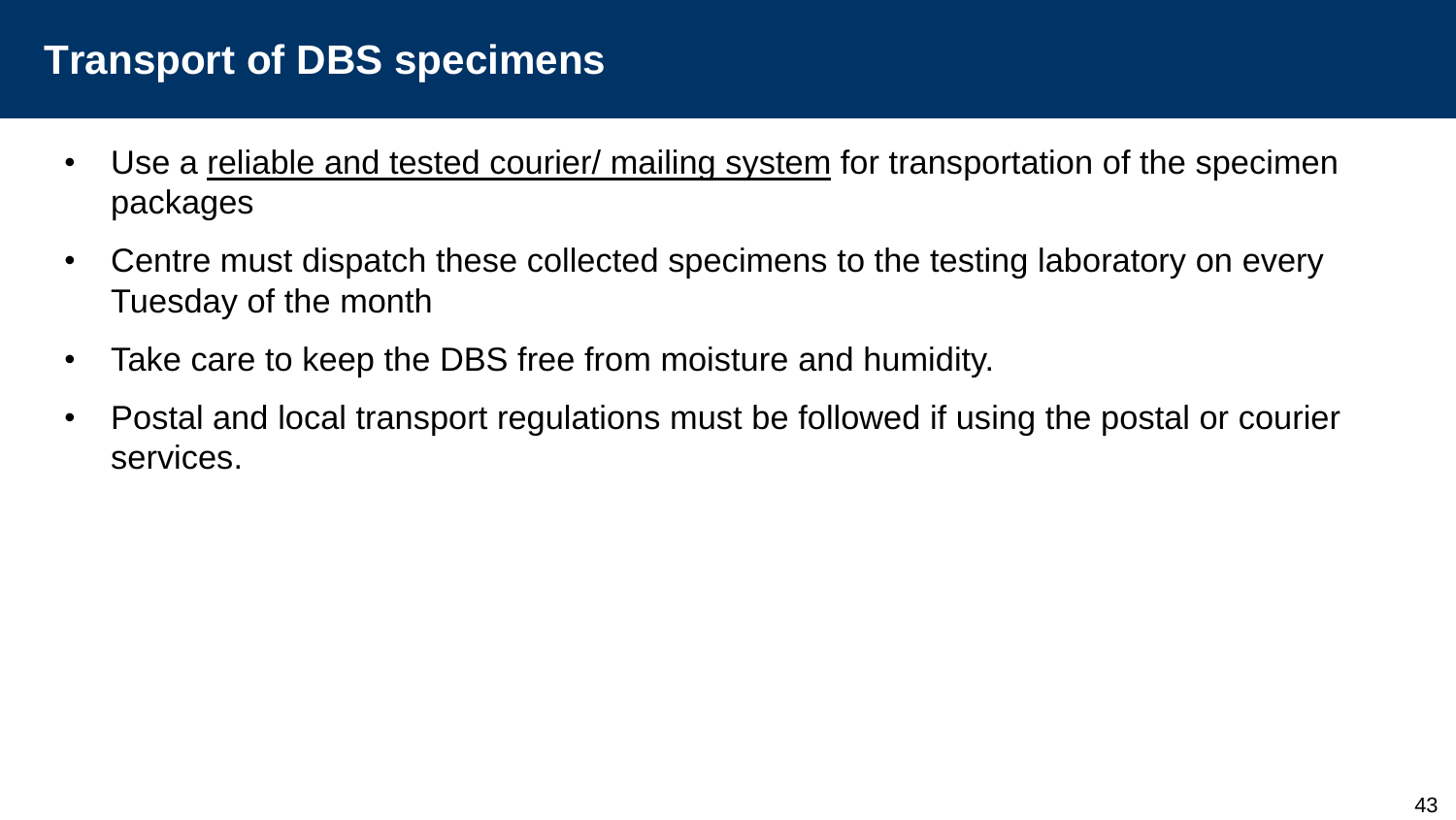### **State & Testing Laboratory linkage**

| <b>State</b>                                                                                                                                 | <b>Testing</b><br>Lab | <b>Testing Lab</b><br><b>location</b> | Lab in-charge        |  |
|----------------------------------------------------------------------------------------------------------------------------------------------|-----------------------|---------------------------------------|----------------------|--|
| AP, Telangana, Tamil Nadu, Kerala,<br>Pondicherry, Andaman and Nicobar                                                                       | <b>NIIRT</b>          | Chennai                               | Dr. Luke Hanna       |  |
| Karnataka                                                                                                                                    | <b>NIMHANS</b>        | <b>Bengaluru</b>                      | Dr. Anita Desai      |  |
| Mumbai, MP, Gujrat, Goa, Dadra & Nagar<br>Haveli                                                                                             | Kasturba<br>Hospital  | Mumbai                                | Dr. Jayanti Shashtri |  |
| Maharashtra                                                                                                                                  | <b>NARI</b>           | Pune                                  | Dr. Sonali Kurle     |  |
| J&K, Delhi, Chandigarh, UP, Haryana,<br>Uttaranchal, Rajasthan, Punjab, Himachal<br><b>Pradesh</b>                                           | <b>AIIMS</b>          | New Delhi                             | Dr. Lalit Dar        |  |
| West Bengal, Assam, Manipur, Nagaland,<br>Mizoram, Orissa, Bihar, Jharkhand,<br>Chhattisgarh, Arunachal Pradesh, Meghalaya,<br><b>Sikkim</b> | <b>NICED</b>          | Kolkata                               | Dr. M.K. Saha        |  |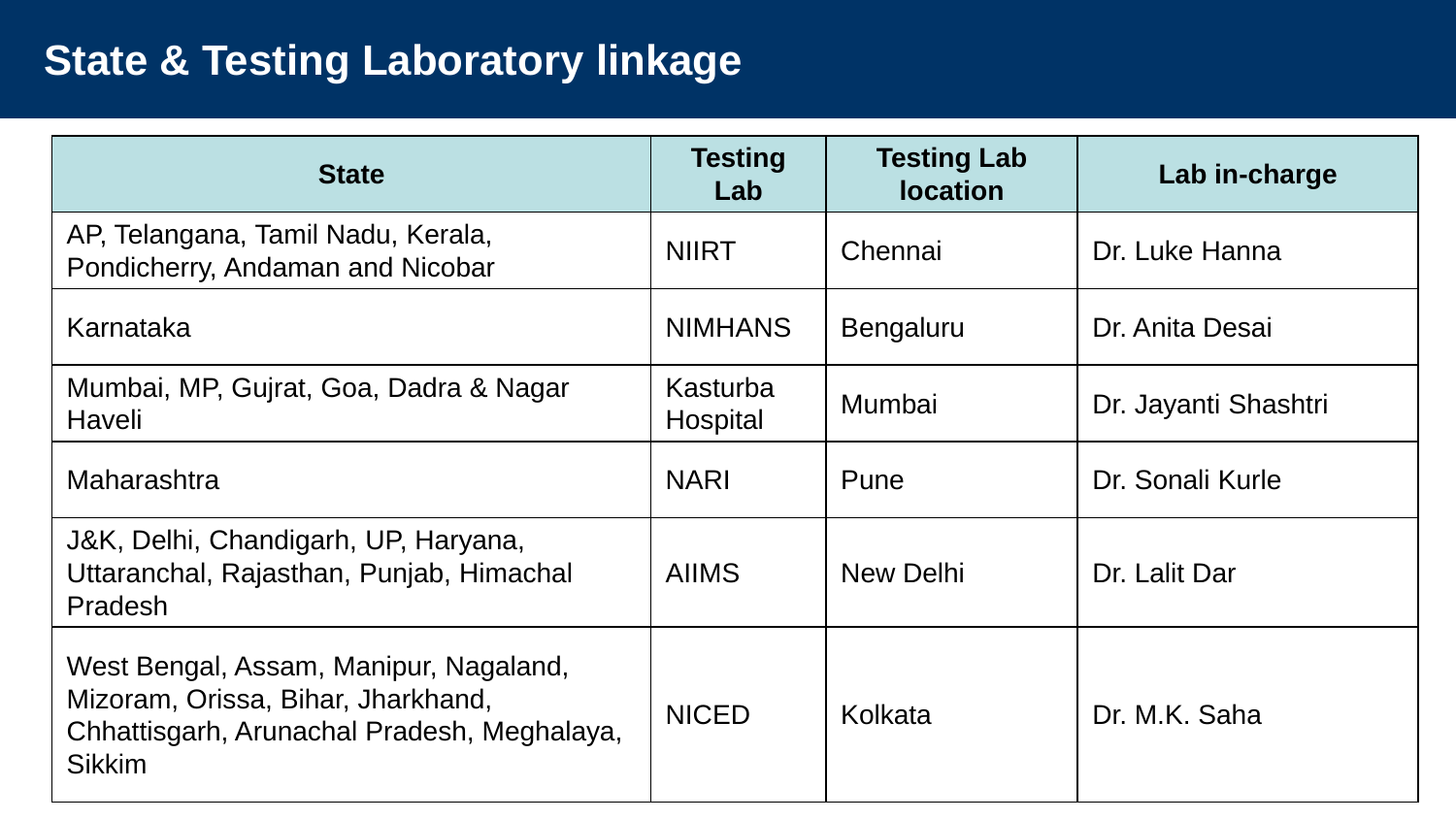### **Mailing Address: Testing Laboratory**

- 1. Dr. Luke Elizabeth Hanna HIV-AIDS Lab, Department of Clinical Research NIIRT, Mayor V.R. Ramanathan Road , Chetput, Chennai 600031, TN hannatrc@yahoo.com , Mob: 09840644376
- 2. Dr. Anita Desai

II Floor, Administrative Block, National Institute of Health & Neurosciences (NIMHANS) ,Bangalore 560029, Karnataka anitasdesai@gmail.com , Mob: 093436022

- 3. Dr. Jayanthi Shashtri/Dr. Nilima Vaidya Molecular Biology Laboratory, Kasturba Hospital, Sane Guruji Marg, Mumbai-400011 kasturba\_hiv@yahoo.com , Mob: 09820549156 , 09323137017 (TO- Rahul)
- 4. Dr. Dhanshree Jagtap Department of Molecular Virology, National AIDS Research Institute, Indian Council of Medical Research, Block-G, Plot -73, MIDC, Bhosari, Pune- 411026 eidnarilab@gmail.com , Mob: 09321341919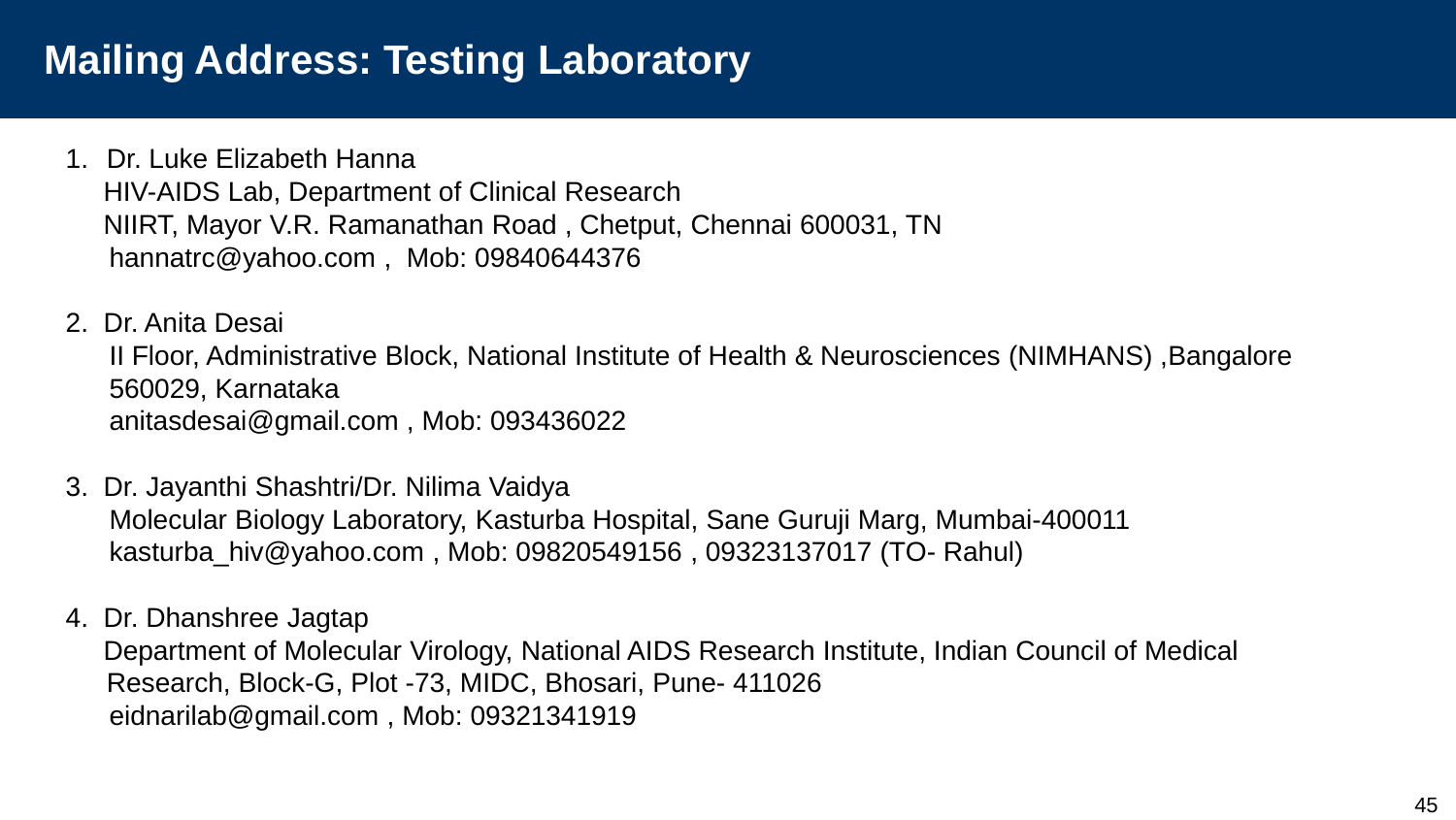### **Mailing Address: Testing Laboratory**

#### 5. Dr. Lalit Dar

Department of Microbiology, Virology section, Room no. 2101, Second Floor, Teaching Block, All India Institute of Medical Sciences, New Delhi- 110029 lalitdar@gmail.com , Mob: 09818137078, 08750419517 (TO), Lab: 011-2659336

#### 6. Dr. M. K. Saha

Room No. 308, NICED New Building, ID Hospital Campus, National Institute of Cholera and Enteric Diseases, Beliaghata, Kolkata- 700010 sahamk@yahoo.com , Mob: 09433081013, 09830522198 (TO)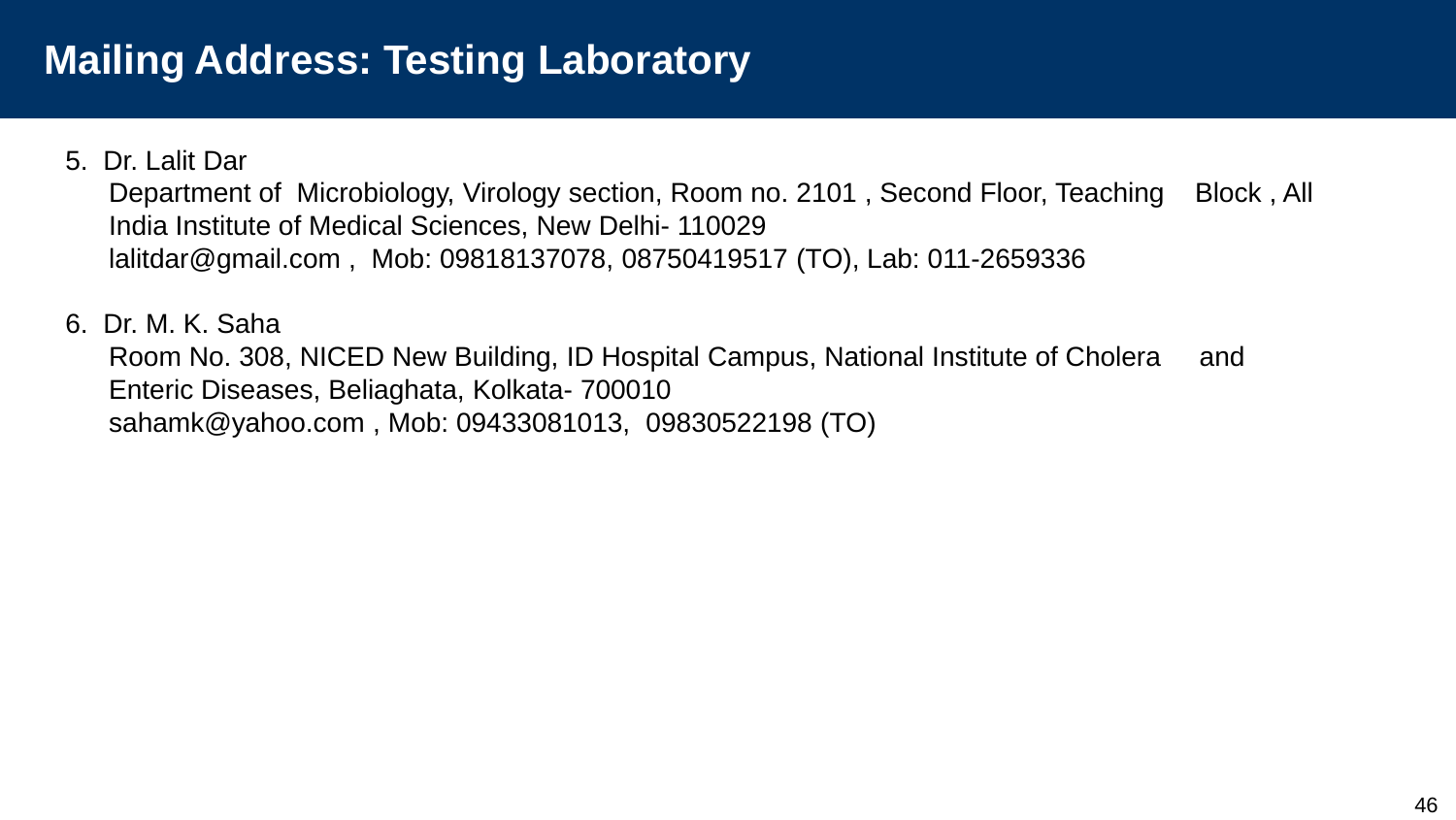### **RECAP: Dried Blood Spot Specimen Collection**

#### **Step 1:** Counseling done and Consent form filled

- **Step 2:** Make the child comfortable
- **Step 3:** Fill out records
- **Step 4:** Ensure availability of materials required for collection
- **Step 5:** Preparation for collection (wash hands, wear gloves etc.)
- **Step 6:** Collect the Dried Blood Spot (DBS) specimen
- **Step 7:** Drying and packaging
- **Step 8:** Storage and transportation
- **Step 9:** Send to the testing laboratory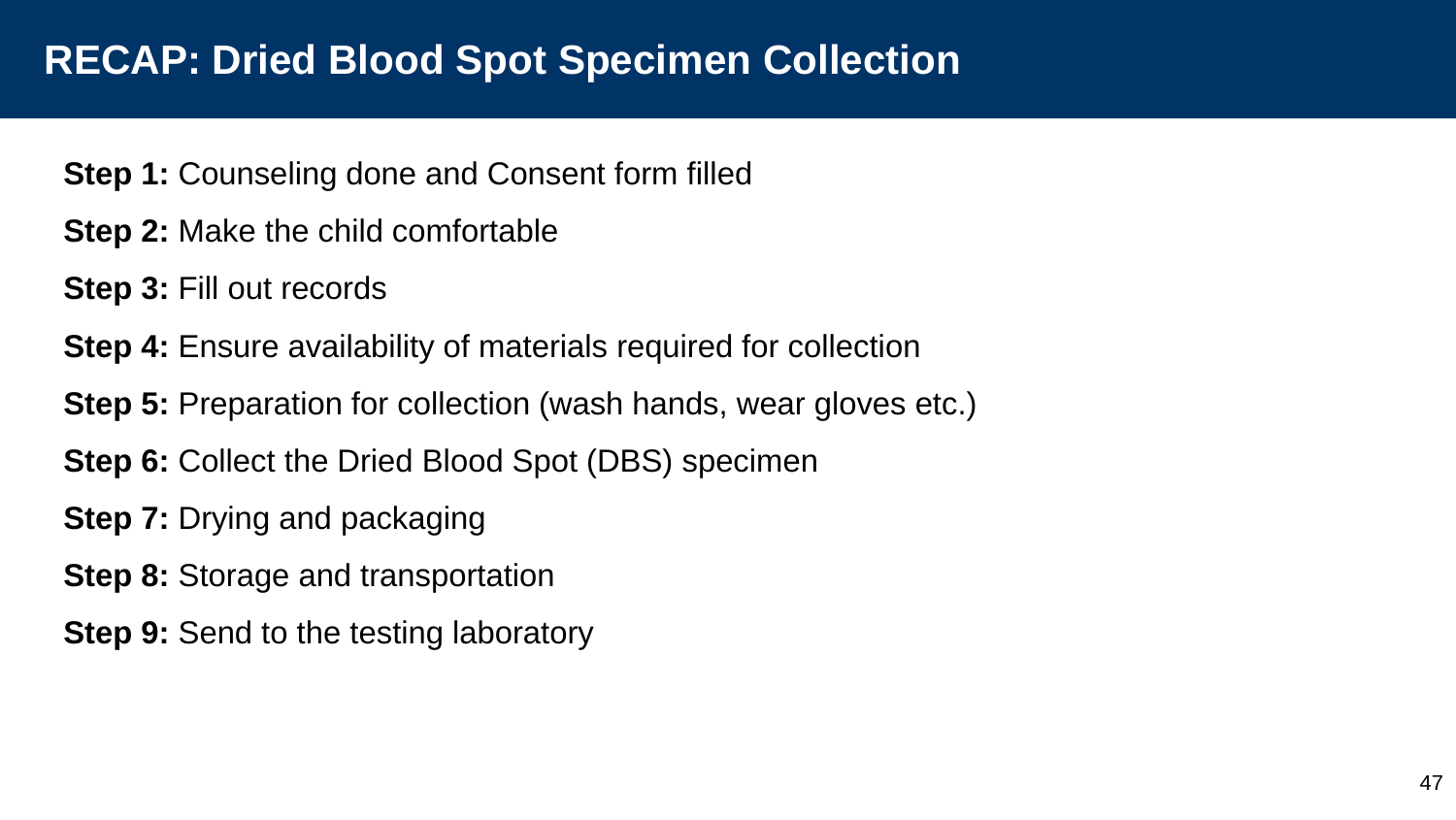### **V. Supply Chain Management**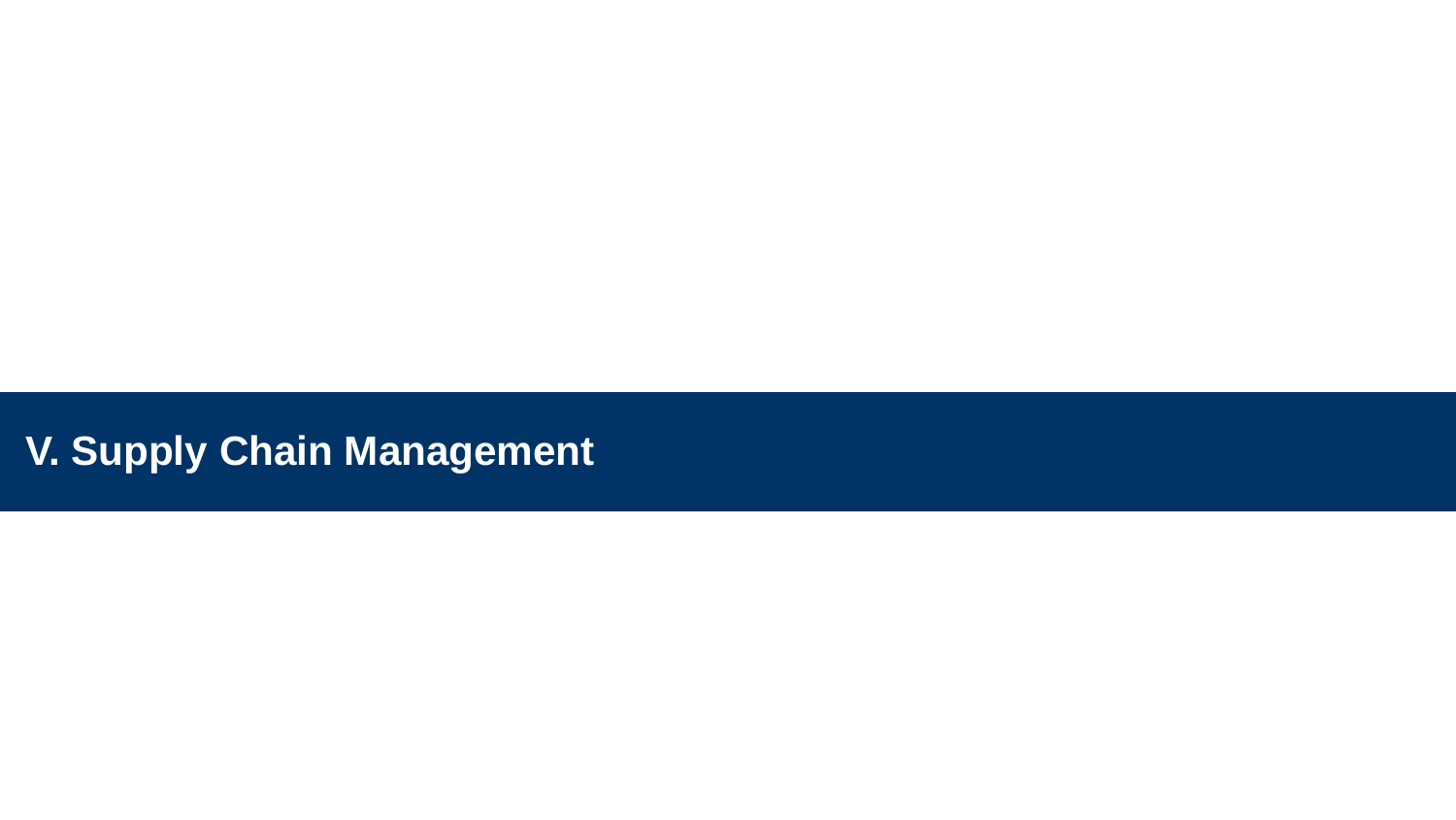## **Materials being supplied by NACO for the program**

### **Recurring supplies provided by SACS**

- DBS cards
- Gloves
- Lancets
- Humidity indicators
- Glassine envelopes
- Ziplock bags
- Drying Rack
- Labels
- Padded envelope for mailing
- Consent forms
- TRRF's (Test Requisition and Referral Forms)
- Delivery checklists

### **NACO supply**

- Guideline
- Poster showing EID algorithm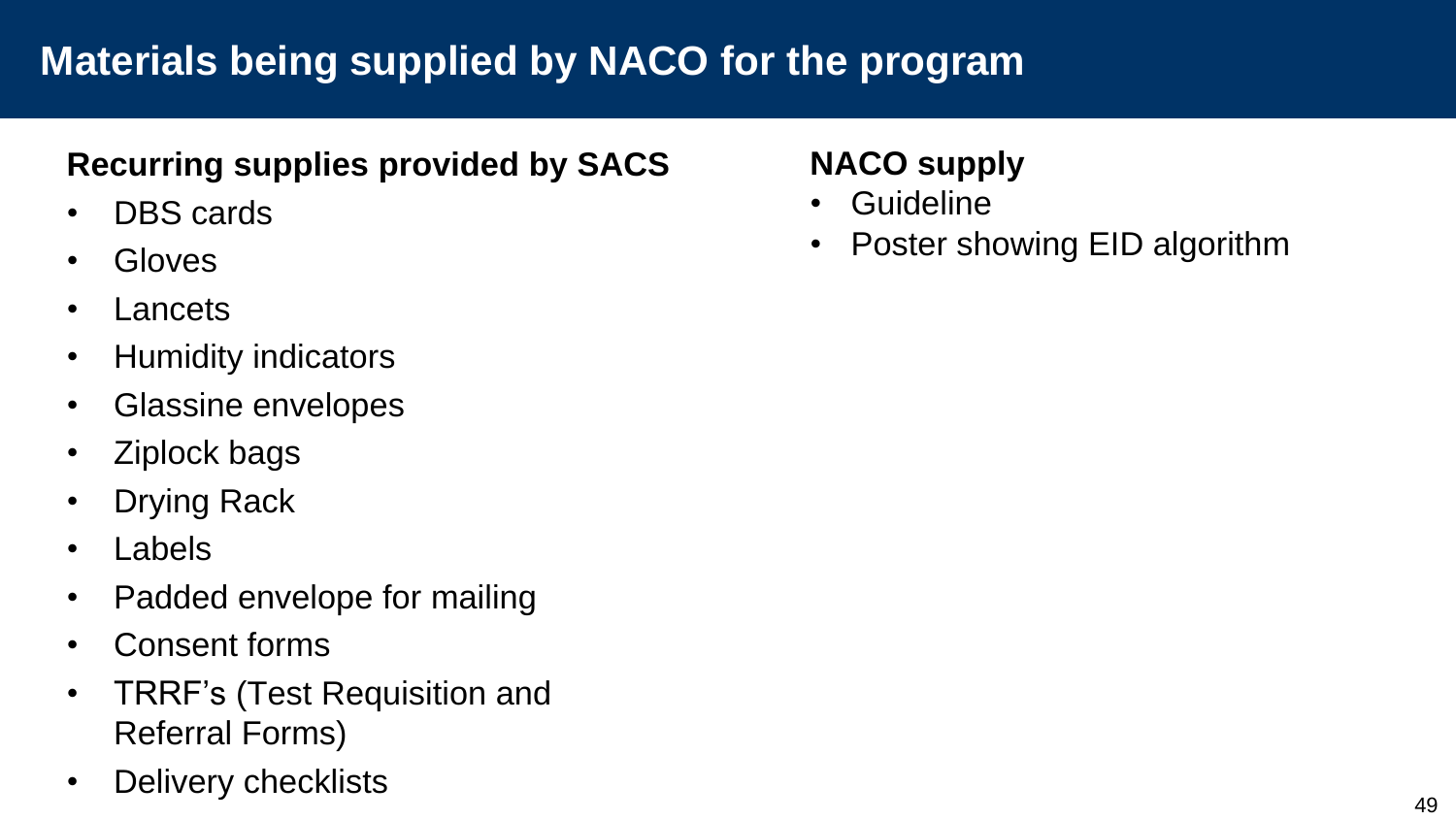#### Inventory management

- Ensures availability of materials and kits when needed
- Avoids the use of expired items
- Minimizes wasting and relocations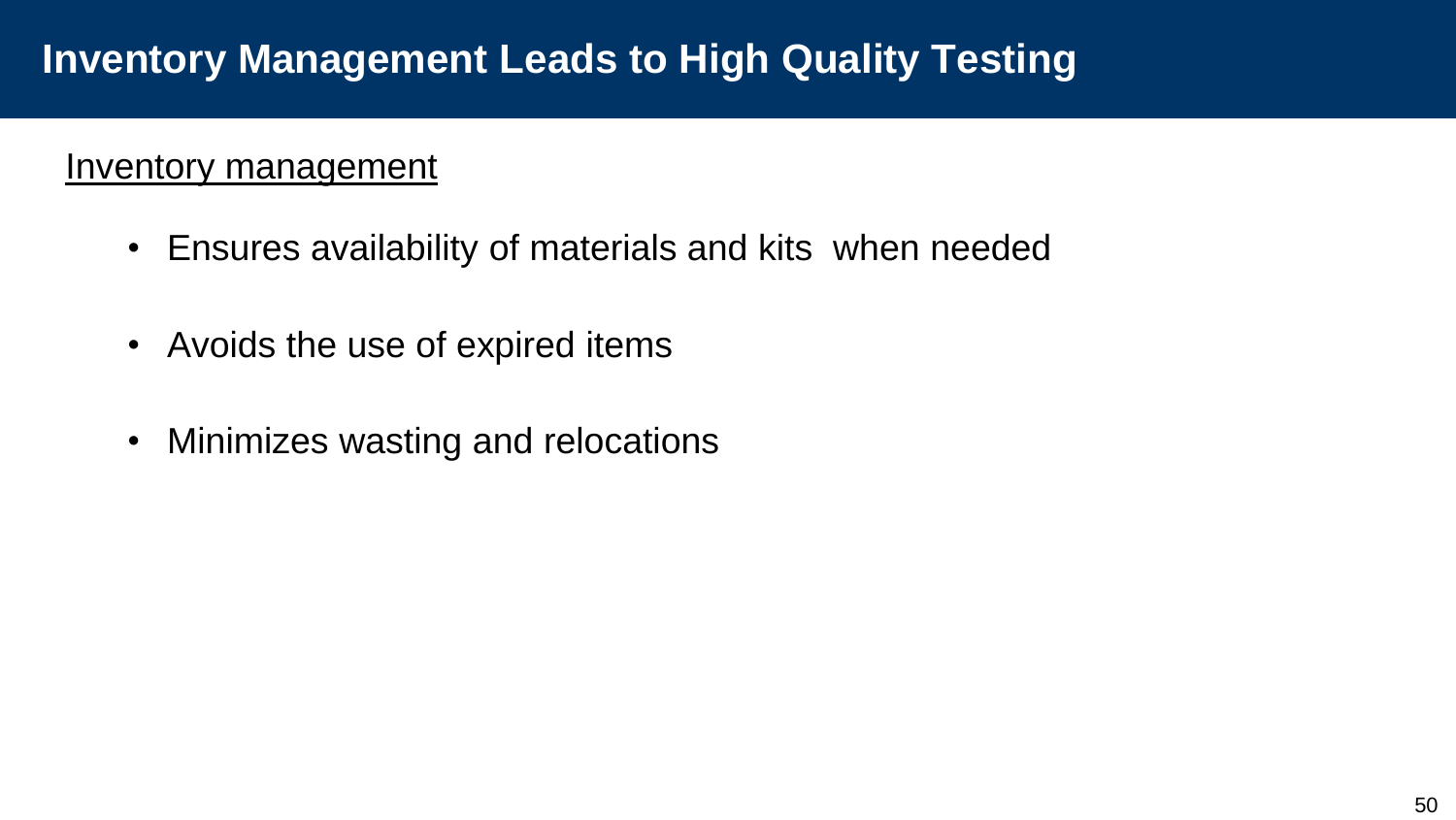### **Inventory Management Involves Knowing…**

- What and how much stock you have
- When to order fresh supplies
- What and how much has been ordered, when it was ordered
- Where all supplies are stored
- When and how much fresh stock was received, and by whom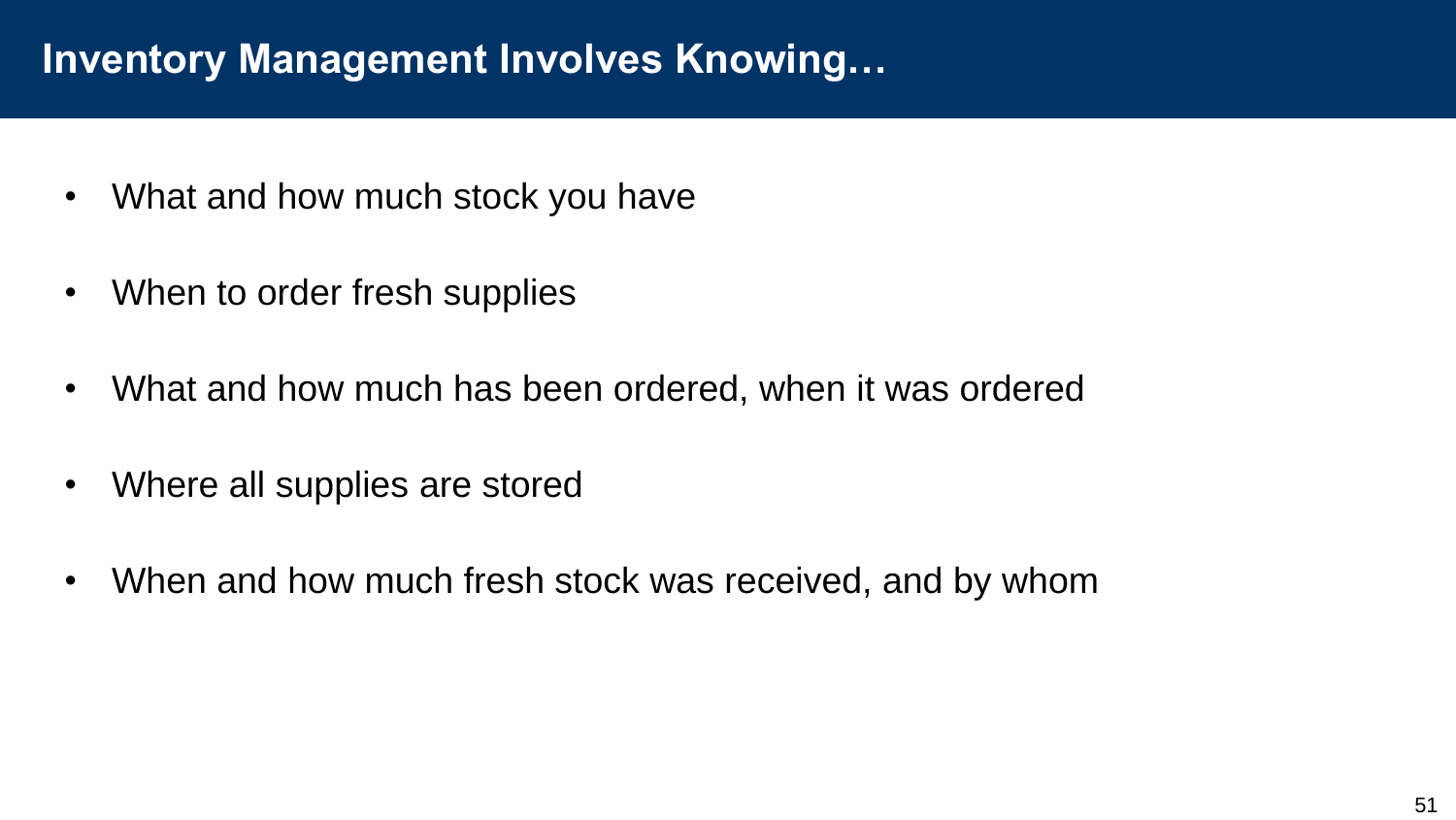### **Inventory Management Involves …**

- Performing a "stock count"
- Maintaining proper inventory records
- Determining when to re-order
- Determining how much to re-order
- Placing orders properly
- Inspecting delivery of new orders
- Ensuring proper storage of inventory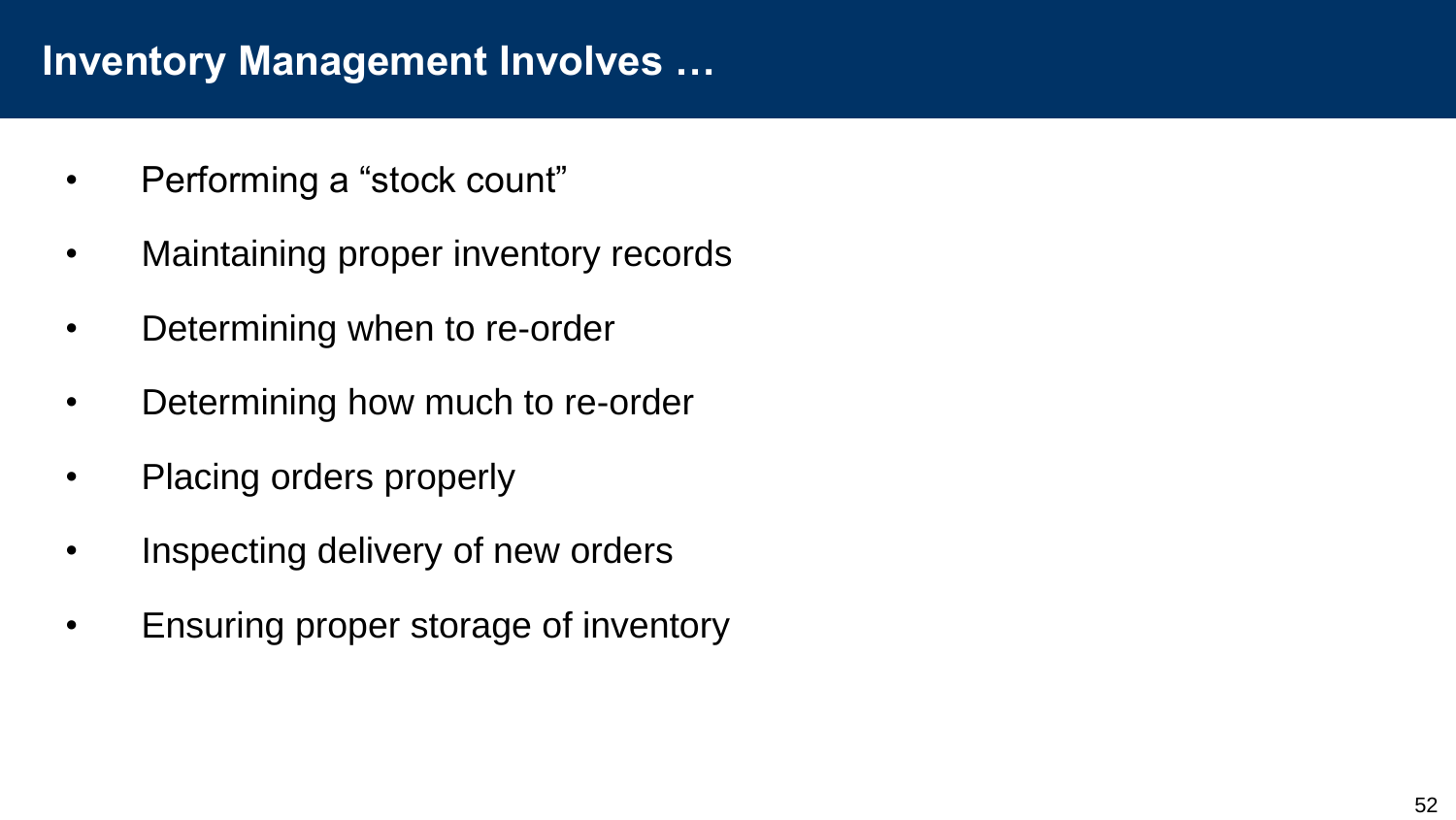### **Inspect Delivery of New Orders**

### Upon receipt

- Verify contents of order received with requisition
- Check integrity of received supplies
- Date each item
- Note expiry date
- Store new supplies behind existing supplies
- Create or update records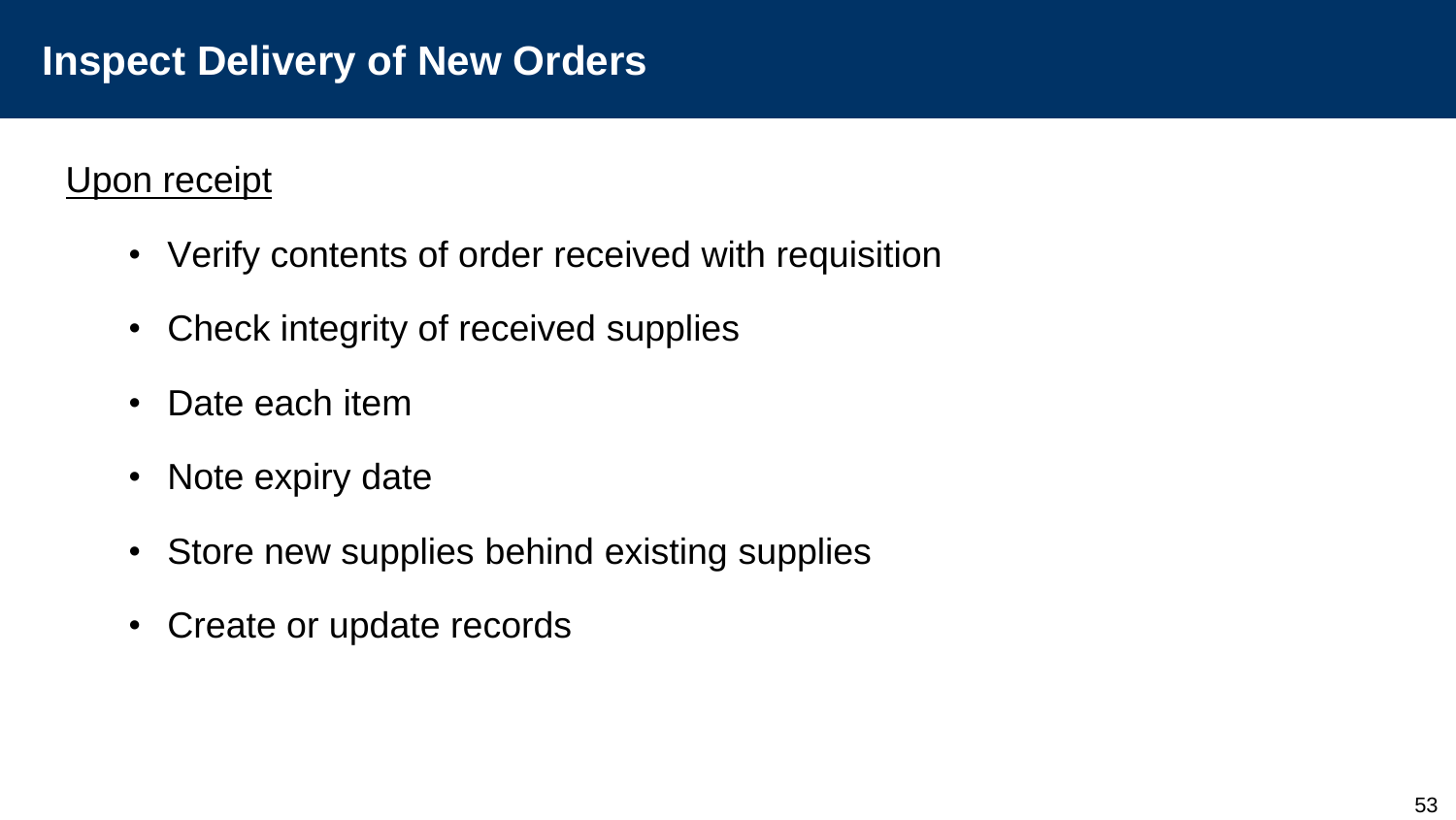- Maintain an adequate inventory at all time to ensure uninterrupted service
- Don't let any item run out before re-order.
- Never order more than your storage space can hold. Never order more supplies than you can use before they are expired.
- All items in the inventory must be accounted for and recorded.
- Always inspect new shipment before accepting.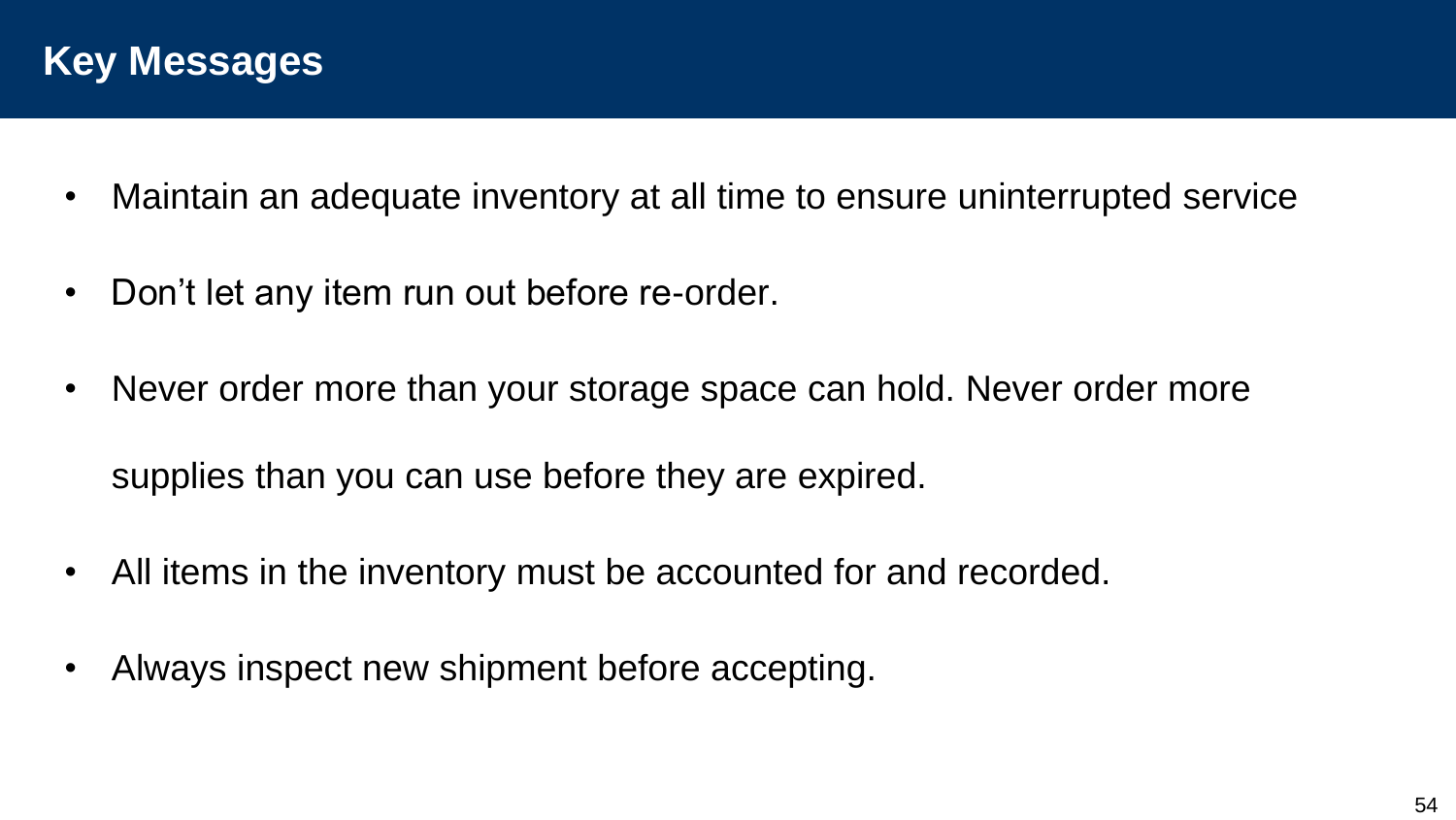### **DBS card MONTHLY STOCK REPORT- SITE LEVEL (to be sent to SACS)**

| DRIED BLOOD SPOT (DBS) KIT MONTHLY STOCK REPORT                                                                                                                                                                                                                                         |                                                                                                         |                                                                                                      |                                                                     |                                                                               |                                                                         |                                                                   |  |  |  |
|-----------------------------------------------------------------------------------------------------------------------------------------------------------------------------------------------------------------------------------------------------------------------------------------|---------------------------------------------------------------------------------------------------------|------------------------------------------------------------------------------------------------------|---------------------------------------------------------------------|-------------------------------------------------------------------------------|-------------------------------------------------------------------------|-------------------------------------------------------------------|--|--|--|
|                                                                                                                                                                                                                                                                                         |                                                                                                         |                                                                                                      |                                                                     |                                                                               |                                                                         |                                                                   |  |  |  |
| <b>Name of Center</b>                                                                                                                                                                                                                                                                   |                                                                                                         |                                                                                                      |                                                                     |                                                                               |                                                                         |                                                                   |  |  |  |
| <b>Unique Center ID</b>                                                                                                                                                                                                                                                                 |                                                                                                         |                                                                                                      |                                                                     |                                                                               |                                                                         |                                                                   |  |  |  |
| <b>Reporting Month and Year</b>                                                                                                                                                                                                                                                         |                                                                                                         |                                                                                                      |                                                                     |                                                                               |                                                                         |                                                                   |  |  |  |
| Note: For the Unique Center ID, please enter the first 10 digits of the Unique Infant ID assigned to your center (e.g. DNA MH<br>THN 01 for GH Ulhasnagar, Thane)<br>For the Reporting Month and Year, please enter the month and year in full (e.g. September 2010, October 2012 etc.) |                                                                                                         |                                                                                                      |                                                                     |                                                                               |                                                                         |                                                                   |  |  |  |
|                                                                                                                                                                                                                                                                                         |                                                                                                         |                                                                                                      |                                                                     |                                                                               |                                                                         |                                                                   |  |  |  |
| <b>Opening Balance</b>                                                                                                                                                                                                                                                                  | <b>Stock Received</b>                                                                                   | Stock<br><b>Transferred</b><br>Out                                                                   | <b>Consumption</b>                                                  | Wastage                                                                       | <b>Number of</b><br><b>Tests</b><br>Performed                           | <b>Closing Balance</b>                                            |  |  |  |
|                                                                                                                                                                                                                                                                                         |                                                                                                         |                                                                                                      |                                                                     |                                                                               |                                                                         |                                                                   |  |  |  |
| Please enter the<br>balance at the<br>start of the month<br>here                                                                                                                                                                                                                        | Please enter the<br>number of DBS<br>kits received in<br>the month (from<br>NACO or from<br>other site) | Please enter the<br>number of DBS<br>kits transferred<br>out to other<br>centers durina<br>the month | Please enter the<br>number of DBS<br>kits consumed<br>in this month | Please enter the<br>number of DBS<br>kits lost to<br>wastage in this<br>month | Please enter the<br>total number of<br>tests performed<br>in this month | Please enter the<br>closing balance<br>at the end of the<br>month |  |  |  |